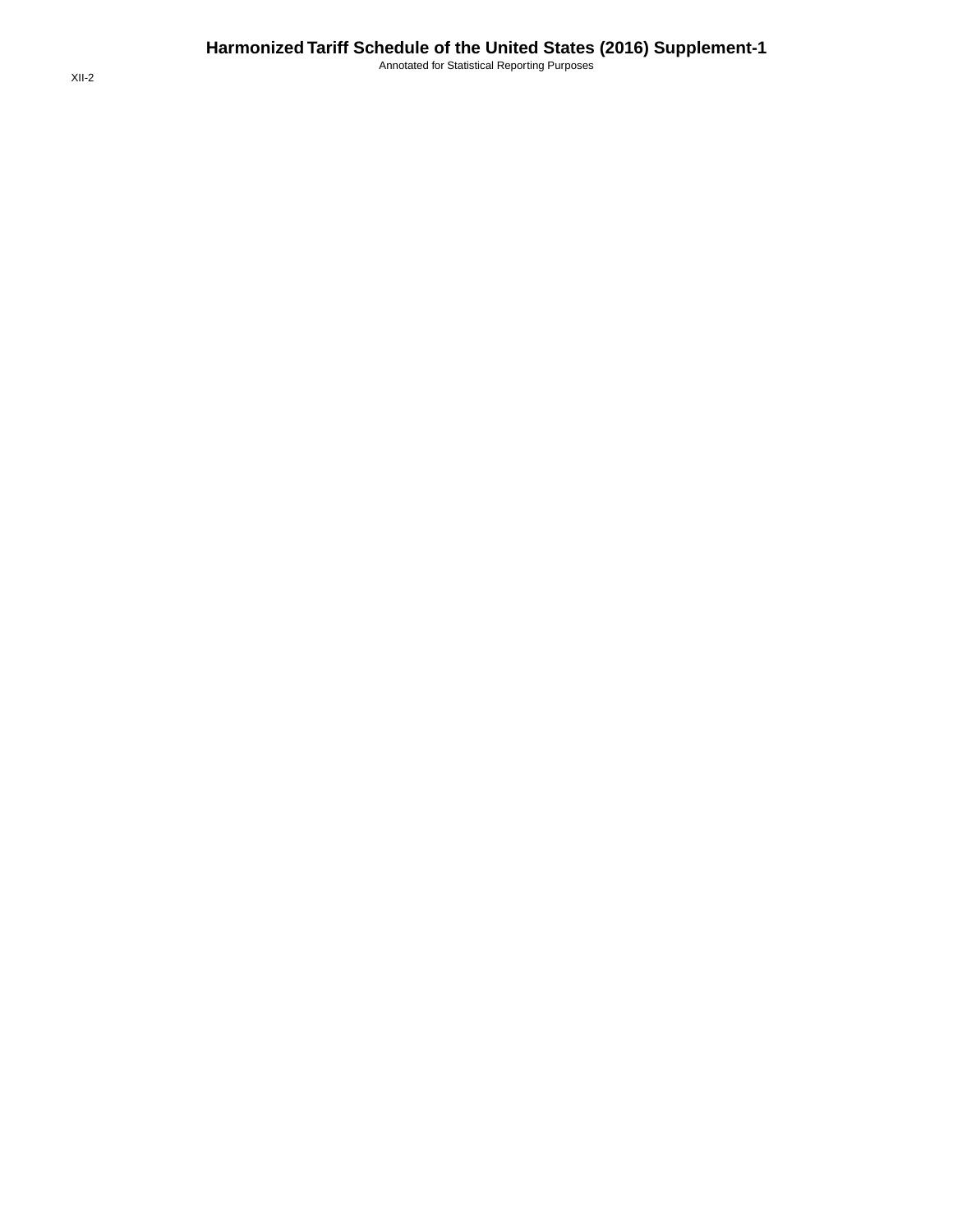Annotated for Statistical Reporting Purposes

#### CHAPTER 64

#### FOOTWEAR, GAITERS AND THE LIKE; PARTS OF SUCH ARTICLES

#### Notes

XII 64-1

- 1. This chapter does not cover:
	- (a) Disposable foot or shoe coverings of flimsy material (for example, paper, sheeting of plastics) without applied soles. These products are classified according to their constituent material;
	- (b) Footwear of textile material, without an outer sole glued, sewn or otherwise affixed or applied to the upper (section XI);
	- (c) Worn footwear of heading 6309;
	- (d) Articles of asbestos (heading 6812);
	- (e) Orthopedic footwear or other orthopedic appliances, or parts thereof (heading 9021) 1/; or
	- (f) Toy footwear or skating boots with ice or roller skates attached; shin-guards or similar protective sportswear (chapter 95).
- 2. For the purposes of heading 6406, the term "parts" does not include pegs, protectors, eyelets, hooks, buckles, ornaments, braid, laces, pompons or other trimmings (which are to be classified in their appropriate headings) or buttons or other goods of heading 9606.
- 3. For the purposes of this chapter:
	- (a) the terms "rubber" and "plastics" include woven fabrics or other textile products with an external layer of rubber or plastics being visible to the naked eye; for the purpose of this provision, no account should be taken of any resulting change of color; and
	- (b) the term "leather" refers to the goods of headings 4107 and 4112 to 4114.
- 4. Subject to note 3 to this chapter:
	- (a) The material of the upper shall be taken to be the constituent material having the greatest external surface area, no account being taken of accessories or reinforcements such as ankle patches, edging, ornamentation, buckles, tabs, eyelet stays or similar attachments;
	- (b) The constituent material of the outer sole shall be taken to be the material having the greatest surface area in contact with the ground, no account being taken of accessories or reinforcements such as spikes, bars, nails, protectors or similar attachments.

#### Subheading Note

- 1. For the purposes of subheadings 6402.12, 6402.19, 6403.12, 6403.19 and 6404.11, the expression "sports footwear" applies only to:
	- (a) Footwear which is designed for a sporting activity and has, or has provision for the attachment of spikes, sprigs, cleats, stops, clips, bars or the like;
	- (b) Skating boots, ski-boots and cross-country ski footwear, snowboard boots, wrestling boots, boxing boots and cycling shoes.

#### Additional U.S. Notes

- 1. For the purposes of this chapter:
	- (a) The term "welt footwear" means footwear constructed with a welt, which extends around the edge of the tread portion of the sole, and in which the welt and shoe upper are sewed to a lip on the surface of the insole, and the outsole of which is sewed or cemented to the welt;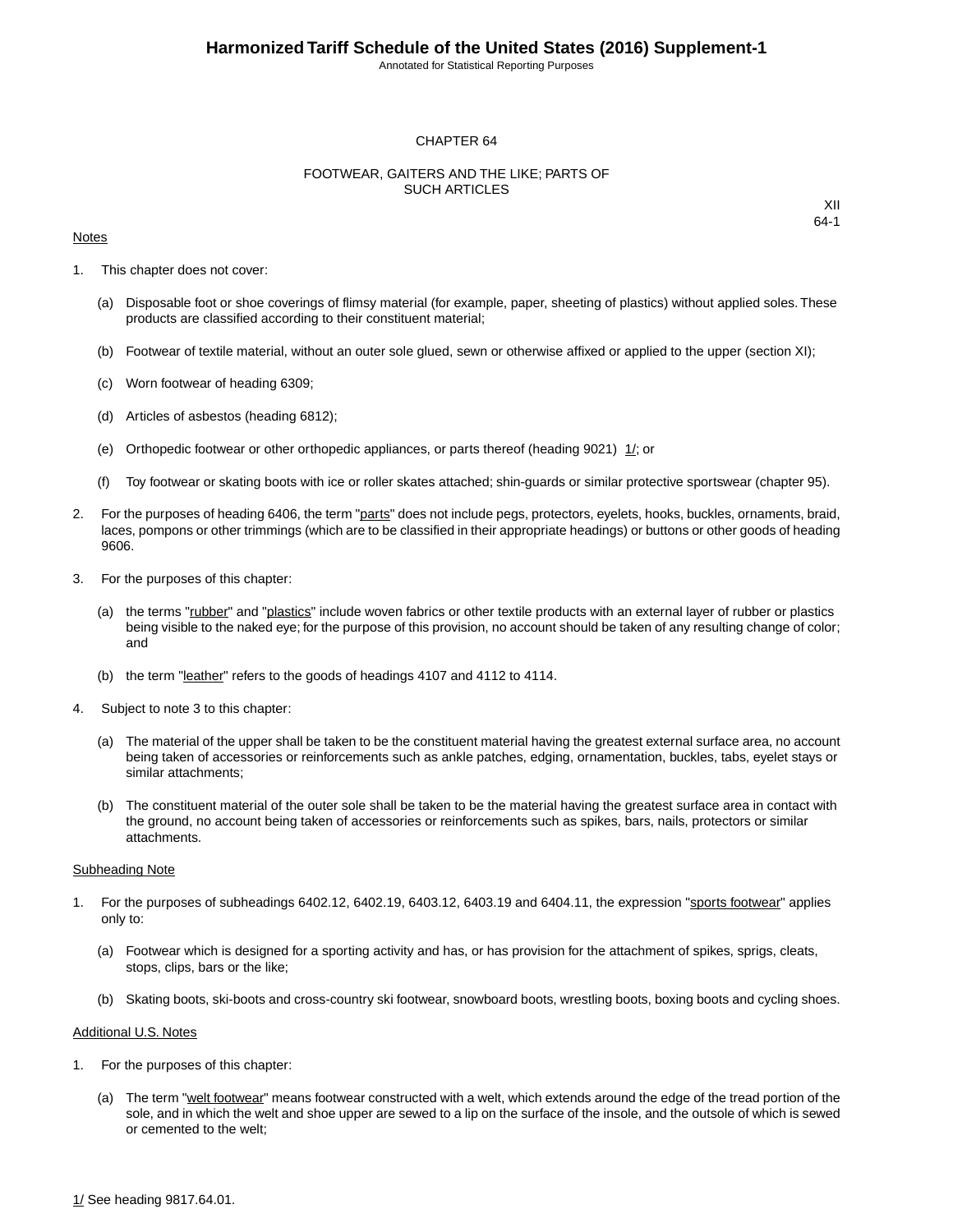Annotated for Statistical Reporting Purposes

Additional U.S. Notes (con.) XII 64-2

- (b) The term "footwear for men, youths and boys" covers footwear of American youths' size 11-1/2 and larger for males, and does not include footwear commonly worn by both sexes.
- 2. For the purposes of this chapter, the term "tennis shoes, basketball shoes, gym shoes, training shoes and the like" covers athletic footwear other than sports footwear (as defined in subheading note 1 above), whether or not principally used for such athletic games or purposes.
- 3. For the purposes of heading 6401 "waterproof footwear" means footwear specified in the heading, designed to protect against penetration by water or other liquids, whether or not such footwear is primarily designed for such purposes.
- 4. Provisions of subheading 6406.10 for "formed uppers" cover uppers, with closed bottoms, which have been shaped by lasting, molding or otherwise but not by simply closing at the bottom.
- 5. For the purposes of determining the constituent material of the outer sole pursuant to note 4(b) of this chapter, no account shall be taken of textile materials which do not possess the characteristics usually required for normal use of an outer sole, including durability and strength.
- 6. For the purposes of subheadings 6402.91.42 and 6402.99.32, the term "protective active footwear" means footwear (other than footwear described in subheading note 1) that is designed for outdoor activities, such as hiking shoes, trekking shoes, running shoes, and trail running shoes, the foregoing valued at over \$24/pair and which provides protection against water that is imparted by the use of a coated or laminated textile fabric.

#### **Statistical Note**

- 1. For the purposes of this chapter:
	- (a) The expression "work footwear" encompasses, in addition to footwear having a metal toe-cap, specialized footwear for men or for women that:
		- has outer soles of rubber or plastics, and
		- is of a kind designed for use by persons employed in occupations, such as those related to the agricultural, construction, industrial, public safety and transportation sectors, that are not conducive to the use of casual, dress, or similar lightweight footwear, and
		- has special features to protect against hazards in the workplace (e.g., resistance to chemicals, compression, grease, oil, penetration, slippage, or static-buildup).

Work footwear does not cover:

- sports footwear, tennis shoes, basketball shoes, gym shoes, training shoes and the like;
- footwear designed to be worn over other footwear;
- footwear with open toes or open heels; or
- footwear, except footwear of heading 6401, of the slip-on type or other footwear that is held to the foot without the use of laces or a combination of laces and hooks or other fasteners.
- (b) The term "footwear for men" covers footwear of American men's size 6 and larger for males, and does not include footwear commonly worn by both sexes;
- (c) The term "footwear for women" covers footwear of American women's size 4 and larger, whether for females or of types commonly worn by both sexes;
- (d) The term "house slippers" covers:
	- (i) Footwear with outer soles not over 3.5 mm in thickness, consisting of cellular rubber, non-grain leather, or textile material; or
	- (ii) Footwear with outer soles not over 2 mm in thickness consisting of poly(vinyl chloride), whether or not backed; or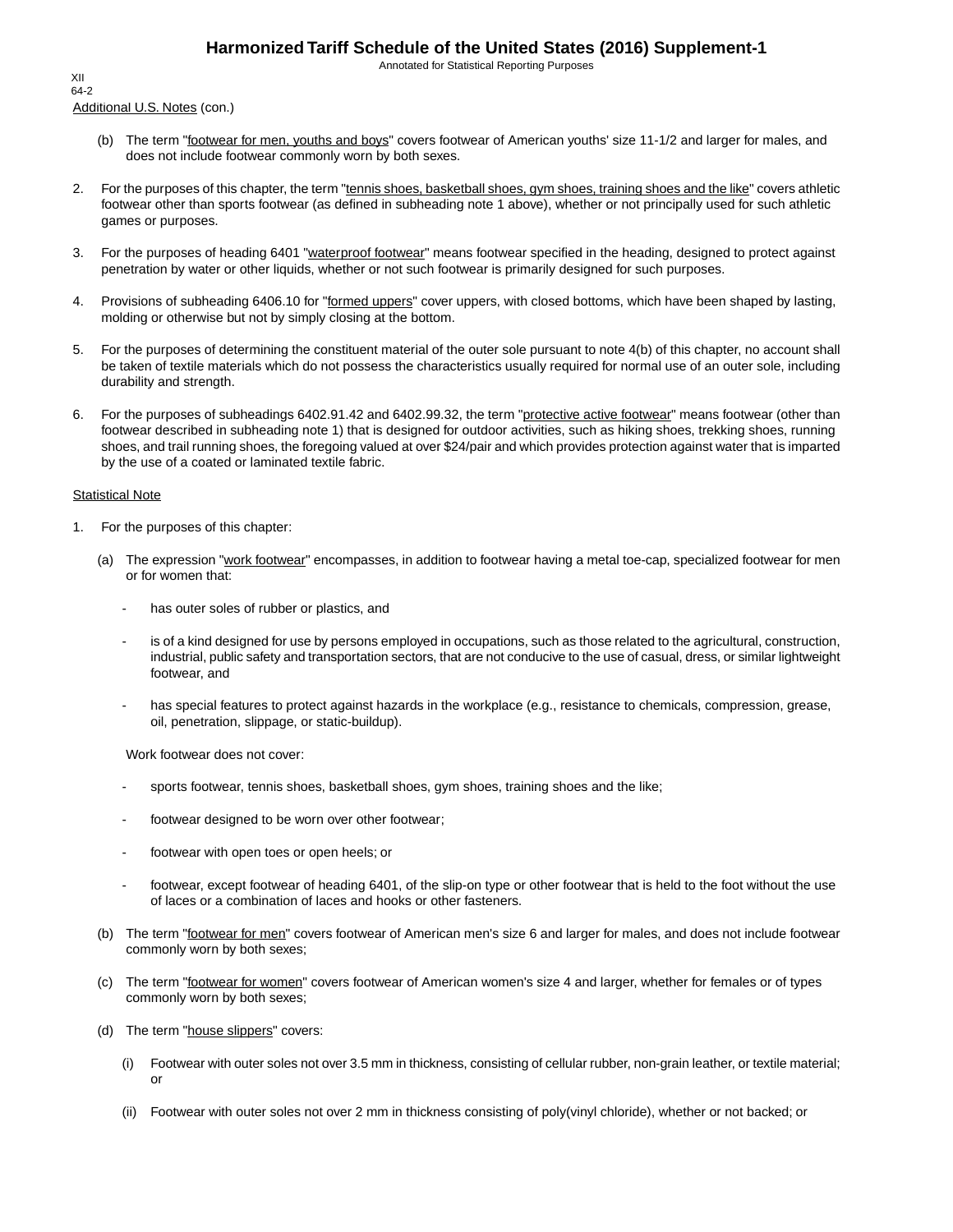Annotated for Statistical Reporting Purposes

#### Additional U.S. Notes (con.)

(iii) Footwear which when measured at the ball of the foot has sole components (including any inner and mid-soles) with a combined thickness not over 8 mm as measured from the outer surface of the uppermost sole component to the bottom surface of the outer sole and which when measured in the same manner at the area of the heel has a thickness equal to or less than that at the ball of the foot.

[**Compiler's note:** All provisions of subchapter II of chapter 99 have expired; footnote references are shown for reference only.]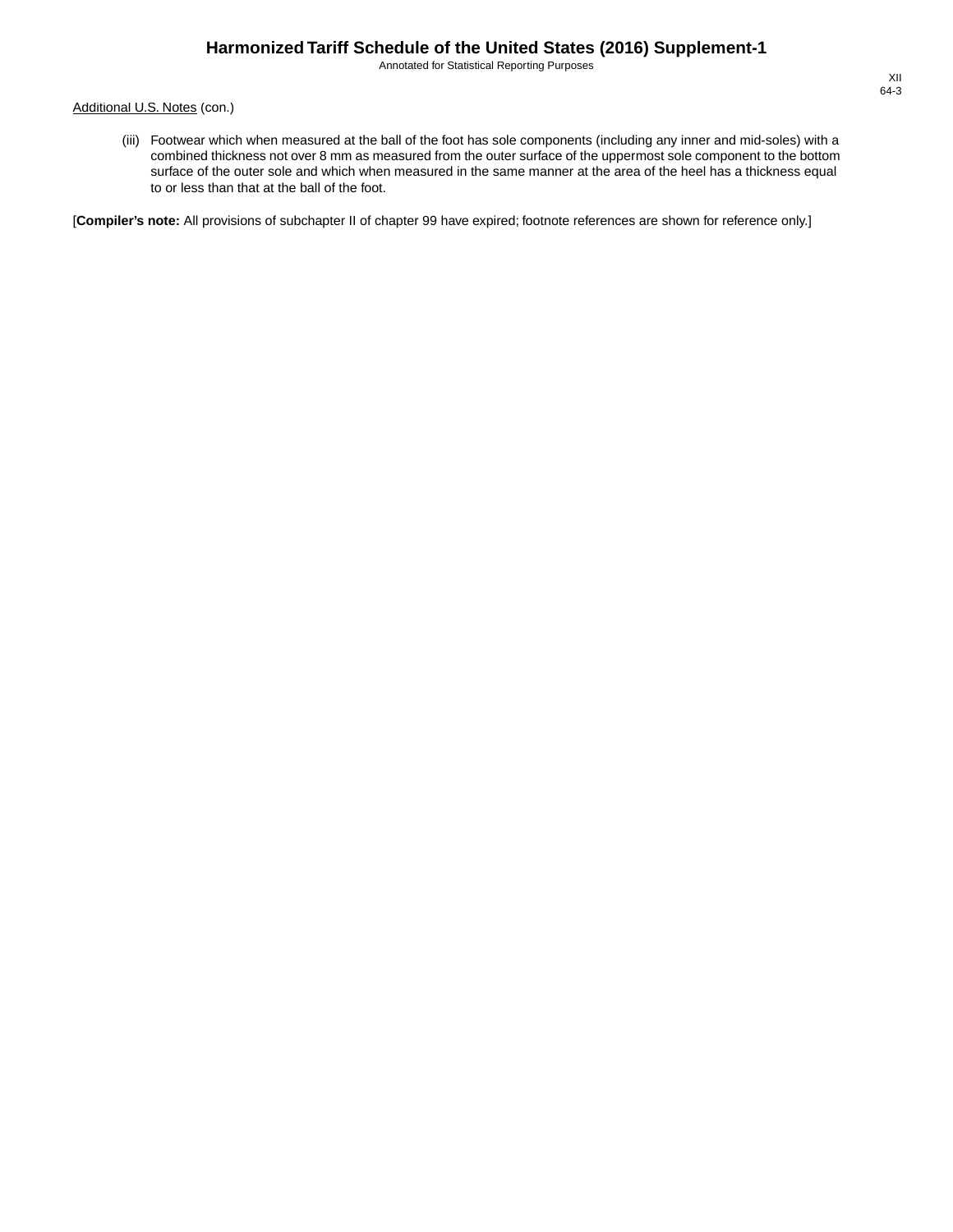Annotated for Statistical Reporting Purposes

| Heading/                   | Stat. |                                                                                                                                                                                                                                                                                                        | Unit     |         | Rates of Duty                                                                                                         |                |
|----------------------------|-------|--------------------------------------------------------------------------------------------------------------------------------------------------------------------------------------------------------------------------------------------------------------------------------------------------------|----------|---------|-----------------------------------------------------------------------------------------------------------------------|----------------|
| Subheading                 | Suf-  | Article Description                                                                                                                                                                                                                                                                                    | of       |         | $\mathbf{1}$                                                                                                          | $\overline{2}$ |
| 6401                       | fix   | Waterproof footwear with outer soles and uppers of rubber or<br>plastics, the uppers of which are neither fixed to the sole nor<br>assembled by stitching, riveting, nailing, screwing, plugging                                                                                                       | Quantity | General | Special                                                                                                               |                |
| 6401.10.00 00              |       | or similar processes:<br>Footwear incorporating a protective metal toe-cap prs 37.5% 1/                                                                                                                                                                                                                |          |         | Free (AU, BH, CA,<br>CL, D, IL, JO, MA,<br>MX, P, R, SG)<br>1.9% (PA)<br>7.5% (OM, PE)<br>18.7% (CO)<br>37.5% (KR)(s) | 75%            |
| 6401.92<br>6401.92.30 00   |       | Other footwear:<br>Covering the ankle but not covering the knee:                                                                                                                                                                                                                                       |          |         |                                                                                                                       | 35%            |
| 6401.92.60 00              |       | Other:<br>Having soles and uppers of which over 90<br>percent of the external surface area (including<br>any accessories or reinforcements such as<br>those mentioned in note 4(a) to this chapter)<br>is poly(vinyl chloride), whether or not supported<br>or lined with poly(vinyl chloride) but not |          |         |                                                                                                                       |                |
|                            |       |                                                                                                                                                                                                                                                                                                        |          |         | Free (AU, BH, CA,<br>CL, CO, D, E, IL,<br>JO, KR, MA, MX,<br>OM, P, PA, PE, R,<br>SG)                                 | 25%            |
| 6401.92.90                 |       |                                                                                                                                                                                                                                                                                                        |          |         | Free (AU, BH, CA,<br>CL, D, IL, JO, MA,<br>MX, P, R, SG)<br>1.9% (PA)<br>7.5% (OM, PE)<br>18.7% (CO)<br>37.5% (KR)(s) | 75%            |
|                            | 30    |                                                                                                                                                                                                                                                                                                        |          |         |                                                                                                                       |                |
|                            | 60    |                                                                                                                                                                                                                                                                                                        |          |         |                                                                                                                       |                |
|                            |       |                                                                                                                                                                                                                                                                                                        |          |         |                                                                                                                       |                |
|                            |       |                                                                                                                                                                                                                                                                                                        |          |         |                                                                                                                       |                |
|                            |       |                                                                                                                                                                                                                                                                                                        |          |         |                                                                                                                       |                |
|                            |       |                                                                                                                                                                                                                                                                                                        |          |         |                                                                                                                       |                |
| 1/ See heading 9902.23.08. |       |                                                                                                                                                                                                                                                                                                        |          |         |                                                                                                                       |                |

2/ See headings 9902.02.17 and 9902.23.85.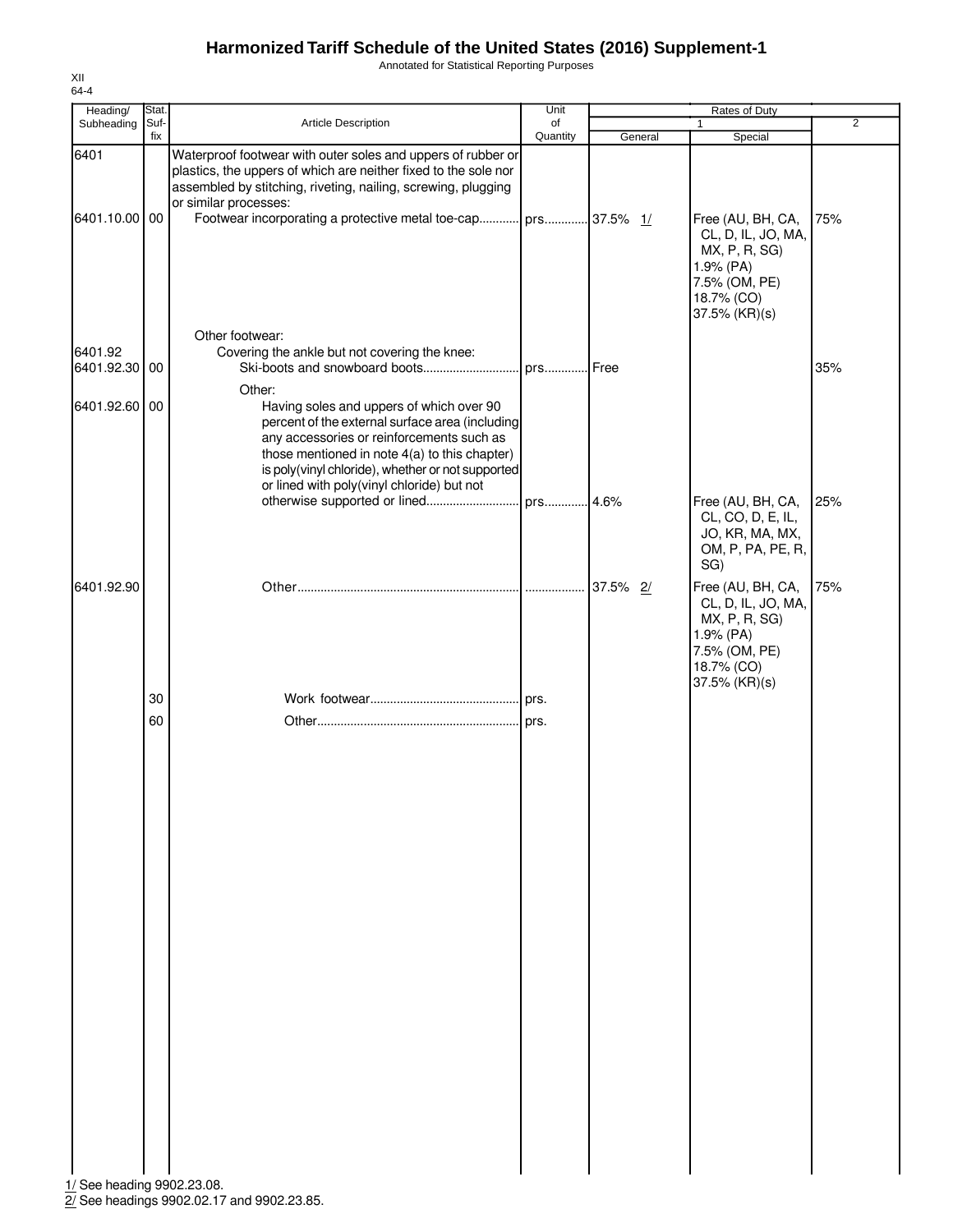Annotated for Statistical Reporting Purposes

| Stat.         |                                                                                                                                                                                                                                                        | Unit             |                                                                                                                         | Rates of Duty                                                                                                            |                |
|---------------|--------------------------------------------------------------------------------------------------------------------------------------------------------------------------------------------------------------------------------------------------------|------------------|-------------------------------------------------------------------------------------------------------------------------|--------------------------------------------------------------------------------------------------------------------------|----------------|
| Suf-          | <b>Article Description</b>                                                                                                                                                                                                                             | of               |                                                                                                                         | 1                                                                                                                        | $\overline{2}$ |
|               | plastics, the uppers of which are neither fixed to the sole nor<br>assembled by stitching, riveting, nailing, screwing, plugging<br>or similar processes: (con.)<br>Other footwear: (con.)                                                             |                  |                                                                                                                         |                                                                                                                          |                |
| 6401.99.10 00 |                                                                                                                                                                                                                                                        |                  |                                                                                                                         | Free (AU, BH, CA,<br>CL, D, IL, JO, MA,<br>MX, P, R, SG)<br>$1.9\%$ (PA)<br>7.5% (OM, PE)<br>18.7% (CO)<br>37.5% (KR)(s) | 75%            |
|               | Other:<br>Designed to be worn over, or in lieu of, other<br>footwear as a protection against water, oil,<br>grease or chemicals or cold or inclement<br>weather:                                                                                       |                  |                                                                                                                         |                                                                                                                          |                |
| 6401.99.30 00 |                                                                                                                                                                                                                                                        |                  | 1/                                                                                                                      | Free (AU, BH, CA,<br>CL, D, IL, JO, MA,<br>MX, P, R, SG)<br>1.2% (PA)<br>5% (OM, PE)<br>12.5% (CO)<br>25% (KR)(s)        | 50%            |
| 6401.99.60 00 |                                                                                                                                                                                                                                                        |                  |                                                                                                                         | Free (AU, BH, CA,<br>CL, D, IL, JO, MA,<br>MX, P, R, SG)<br>1.9% (PA)<br>7.5% (OM, PE)<br>18.7% (CO)<br>37.5% (KR)(s)    | 75%            |
| 6401.99.80 00 | Having uppers of which over 90 percent<br>accessories or reinforcements such as<br>those mentioned in note 4(a) to this<br>chapter) is rubber or plastics (except<br>footwear having foxing or a foxing-like<br>band applied or molded at the sole and |                  |                                                                                                                         |                                                                                                                          | 35%            |
| 6401.99.90 00 |                                                                                                                                                                                                                                                        |                  |                                                                                                                         | Free (AU, BH, CA,<br>CL, D, IL, JO, MA,<br>MX, P, R, SG)<br>1.9% (PA)<br>7.5% (OM, PE)<br>18.7% (CO)<br>37.5% (KR)(s)    | 66%            |
|               | fix                                                                                                                                                                                                                                                    | Other:<br>Other: | Quantity<br>Waterproof footwear with outer soles and uppers of rubber or<br>of the external surface area (including any | General<br>.37.5%<br>Designed for use without closures prs 25%<br>.37.5% 1/<br>.37.5%                                    | Special        |

 $\frac{1}{1}$ See heading 9902.05.35.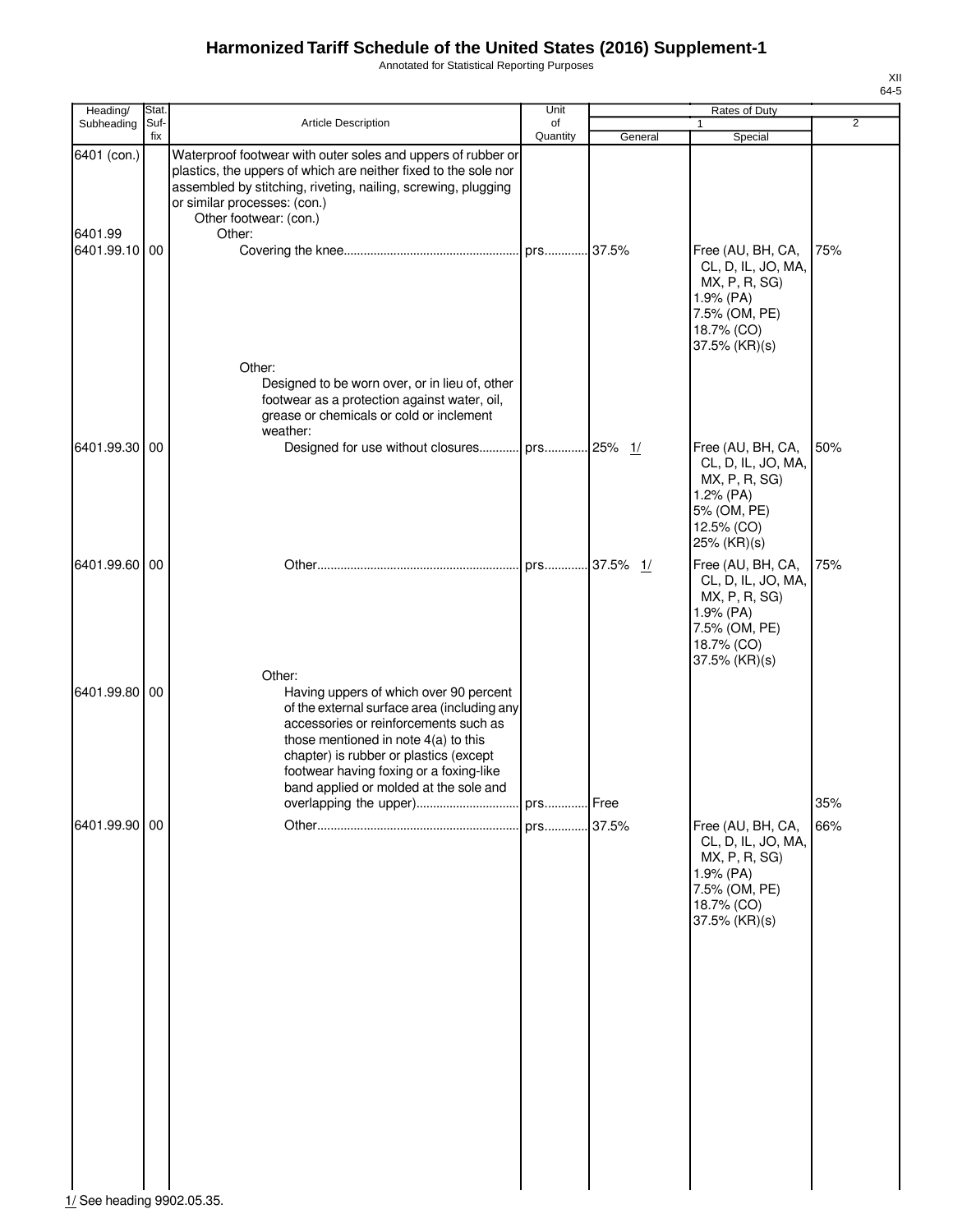Annotated for Statistical Reporting Purposes

| Heading/      | Stat.       |                                                                                                                                                                                                                                                                                                                                                                                                                                                                                            | Unit           |               | Rates of Duty                                                                         |                      |
|---------------|-------------|--------------------------------------------------------------------------------------------------------------------------------------------------------------------------------------------------------------------------------------------------------------------------------------------------------------------------------------------------------------------------------------------------------------------------------------------------------------------------------------------|----------------|---------------|---------------------------------------------------------------------------------------|----------------------|
| Subheading    | Suf-<br>fix | <b>Article Description</b>                                                                                                                                                                                                                                                                                                                                                                                                                                                                 | of<br>Quantity | General       | 1<br>Special                                                                          | $\overline{2}$       |
| 6402          |             | Other footwear with outer soles and uppers of rubber or<br>plastics:                                                                                                                                                                                                                                                                                                                                                                                                                       |                |               |                                                                                       |                      |
| 6402.12.00 00 |             | Sports footwear:<br>Ski-boots, cross-country ski footwear and snowboard                                                                                                                                                                                                                                                                                                                                                                                                                    | prs Free       |               |                                                                                       | 35%                  |
| 6402.19       |             | Other:<br>Having uppers of which over 90 percent of the<br>external surface area (including any accessories<br>or reinforcements such as those mentioned in note<br>4(a) to this chapter) is rubber or plastics (except<br>footwear having foxing or a foxing-like band<br>applied or molded at the sole and overlapping the<br>upper and except footwear designed to be worn<br>over, or in lieu of, other footwear as a protection<br>against water, oil, grease or chemicals or cold or |                |               |                                                                                       |                      |
| 6402.19.05    |             | inclement weather):                                                                                                                                                                                                                                                                                                                                                                                                                                                                        |                | 6%            | Free (AU, BH, CA,                                                                     | 35%                  |
|               |             |                                                                                                                                                                                                                                                                                                                                                                                                                                                                                            |                |               | CL, CO, D, E, IL,<br>JO, KR, MA, MX,<br>OM, P, PA, PE, R,<br>SG)                      |                      |
|               | 30          |                                                                                                                                                                                                                                                                                                                                                                                                                                                                                            |                |               |                                                                                       |                      |
|               | 60          |                                                                                                                                                                                                                                                                                                                                                                                                                                                                                            |                |               |                                                                                       |                      |
| 6402.19.15    | 90          |                                                                                                                                                                                                                                                                                                                                                                                                                                                                                            |                | 5.1%          | Free (AU, BH, CA,                                                                     | 35%                  |
|               |             |                                                                                                                                                                                                                                                                                                                                                                                                                                                                                            |                |               | CL, CO, D, E, IL,<br>JO, KR, MA, MX,<br>OM, P, PA, PE, R,<br>SG)                      |                      |
|               | 20          |                                                                                                                                                                                                                                                                                                                                                                                                                                                                                            |                |               |                                                                                       |                      |
|               | 41          |                                                                                                                                                                                                                                                                                                                                                                                                                                                                                            |                |               |                                                                                       |                      |
|               | 61          | Other:                                                                                                                                                                                                                                                                                                                                                                                                                                                                                     |                |               |                                                                                       |                      |
| 6402.19.30    |             |                                                                                                                                                                                                                                                                                                                                                                                                                                                                                            |                | Free          |                                                                                       | 84%                  |
|               | 31<br>61    |                                                                                                                                                                                                                                                                                                                                                                                                                                                                                            |                |               |                                                                                       |                      |
| 6402.19.50    |             |                                                                                                                                                                                                                                                                                                                                                                                                                                                                                            |                | 76¢/pr. + 32% | Free (AU, BH, CA,<br>CL, CO, D, E, IL,<br>JO, KR, MA, MX,<br>OM, P, PA, PE, R,<br>SG) | $$1.58/pr. +$<br>66% |
|               | 31          |                                                                                                                                                                                                                                                                                                                                                                                                                                                                                            |                |               |                                                                                       |                      |
|               | 61          |                                                                                                                                                                                                                                                                                                                                                                                                                                                                                            |                |               |                                                                                       |                      |
| 6402.19.70    |             | Valued over \$6.50 but not over \$12/pair                                                                                                                                                                                                                                                                                                                                                                                                                                                  | 1.1.1.1.1      | 76¢/pr. + 17% | Free (AU, BH, CA,<br>CL, CO, D, E, IL,<br>JO, KR, MA, MX,<br>OM, P, PA, PE, R,<br>SG) | $$1.58/pr. +$<br>35% |
|               | 31          |                                                                                                                                                                                                                                                                                                                                                                                                                                                                                            |                |               |                                                                                       |                      |
| 6402.19.90    | 61          |                                                                                                                                                                                                                                                                                                                                                                                                                                                                                            |                | 9%            | Free (AU, BH, CA,                                                                     | 35%                  |
|               |             |                                                                                                                                                                                                                                                                                                                                                                                                                                                                                            |                |               | CL, CO, D, E, IL,<br>JO, KR, MA, MX,<br>OM, P, PA, PE, R,<br>SG)                      |                      |
|               | 31          |                                                                                                                                                                                                                                                                                                                                                                                                                                                                                            |                |               |                                                                                       |                      |
| 6402.20.00    | 61<br>00    | Footwear with upper straps or thongs assembled to the                                                                                                                                                                                                                                                                                                                                                                                                                                      | prs.           |               |                                                                                       |                      |
|               |             |                                                                                                                                                                                                                                                                                                                                                                                                                                                                                            | prs            | Free          |                                                                                       | 35%                  |
|               |             |                                                                                                                                                                                                                                                                                                                                                                                                                                                                                            |                |               |                                                                                       |                      |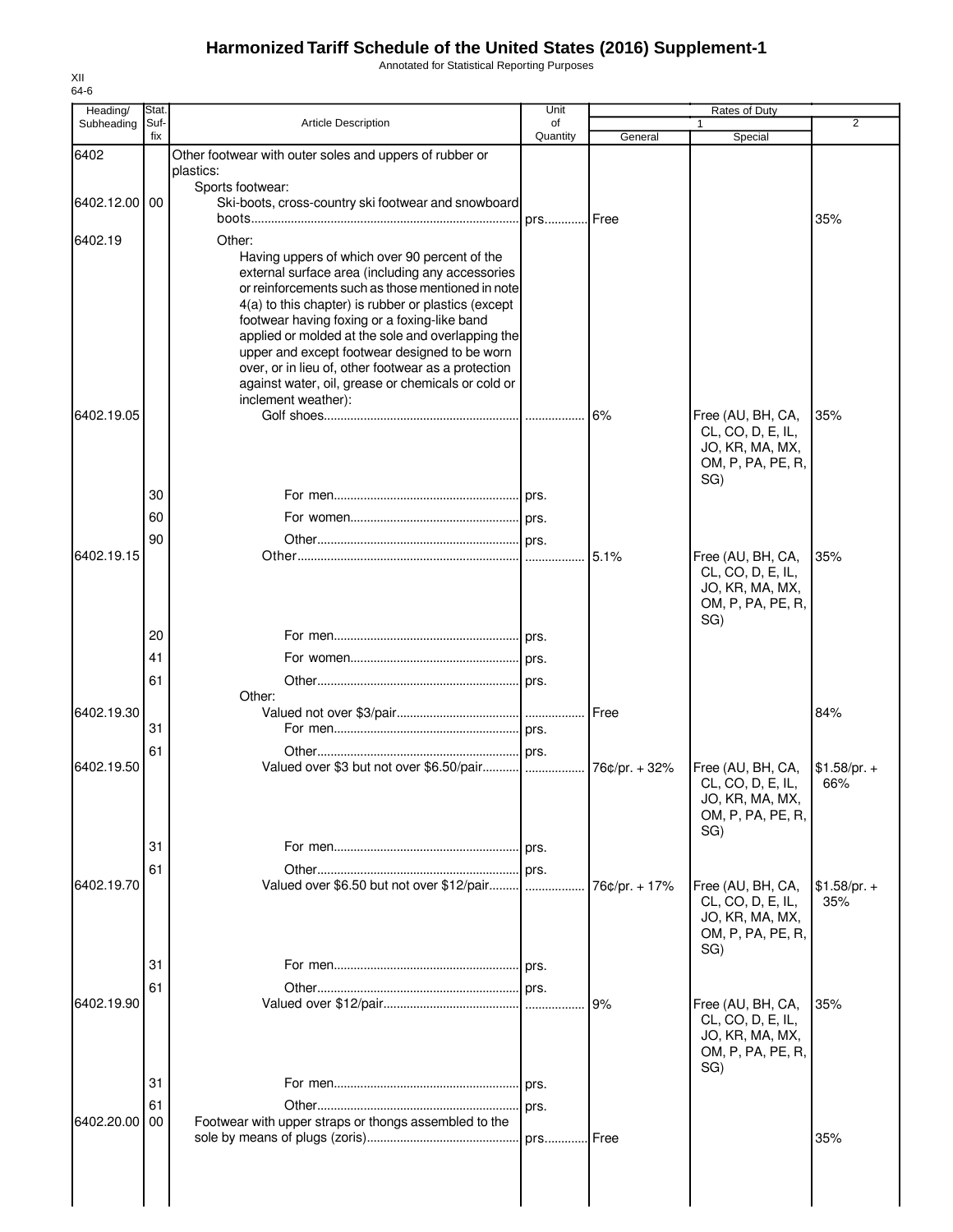Annotated for Statistical Reporting Purposes

| Heading/                                | Stat.       |                                                                                                                                                                                                                                                                                                                                                                                                                                                                                                                                                                                                                                                           | Unit           | Rates of Duty |                                                                                                  |                |
|-----------------------------------------|-------------|-----------------------------------------------------------------------------------------------------------------------------------------------------------------------------------------------------------------------------------------------------------------------------------------------------------------------------------------------------------------------------------------------------------------------------------------------------------------------------------------------------------------------------------------------------------------------------------------------------------------------------------------------------------|----------------|---------------|--------------------------------------------------------------------------------------------------|----------------|
| Subheading                              | Suf-<br>fix | Article Description                                                                                                                                                                                                                                                                                                                                                                                                                                                                                                                                                                                                                                       | of<br>Quantity |               | $\mathbf{1}$                                                                                     | $\overline{2}$ |
| 6402 (con.)<br>6402.91<br>6402.91.05 00 |             | Other footwear with outer soles and uppers of rubber or<br>plastics: (con.)<br>Other footwear:<br>Covering the ankle:<br>Incorporating a protective metal toe-cap:<br>Having uppers of which over 90 percent of the<br>external surface area (including any<br>accessories or reinforcements such as those<br>mentioned in note 4(a) to this chapter) is<br>rubber or plastics (except footwear having<br>foxing or a foxing-like band applied or molded<br>at the sole and overlapping the upper and<br>except footwear designed to be worn over, or<br>in lieu of, other footwear as a protection against<br>water, oil, grease or chemicals or cold or | prs 6% 1/      | General       | Special<br>Free (AU, BH, CA,<br>CL, CO, D, E, IL,<br>JO, KR, MA, MX,<br>OM, P, PA, PE, R,<br>SG) | 35%            |

 $\frac{1}{2}$ See heading 9902.22.53.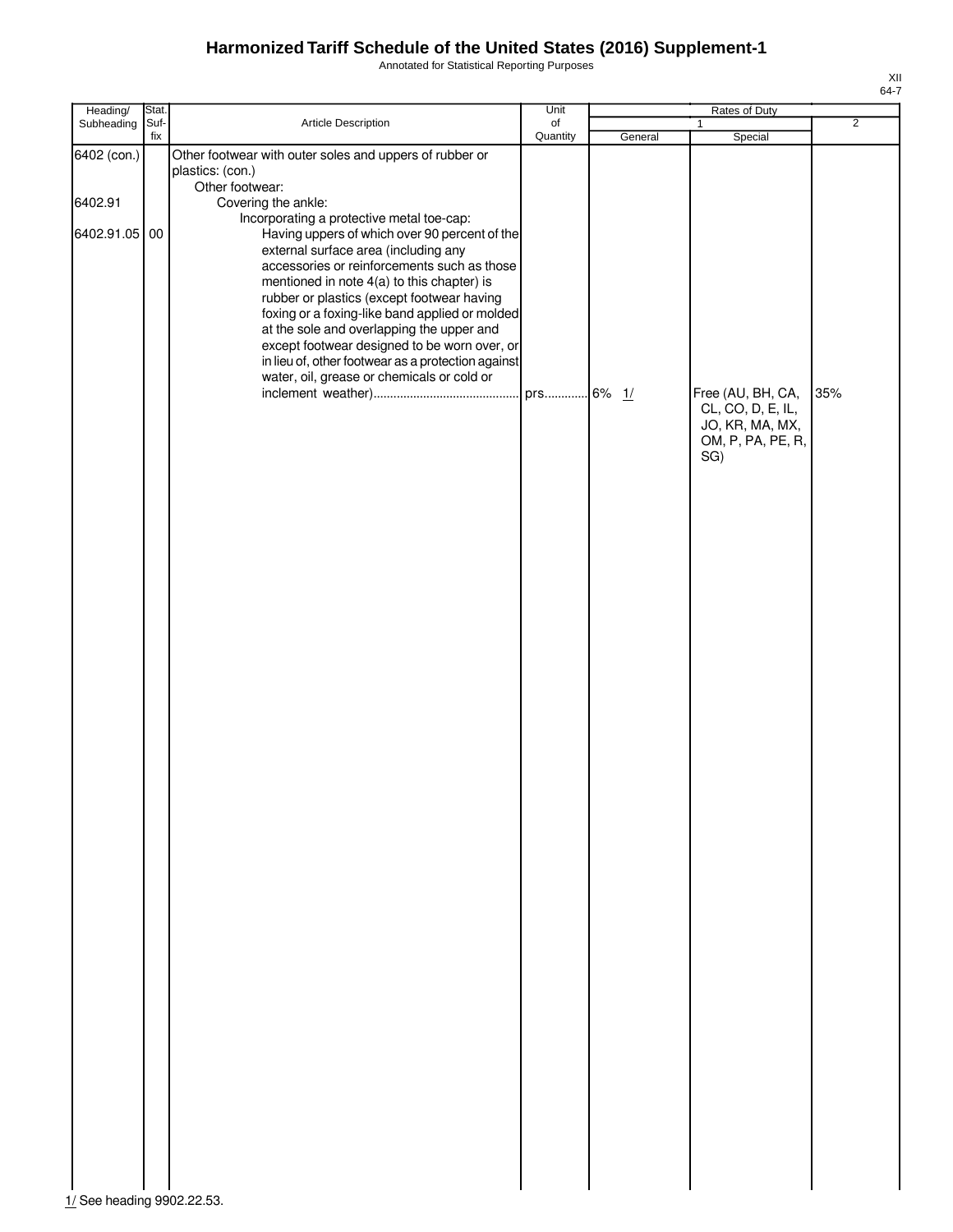Annotated for Statistical Reporting Purposes

| Heading/                         | Stat.       |                                                                                                                                                                                         | Unit           |         | Rates of Duty                                                                                                                                       |                      |
|----------------------------------|-------------|-----------------------------------------------------------------------------------------------------------------------------------------------------------------------------------------|----------------|---------|-----------------------------------------------------------------------------------------------------------------------------------------------------|----------------------|
| Subheading                       | Suf-<br>fix | Article Description                                                                                                                                                                     | of<br>Quantity | General | Special                                                                                                                                             | $\overline{2}$       |
| 6402 (con.)<br>6402.91<br>(con.) |             | Other footwear with outer soles and uppers of rubber or<br>plastics: (con.)<br>Other footwear: (con.)<br>Covering the ankle: (con.)<br>Incorporating a protective metal toe-cap: (con.) |                |         |                                                                                                                                                     |                      |
| 6402.91.10 00                    |             | Other:<br>Footwear designed to be worn over, or in<br>lieu of, other footwear as a protection<br>against water, oil, grease or chemicals or                                             |                |         |                                                                                                                                                     |                      |
|                                  |             | cold or inclement weather<br>Other:                                                                                                                                                     | prs            | .37.5%  | Free (AU, BH, CA,<br>CL, D, IL, JO, MA,<br>MX, P, R, SG)<br>1.9% (PA)<br>7.5% (OM, PE)<br>18.7% (CO)<br>37.5% (KR)(s)                               | 66%                  |
| 6402.91.16 00                    |             |                                                                                                                                                                                         |                |         | Free (AU, BH, CA,                                                                                                                                   | 84%                  |
|                                  |             |                                                                                                                                                                                         |                |         | CL, CO, D, IL, JO,<br>KR, MA, MX, OM,<br>P, PA, PE, R, SG)                                                                                          |                      |
| 6402.91.20 00                    |             | Valued over \$3 but not over                                                                                                                                                            |                |         | prs 90¢/pr. + 37.5% Free (AU, BH, CA,                                                                                                               |                      |
|                                  |             |                                                                                                                                                                                         |                |         | CL, D, IL, JO, MA,<br>MX, P, R, SG)<br>$4.7$ ¢/pr + 1.9% (PA)<br>18¢/pr. + 7.5% (OM,<br>PE)<br>45¢/pr + 18.7% (CO)<br>90 ¢/pr. + 37.5%<br>(KR)(s)   | $$1.58/pr. +$<br>66% |
| 6402.91.26 00                    |             | Valued over \$6.50 but not over                                                                                                                                                         |                |         | Free (AU, BH, CA,<br>CL, D, IL, JO, MA,<br>MX, P, R, SG)<br>$4.7$ ¢/pr + 1% (PA)<br>18¢/pr. + 4% (OM,<br>PE)<br>45¢/pr + 10% (CO)<br>90 ¢/pr. + 20% | $$1.58/pr. +$<br>35% |
|                                  |             |                                                                                                                                                                                         |                |         | (KR)(s)                                                                                                                                             |                      |
| 6402.91.30 00                    |             | Valued over \$12/pair                                                                                                                                                                   | . prs          | .20%    | Free (AU, BH, CA,<br>CL, CO, D, IL, JO,<br>KR, MA, MX, OM,<br>P, PA, PE, R, SG)                                                                     | 35%                  |
|                                  |             |                                                                                                                                                                                         |                |         |                                                                                                                                                     |                      |

XII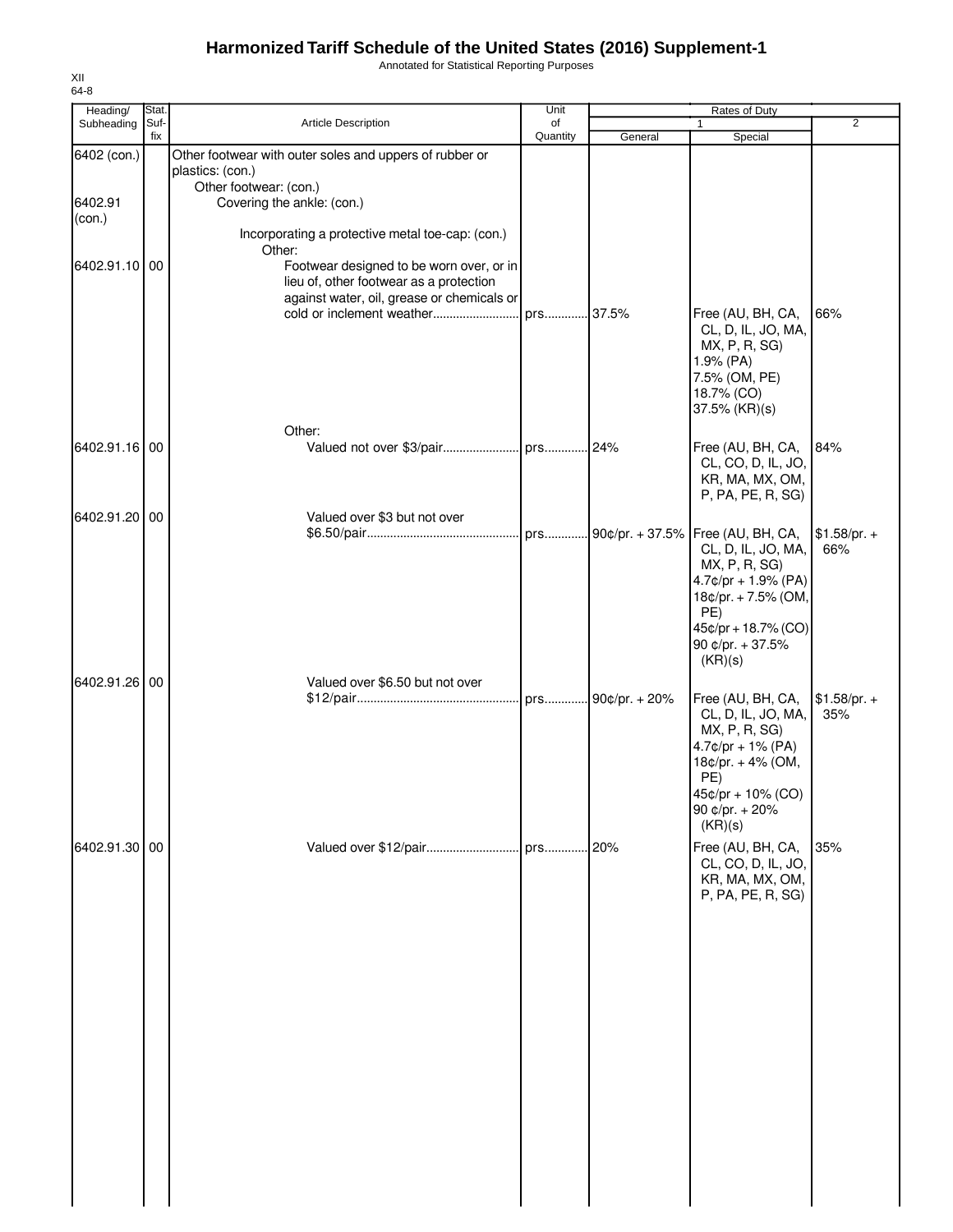Annotated for Statistical Reporting Purposes

| Heading/                         | Stat.                      |                                                                                                                                                                                                                                                                                                                                                                                                                                                                                                                                                                                                                                                                                                                                                                                         | Unit           |         | Rates of Duty                                                                        |                |
|----------------------------------|----------------------------|-----------------------------------------------------------------------------------------------------------------------------------------------------------------------------------------------------------------------------------------------------------------------------------------------------------------------------------------------------------------------------------------------------------------------------------------------------------------------------------------------------------------------------------------------------------------------------------------------------------------------------------------------------------------------------------------------------------------------------------------------------------------------------------------|----------------|---------|--------------------------------------------------------------------------------------|----------------|
| Subheading                       | Suf-<br>fix                | <b>Article Description</b>                                                                                                                                                                                                                                                                                                                                                                                                                                                                                                                                                                                                                                                                                                                                                              | of<br>Quantity | General | 1<br>Special                                                                         | $\overline{2}$ |
| 6402 (con.)<br>6402.91<br>(con.) |                            | Other footwear with outer soles and uppers of rubber or<br>plastics: (con.)<br>Other footwear: (con.)<br>Covering the ankle: (con.)                                                                                                                                                                                                                                                                                                                                                                                                                                                                                                                                                                                                                                                     |                |         |                                                                                      |                |
| 6402.91.40                       |                            | Other:<br>Having uppers of which over 90 percent of the<br>external surface area (including any<br>accessories or reinforcements such as those<br>mentioned in note 4(a) to this chapter) is<br>rubber or plastics except (1) footwear having<br>a foxing or a foxing-like band applied or<br>molded at the sole and overlapping the upper<br>and (2) except footwear (other than footwear<br>having uppers which from a point 3 cm above<br>the top of the outer sole are entirely of non-<br>molded construction formed by sewing the<br>parts together and having exposed on the outer<br>surface a substantial portion of functional<br>stitching) designed to be worn over, or in lieu<br>of, other footwear as a protection against<br>water, oil, grease or chemicals or cold or |                | 6%      | Free (AU, BH, CA,<br>CL, CO, D, E, IL,<br>JO, KR, MA, MX,                            | 35%            |
| 6402.91.42                       | 05<br>10<br>40<br>50<br>61 | For men:<br>For women:<br>Protective active footwear (except footwear<br>with waterproof molded bottoms, including<br>bottoms comprising an outer sole and all or<br>part of the upper and except footwear with<br>insulation that provides protection against cold<br>weather) whose height from the bottom of the<br>outer sole to the top of the upper does not                                                                                                                                                                                                                                                                                                                                                                                                                      | prs.           | 20%     | OM, P, PA, PE, R,<br>SG)<br>Free (AU, BH, CA,<br>CL, D, IL, JO, MA,<br>MX, P, R, SG) | 35%            |
|                                  | 30<br>60<br>90             |                                                                                                                                                                                                                                                                                                                                                                                                                                                                                                                                                                                                                                                                                                                                                                                         |                |         | 1% (PA)<br>6% (OM)<br>6% (PE)<br>12% (CO)<br>20% (KR)                                |                |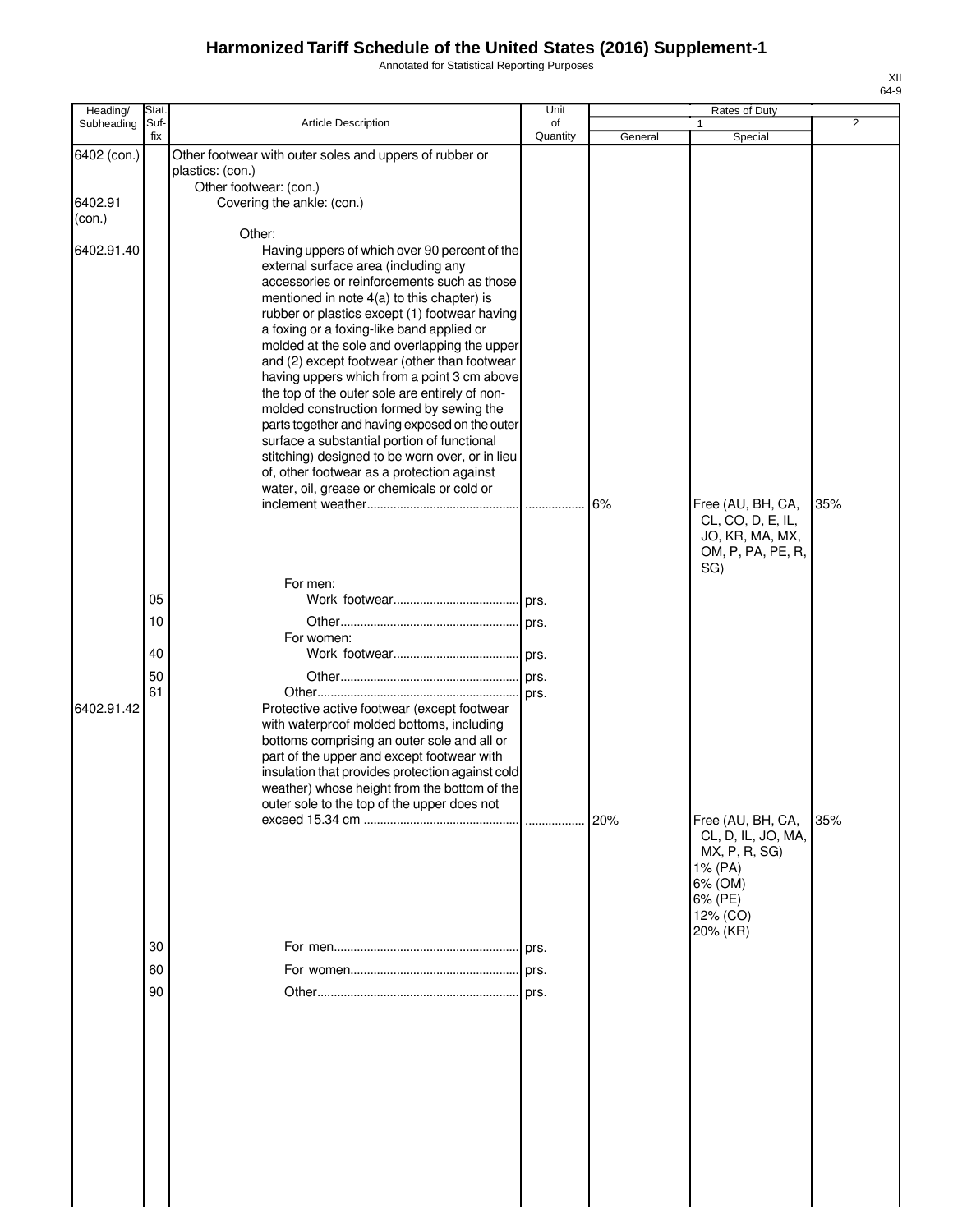Annotated for Statistical Reporting Purposes

| Heading/          | Stat.       |                                                                                                       | Unit           |          | Rates of Duty                                                                                         |                      |
|-------------------|-------------|-------------------------------------------------------------------------------------------------------|----------------|----------|-------------------------------------------------------------------------------------------------------|----------------------|
| Subheading        | Suf-<br>fix | Article Description                                                                                   | of<br>Quantity | General  | $\mathbf{1}$<br>Special                                                                               | $\overline{2}$       |
| 6402 (con.)       |             | Other footwear with outer soles and uppers of rubber or<br>plastics: (con.)<br>Other footwear: (con.) |                |          |                                                                                                       |                      |
| 6402.91<br>(con.) |             | Covering the ankle: (con.)                                                                            |                |          |                                                                                                       |                      |
|                   |             | Other: (con.)<br>Other:                                                                               |                |          |                                                                                                       |                      |
| 6402.91.50        |             | Footwear designed to be worn over, or in<br>lieu of, other footwear as a protection                   |                |          |                                                                                                       |                      |
|                   |             | against water, oil, grease or chemicals or                                                            |                | 37.5% 1/ | Free (AU, BH, CA,                                                                                     | 66%                  |
|                   |             |                                                                                                       |                |          | CL, D, IL, JO, MA,<br>MX, P, R, SG)<br>1.9% (PA)<br>7.5% (OM, PE)<br>18.7% (CO)<br>37.5% (KR)(s)      |                      |
|                   |             | For men:                                                                                              |                |          |                                                                                                       |                      |
|                   | 10          |                                                                                                       |                |          |                                                                                                       |                      |
|                   | 20          | For women:                                                                                            |                |          |                                                                                                       |                      |
|                   | 45          | Work footwear prs.                                                                                    |                |          |                                                                                                       |                      |
|                   | 50          |                                                                                                       |                |          |                                                                                                       |                      |
|                   | 90          |                                                                                                       |                |          |                                                                                                       |                      |
|                   |             | Other:                                                                                                |                |          |                                                                                                       |                      |
| 6402.91.60        |             |                                                                                                       |                | 48%      | Free (AU, BH, CA,<br>CL, CO, D, E, IL,<br>JO, KR, MA, MX,<br>OM, P, PA, PE, R,<br>SG)                 | 84%                  |
|                   | 30          |                                                                                                       |                |          |                                                                                                       |                      |
|                   | 60          |                                                                                                       |                |          |                                                                                                       |                      |
|                   | 90          |                                                                                                       |                |          |                                                                                                       |                      |
| 6402.91.70        |             | Valued over \$3 but not over                                                                          |                |          |                                                                                                       |                      |
|                   |             |                                                                                                       |                |          | 90¢/pr. + 37.5% Free (AU, BH, CA,<br>CL, CO, D, E, IL,<br>JO, KR, MA, MX,<br>OM, P, PA, PE, R,<br>SG) | $$1.58/pr. +$<br>66% |
|                   | 30          |                                                                                                       | prs.           |          |                                                                                                       |                      |
|                   | 60          |                                                                                                       |                |          |                                                                                                       |                      |
|                   | 90          |                                                                                                       | prs.           |          |                                                                                                       |                      |
|                   |             |                                                                                                       |                |          |                                                                                                       |                      |
|                   |             |                                                                                                       |                |          |                                                                                                       |                      |
|                   |             |                                                                                                       |                |          |                                                                                                       |                      |
|                   |             |                                                                                                       |                |          |                                                                                                       |                      |
|                   |             |                                                                                                       |                |          |                                                                                                       |                      |
|                   |             |                                                                                                       |                |          |                                                                                                       |                      |
|                   |             |                                                                                                       |                |          |                                                                                                       |                      |
|                   |             |                                                                                                       |                |          |                                                                                                       |                      |

XII 64-10

1/ See headings 9902.23.74, 9902.23.75 and 9902.23.76.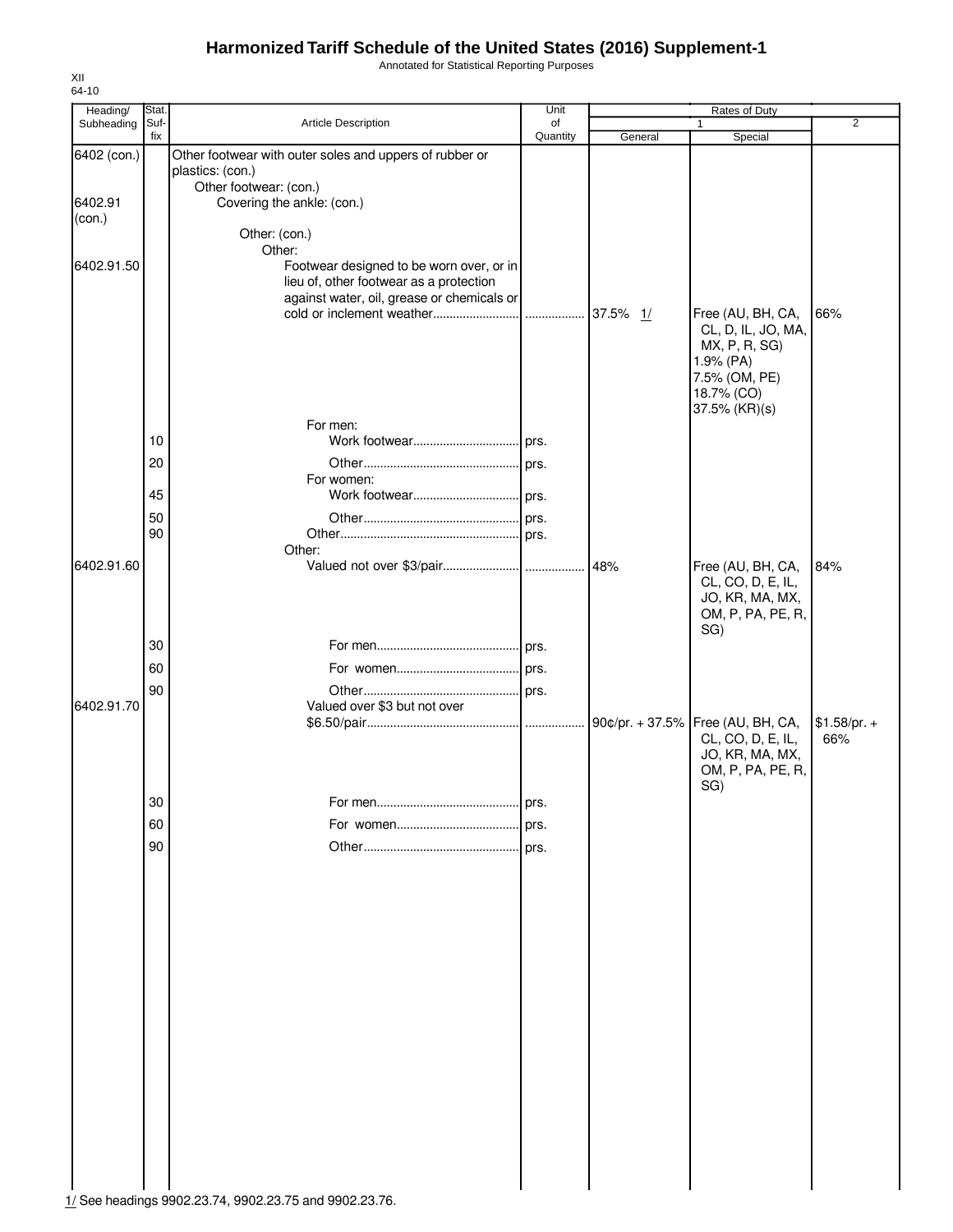Annotated for Statistical Reporting Purposes

| Heading/    | Stat.       |                                                         | Unit           |         | Rates of Duty             |                |
|-------------|-------------|---------------------------------------------------------|----------------|---------|---------------------------|----------------|
| Subheading  | Suf-<br>fix | Article Description                                     | of<br>Quantity |         | 1                         | $\overline{2}$ |
| 6402 (con.) |             | Other footwear with outer soles and uppers of rubber or |                | General | Special                   |                |
|             |             | plastics: (con.)                                        |                |         |                           |                |
|             |             | Other footwear: (con.)                                  |                |         |                           |                |
| 6402.91     |             | Covering the ankle: (con.)                              |                |         |                           |                |
| (con.)      |             |                                                         |                |         |                           |                |
|             |             | Other: (con.)                                           |                |         |                           |                |
|             |             | Other: (con.)                                           |                |         |                           |                |
| 6402.91.80  |             | Other: (con.)<br>Valued over \$6.50 but not over        |                |         |                           |                |
|             |             |                                                         |                |         | Free (AU, BH, CA,         | $$1.58/pr. +$  |
|             |             |                                                         |                |         | CL, D, IL, JO, MA,        | 35%            |
|             |             |                                                         |                |         | MX, P, R, SG)             |                |
|             |             |                                                         |                |         | $4.7$ ¢/pr + 1% (PA)      |                |
|             |             |                                                         |                |         | 18¢/pr. + 4% (OM,         |                |
|             |             |                                                         |                |         | PE)                       |                |
|             |             |                                                         |                |         | 45¢/pr + 10% (CO)         |                |
|             |             |                                                         |                |         | 90 ¢/pr. + 20%<br>(KR)(s) |                |
|             | 05          | Tennis shoes, basketball shoes,                         |                |         |                           |                |
|             |             | gym shoes, training shoes and the                       |                |         |                           |                |
|             |             |                                                         | prs.           |         |                           |                |
|             |             | Other:                                                  |                |         |                           |                |
|             |             | For men:                                                |                |         |                           |                |
|             | 10          | Work footwear prs.                                      |                |         |                           |                |
|             | 21          |                                                         |                |         |                           |                |
|             |             | For women:                                              |                |         |                           |                |
|             | 45          | Work footwear prs.                                      |                |         |                           |                |
|             | 51          |                                                         |                |         |                           |                |
|             | 91          |                                                         |                |         |                           |                |
| 6402.91.90  |             |                                                         |                |         | Free (AU, BH, CA,         | 35%            |
|             |             |                                                         |                |         | CL, D, IL, JO, MA,        |                |
|             |             |                                                         |                |         | MX, P, R, SG)             |                |
|             |             |                                                         |                |         | 1% (PA)                   |                |
|             |             |                                                         |                |         | 4% (OM, PE)               |                |
|             |             |                                                         |                |         | 10% (CO)<br>20% (KR)(s)   |                |
|             | 05          | Tennis shoes, basketball shoes,                         |                |         |                           |                |
|             |             | gym shoes, training shoes and the                       |                |         |                           |                |
|             |             |                                                         | prs.           |         |                           |                |
|             |             | Other:                                                  |                |         |                           |                |
|             |             | For men:                                                |                |         |                           |                |
|             | 10          |                                                         |                |         |                           |                |
|             | 35          | Other                                                   | prs.           |         |                           |                |
|             |             | For women:                                              |                |         |                           |                |
|             | 45          | Work footwear prs.                                      |                |         |                           |                |
|             | 65          | Other                                                   | prs.           |         |                           |                |
|             | 95          |                                                         | prs.           |         |                           |                |
|             |             |                                                         |                |         |                           |                |
|             |             |                                                         |                |         |                           |                |
|             |             |                                                         |                |         |                           |                |
|             |             |                                                         |                |         |                           |                |
|             |             |                                                         |                |         |                           |                |
|             |             |                                                         |                |         |                           |                |
|             |             |                                                         |                |         |                           |                |
|             |             |                                                         |                |         |                           |                |
|             |             |                                                         |                |         |                           |                |
|             |             |                                                         |                |         |                           |                |
|             |             |                                                         |                |         |                           |                |
|             |             |                                                         |                |         |                           |                |
|             |             |                                                         |                |         |                           |                |
|             |             |                                                         |                |         |                           |                |
|             |             |                                                         |                |         |                           |                |
|             |             |                                                         |                |         |                           |                |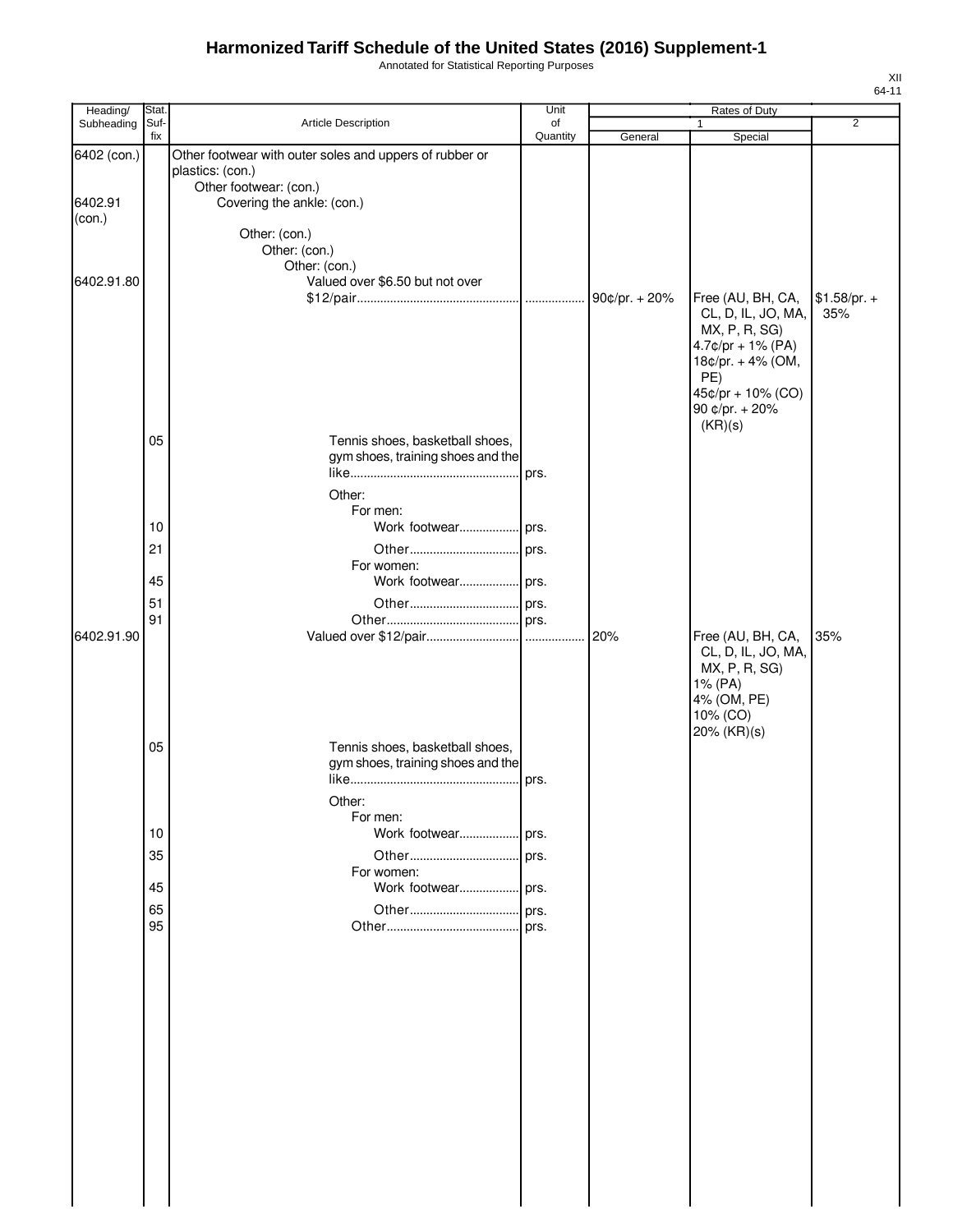Annotated for Statistical Reporting Purposes

| Heading/                             | Stat.         |                                                                                                                                                                                                                                                                                                                                                                                                  | Unit     | Rates of Duty |                                                                                       |                |
|--------------------------------------|---------------|--------------------------------------------------------------------------------------------------------------------------------------------------------------------------------------------------------------------------------------------------------------------------------------------------------------------------------------------------------------------------------------------------|----------|---------------|---------------------------------------------------------------------------------------|----------------|
| Subheading                           | Suf-          | Article Description                                                                                                                                                                                                                                                                                                                                                                              | of       |               | $\mathbf{1}$                                                                          | $\overline{2}$ |
| 6402 (con.)<br>6402.99<br>6402.99.04 | fix<br>$00\,$ | Other footwear with outer soles and uppers of rubber or<br>plastics: (con.)<br>Other footwear: (con.)<br>Other:<br>Incorporating a protective metal toe-cap:<br>Having uppers of which over 90 percent of the<br>external surface area (including any<br>accessories or reinforcements such as those<br>mentioned in note 4(a) to this chapter) is<br>rubber or plastics (except footwear having | Quantity | General       | Special                                                                               |                |
|                                      |               | foxing or a foxing-like band applied or molded<br>at the sole and overlapping the upper and<br>except footwear designed to be worn over, or<br>in lieu of, other footwear as a protection against<br>water, oil, grease or chemicals or cold or                                                                                                                                                  | prs 6%   |               | Free (AU, BH, CA,<br>CL, CO, D, E, IL,<br>JO, KR, MA, MX,<br>OM, P, PA, PE, R,<br>SG) | 35%            |
|                                      |               |                                                                                                                                                                                                                                                                                                                                                                                                  |          |               |                                                                                       |                |
|                                      |               |                                                                                                                                                                                                                                                                                                                                                                                                  |          |               |                                                                                       |                |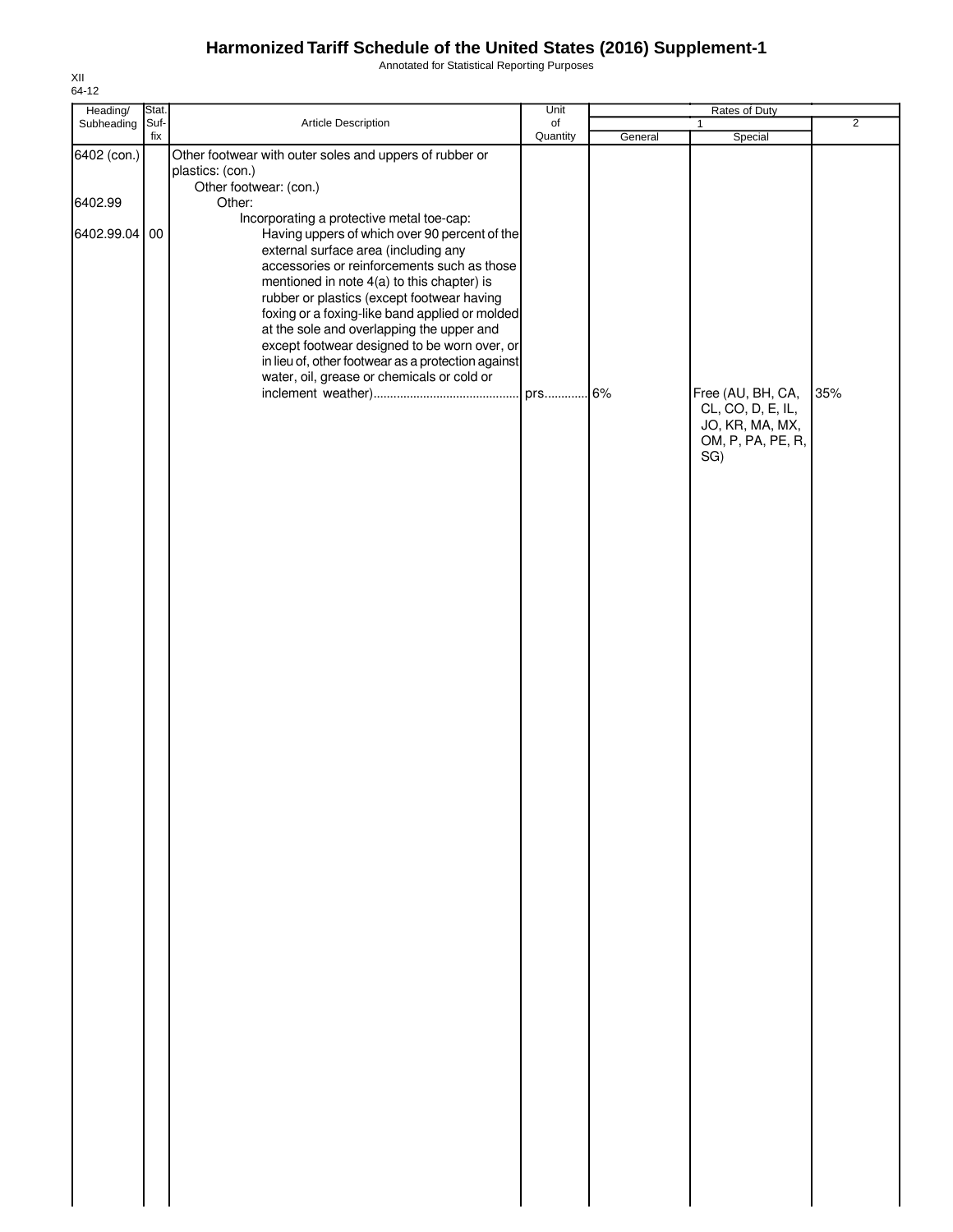Annotated for Statistical Reporting Purposes

| Heading/          | Stat.       |                                                                                                        | Unit           |                 | Rates of Duty                                                                                                                                                  |                      |
|-------------------|-------------|--------------------------------------------------------------------------------------------------------|----------------|-----------------|----------------------------------------------------------------------------------------------------------------------------------------------------------------|----------------------|
| Subheading        | Suf-<br>fix | Article Description                                                                                    | of<br>Quantity | General         | $\mathbf{1}$<br>Special                                                                                                                                        | $\overline{2}$       |
| 6402 (con.)       |             | Other footwear with outer soles and uppers of rubber or<br>plastics: (con.)                            |                |                 |                                                                                                                                                                |                      |
| 6402.99<br>(con.) |             | Other footwear: (con.)<br>Other: (con.)                                                                |                |                 |                                                                                                                                                                |                      |
| 6402.99.08 00     |             | Incorporating a protective metal toe-cap: (con.)<br>Other:<br>Footwear designed to be worn over, or in |                |                 |                                                                                                                                                                |                      |
|                   |             | lieu of, other footwear as a protection<br>against water, oil, grease or chemicals or                  | prs 37.5%      |                 |                                                                                                                                                                |                      |
|                   |             | cold or inclement weather<br>Other:                                                                    |                |                 | Free (AU, BH, CA,<br>CL, D, IL, JO, MA,<br>MX, P, R, SG)<br>1.9% (PA)<br>7.5% (OM, PE)<br>18.7% (CO)<br>37.5% (KR)(s)                                          | 66%                  |
| 6402.99.12 00     |             |                                                                                                        |                |                 | Free (AU, BH, CA,<br>CL, CO, D, IL, JO,<br>KR, MA, MX, OM,<br>P, PA, PE, R, SG)                                                                                | 84%                  |
| 6402.99.16 00     |             | Valued over \$3 but not over                                                                           |                |                 |                                                                                                                                                                |                      |
|                   |             |                                                                                                        |                |                 | CL, D, IL, JO, MA,<br>MX, P, R, SG)<br>4.7¢/pr + 1.9% (PA)<br>18¢/pr. + 7.5% (OM,<br>PE)<br>45¢/pr + 18.7% (CO)<br>90 ¢/pr. + 37.5%<br>(KR)(s)                 | $$1.58/pr. +$<br>66% |
| 6402.99.19        | 00          | Valued over \$6.50 but not over                                                                        | prs            | 90¢/pr. $+ 20%$ | Free (AU, BH, CA,<br>CL, D, IL, JO, MA,<br>MX, P, R, SG)<br>$4.7$ ¢/pr + 1% (PA)<br>18¢/pr. + 4% (OM,<br>PE)<br>45¢/pr + 10% (CO)<br>90 ¢/pr. + 20%<br>(KR)(s) | $$1.58/pr. +$<br>35% |
| 6402.99.21        | 00          | Valued over \$12/pair                                                                                  | prs            | 20%             | Free (AU, BH, CA,<br>CL, CO, D, IL, JO,<br>KR, MA, MX, OM,<br>P, PA, PE, R, SG)                                                                                | 35%                  |
|                   |             |                                                                                                        |                |                 |                                                                                                                                                                |                      |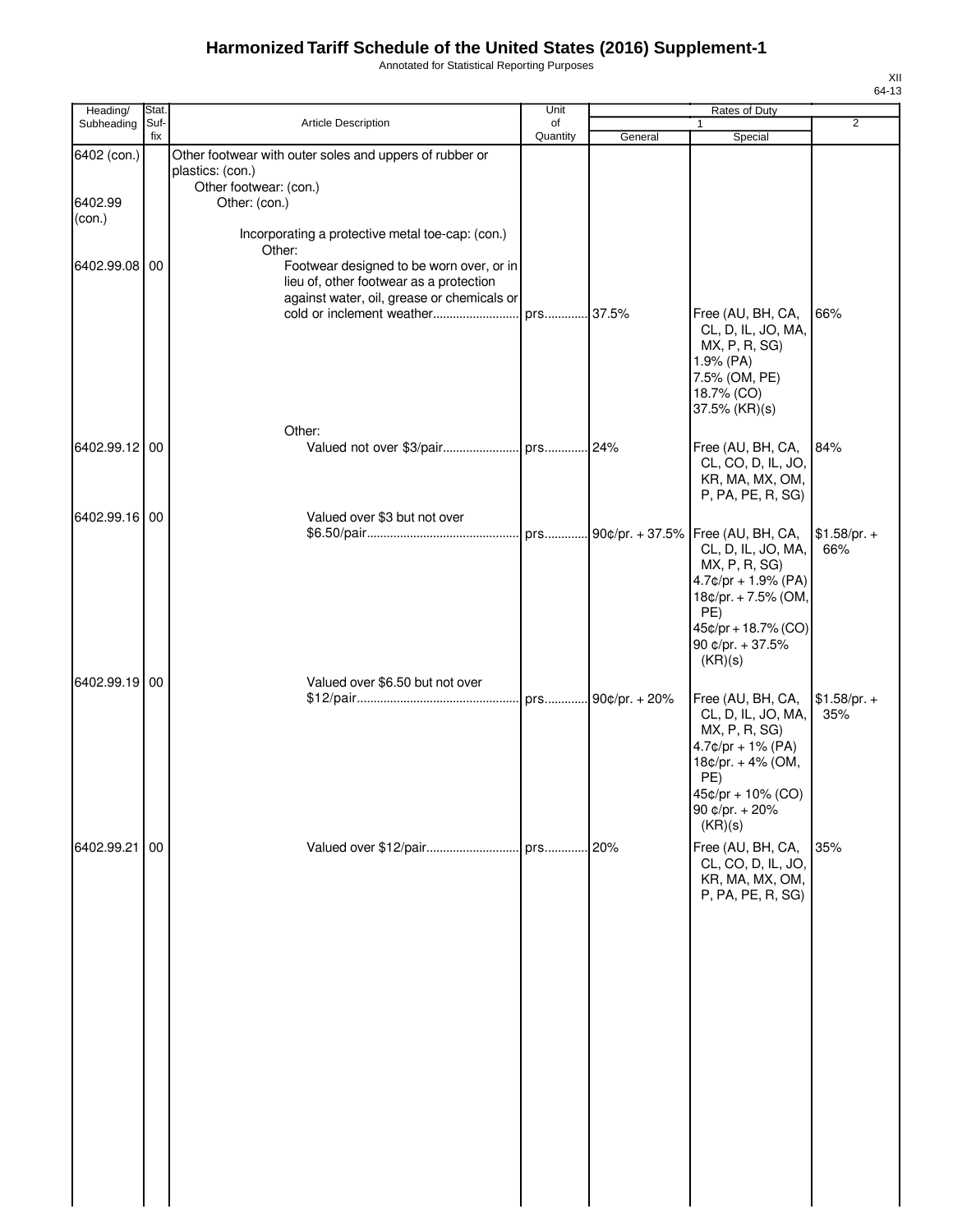Annotated for Statistical Reporting Purposes

| Heading/          | Stat.       |                                                                                                    | Unit           |         | Rates of Duty                                             |         |
|-------------------|-------------|----------------------------------------------------------------------------------------------------|----------------|---------|-----------------------------------------------------------|---------|
| Subheading        | Suf-<br>fix | Article Description                                                                                | of<br>Quantity | General | 1<br>Special                                              | 2       |
| 6402 (con.)       |             | Other footwear with outer soles and uppers of rubber or<br>plastics: (con.)                        |                |         |                                                           |         |
| 6402.99<br>(con.) |             | Other footwear: (con.)<br>Other: (con.)                                                            |                |         |                                                           |         |
|                   |             | Other:                                                                                             |                |         |                                                           |         |
|                   |             | Having uppers of which over 90 percent of the<br>external surface area (including any              |                |         |                                                           |         |
|                   |             | accessories or reinforcements such as those<br>mentioned in note 4(a) to this chapter) is          |                |         |                                                           |         |
|                   |             | rubber or plastics (except footwear having a                                                       |                |         |                                                           |         |
|                   |             | foxing or a foxing-like band applied or molded<br>at the sole and overlapping the upper and        |                |         |                                                           |         |
|                   |             | except footwear designed to be worn over, or<br>in lieu of, other footwear as a protection against |                |         |                                                           |         |
|                   |             | water, oil, grease or chemicals or cold or                                                         |                |         |                                                           |         |
| 6402.99.23        |             | inclement weather):                                                                                |                | 8%      | Free (AU, BH, CA,                                         | 33 1/3% |
|                   |             |                                                                                                    |                |         | CL, CO, D, E, IL,<br>JO, KR, MA, MX,                      |         |
|                   |             |                                                                                                    |                |         | OM, P, PA, PE, R,                                         |         |
|                   | 30          |                                                                                                    |                |         | SG)                                                       |         |
|                   | 60          |                                                                                                    |                |         |                                                           |         |
|                   | 90          |                                                                                                    |                |         |                                                           |         |
| 6402.99.25        |             |                                                                                                    |                | 12.5%   | Free (AU, BH, CA,<br>CL, CO, D, E, IL,<br>JO, KR, MA, MX, | 35%     |
|                   |             |                                                                                                    |                |         | OM, P, PA, PE, R,<br>SG)                                  |         |
|                   | 30          |                                                                                                    |                |         |                                                           |         |
|                   | 60          |                                                                                                    |                |         |                                                           |         |
|                   | 90          |                                                                                                    |                |         |                                                           |         |
|                   |             |                                                                                                    |                |         |                                                           |         |
|                   |             |                                                                                                    |                |         |                                                           |         |
|                   |             |                                                                                                    |                |         |                                                           |         |
|                   |             |                                                                                                    |                |         |                                                           |         |
|                   |             |                                                                                                    |                |         |                                                           |         |
|                   |             |                                                                                                    |                |         |                                                           |         |
|                   |             |                                                                                                    |                |         |                                                           |         |
|                   |             |                                                                                                    |                |         |                                                           |         |
|                   |             |                                                                                                    |                |         |                                                           |         |
|                   |             |                                                                                                    |                |         |                                                           |         |
|                   |             |                                                                                                    |                |         |                                                           |         |
|                   |             |                                                                                                    |                |         |                                                           |         |
|                   |             |                                                                                                    |                |         |                                                           |         |
|                   |             |                                                                                                    |                |         |                                                           |         |
|                   |             |                                                                                                    |                |         |                                                           |         |
|                   |             |                                                                                                    |                |         |                                                           |         |
|                   |             |                                                                                                    |                |         |                                                           |         |
|                   |             |                                                                                                    |                |         |                                                           |         |
|                   |             |                                                                                                    |                |         |                                                           |         |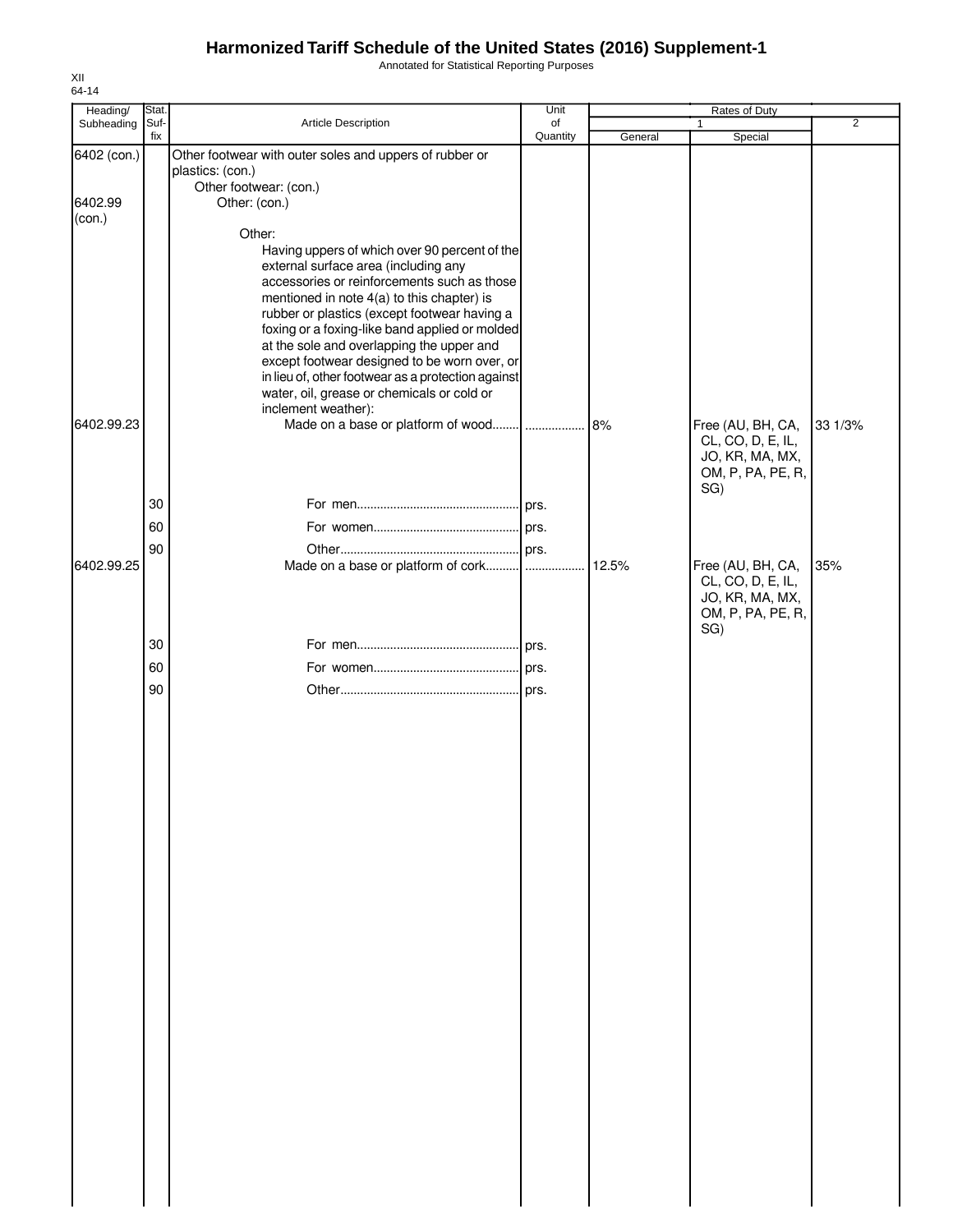Annotated for Statistical Reporting Purposes

| Heading/          | Stat.       |                                                                                                                                                                                                                                                                                         | Unit           |         | Rates of Duty                                                                  |     |
|-------------------|-------------|-----------------------------------------------------------------------------------------------------------------------------------------------------------------------------------------------------------------------------------------------------------------------------------------|----------------|---------|--------------------------------------------------------------------------------|-----|
| Subheading        | Suf-<br>fix | Article Description                                                                                                                                                                                                                                                                     | of<br>Quantity | General | $\mathbf{1}$<br>Special                                                        | 2   |
| 6402 (con.)       |             | Other footwear with outer soles and uppers of rubber or<br>plastics: (con.)                                                                                                                                                                                                             |                |         |                                                                                |     |
| 6402.99<br>(con.) |             | Other footwear: (con.)<br>Other: (con.)                                                                                                                                                                                                                                                 |                |         |                                                                                |     |
|                   |             | Other: (con.)<br>Having uppers of which over 90 percent of the<br>external surface area (including any<br>accessories or reinforcements such as those<br>mentioned in note 4(a) to this chapter) is<br>rubber or plastics (except footwear having a                                     |                |         |                                                                                |     |
|                   |             | foxing or a foxing-like band applied or molded<br>at the sole and overlapping the upper and<br>except footwear designed to be worn over, or<br>in lieu of, other footwear as a protection against<br>water, oil, grease or chemicals or cold or<br>inclement weather): (con.)<br>Other: |                |         |                                                                                |     |
| 6402.99.27        |             | Sandals and similar footwear of<br>plastics, produced in one piece by                                                                                                                                                                                                                   |                | 3%      | Free (AU, BH, CA,<br>CL, CO, D, E, IL,<br>JO, KR, MA, MX,                      | 35% |
|                   | 30          |                                                                                                                                                                                                                                                                                         |                |         | OM, P, PA, PE, R,<br>SG)                                                       |     |
|                   | 60          |                                                                                                                                                                                                                                                                                         |                |         |                                                                                |     |
|                   | 90          |                                                                                                                                                                                                                                                                                         |                |         |                                                                                |     |
| 6402.99.31        |             |                                                                                                                                                                                                                                                                                         |                |         | Free (AU, BH, CA,<br>CL, CO, D, E, IL,<br>JO, KR, MA, MX,<br>OM, P, PA, PE, R, | 35% |
|                   | 10          | House slippers prs.                                                                                                                                                                                                                                                                     |                |         | SG)                                                                            |     |
|                   | 15          | Tennis shoes, basketball shoes,<br>gym shoes, training shoes and the                                                                                                                                                                                                                    | prs.           |         |                                                                                |     |
|                   |             | Other:<br>For men:                                                                                                                                                                                                                                                                      |                |         |                                                                                |     |
|                   | 35          | Work footwear prs.                                                                                                                                                                                                                                                                      |                |         |                                                                                |     |
|                   | 45          |                                                                                                                                                                                                                                                                                         |                |         |                                                                                |     |
|                   | 55          | For women:<br>Work footwear prs.                                                                                                                                                                                                                                                        |                |         |                                                                                |     |
|                   | 65          |                                                                                                                                                                                                                                                                                         |                |         |                                                                                |     |
|                   | 71          |                                                                                                                                                                                                                                                                                         |                |         |                                                                                |     |
|                   |             |                                                                                                                                                                                                                                                                                         |                |         |                                                                                |     |
|                   |             |                                                                                                                                                                                                                                                                                         |                |         |                                                                                |     |
|                   |             |                                                                                                                                                                                                                                                                                         |                |         |                                                                                |     |
|                   |             |                                                                                                                                                                                                                                                                                         |                |         |                                                                                |     |
|                   |             |                                                                                                                                                                                                                                                                                         |                |         |                                                                                |     |
|                   |             |                                                                                                                                                                                                                                                                                         |                |         |                                                                                |     |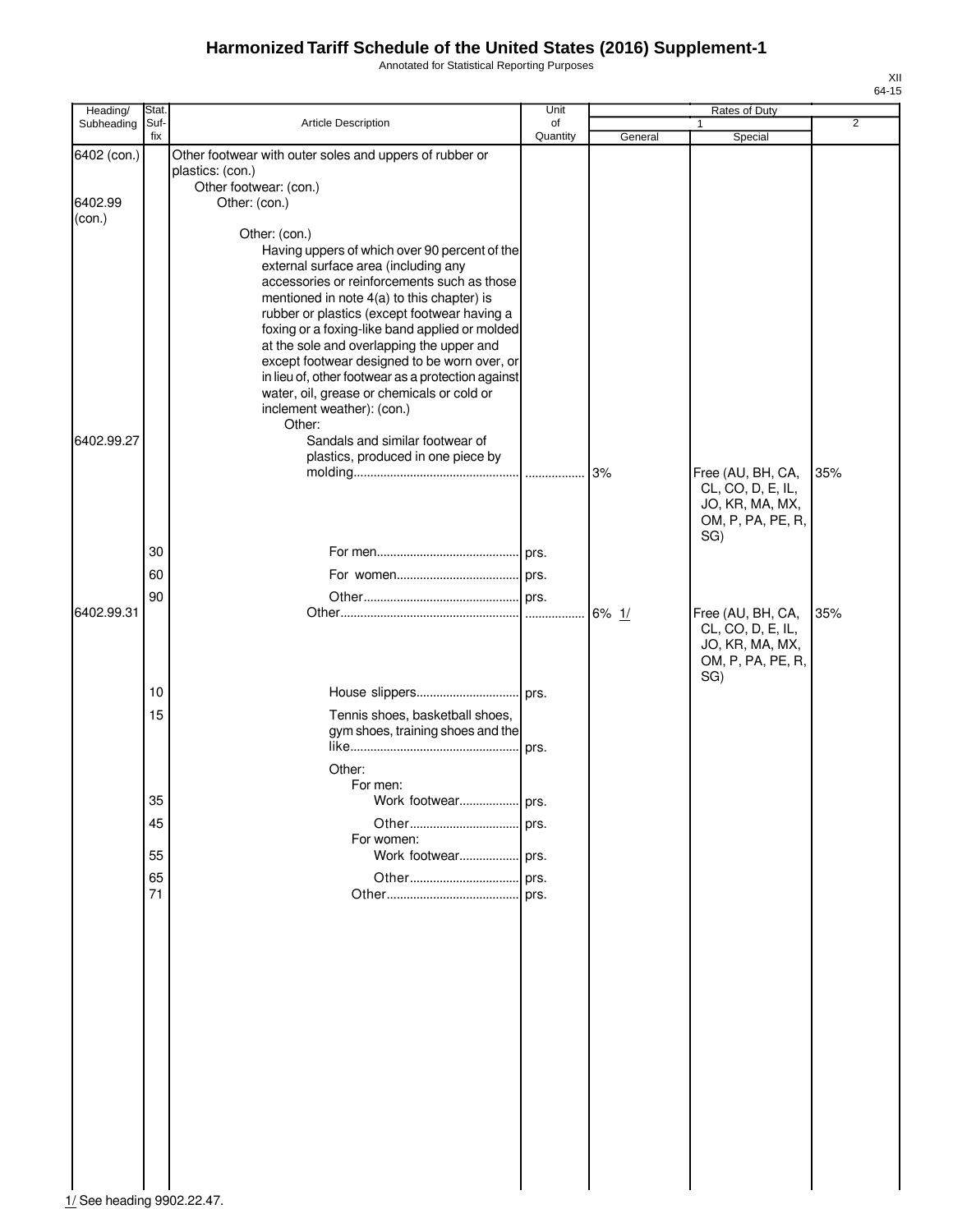Annotated for Statistical Reporting Purposes

| Suf-<br>fix<br>Quantity<br>General<br>Special<br>6402 (con.)<br>Other footwear with outer soles and uppers of rubber or<br>plastics: (con.)<br>Other footwear: (con.)<br>6402.99<br>Other: (con.)<br>(con.)<br>Other: (con.)<br>Other:<br>6402.99.32<br>20%<br>Free (AU, BH, CA,<br>35%<br>CL, D, IL, JO, MA,<br>MX, P, R, SG)<br>1% (PA)<br>6% (OM, PE)<br>12% (CO)<br>20% (KR)(s)<br>30<br>60<br>90<br>Footwear designed to be worn over, or in<br>6402.99.33<br>lieu of, other footwear as a protection<br>against water, oil, grease or chemicals or<br>37.5% 1/<br>66%<br>Free (AU, BH, CA,<br>CL, D, IL, JO, MA,<br>MX, P, R, SG)<br>1.9% (PA)<br>7.5% (OM, PE)<br>18.7% (CO)<br>37.5% (KR)(s)<br>For men:<br>10<br>20<br>For women:<br>45<br>50<br>90 | Heading/   | Stat. |                     | Unit | Rates of Duty |                |
|--------------------------------------------------------------------------------------------------------------------------------------------------------------------------------------------------------------------------------------------------------------------------------------------------------------------------------------------------------------------------------------------------------------------------------------------------------------------------------------------------------------------------------------------------------------------------------------------------------------------------------------------------------------------------------------------------------------------------------------------------------------|------------|-------|---------------------|------|---------------|----------------|
|                                                                                                                                                                                                                                                                                                                                                                                                                                                                                                                                                                                                                                                                                                                                                              | Subheading |       | Article Description | of   | 1             | $\overline{2}$ |
|                                                                                                                                                                                                                                                                                                                                                                                                                                                                                                                                                                                                                                                                                                                                                              |            |       |                     |      |               |                |
|                                                                                                                                                                                                                                                                                                                                                                                                                                                                                                                                                                                                                                                                                                                                                              |            |       |                     |      |               |                |
|                                                                                                                                                                                                                                                                                                                                                                                                                                                                                                                                                                                                                                                                                                                                                              |            |       |                     |      |               |                |
|                                                                                                                                                                                                                                                                                                                                                                                                                                                                                                                                                                                                                                                                                                                                                              |            |       |                     |      |               |                |
|                                                                                                                                                                                                                                                                                                                                                                                                                                                                                                                                                                                                                                                                                                                                                              |            |       |                     |      |               |                |
|                                                                                                                                                                                                                                                                                                                                                                                                                                                                                                                                                                                                                                                                                                                                                              |            |       |                     |      |               |                |
|                                                                                                                                                                                                                                                                                                                                                                                                                                                                                                                                                                                                                                                                                                                                                              |            |       |                     |      |               |                |
|                                                                                                                                                                                                                                                                                                                                                                                                                                                                                                                                                                                                                                                                                                                                                              |            |       |                     |      |               |                |
|                                                                                                                                                                                                                                                                                                                                                                                                                                                                                                                                                                                                                                                                                                                                                              |            |       |                     |      |               |                |
|                                                                                                                                                                                                                                                                                                                                                                                                                                                                                                                                                                                                                                                                                                                                                              |            |       |                     |      |               |                |
|                                                                                                                                                                                                                                                                                                                                                                                                                                                                                                                                                                                                                                                                                                                                                              |            |       |                     |      |               |                |
|                                                                                                                                                                                                                                                                                                                                                                                                                                                                                                                                                                                                                                                                                                                                                              |            |       |                     |      |               |                |
|                                                                                                                                                                                                                                                                                                                                                                                                                                                                                                                                                                                                                                                                                                                                                              |            |       |                     |      |               |                |
|                                                                                                                                                                                                                                                                                                                                                                                                                                                                                                                                                                                                                                                                                                                                                              |            |       |                     |      |               |                |
|                                                                                                                                                                                                                                                                                                                                                                                                                                                                                                                                                                                                                                                                                                                                                              |            |       |                     |      |               |                |
|                                                                                                                                                                                                                                                                                                                                                                                                                                                                                                                                                                                                                                                                                                                                                              |            |       |                     |      |               |                |
|                                                                                                                                                                                                                                                                                                                                                                                                                                                                                                                                                                                                                                                                                                                                                              |            |       |                     |      |               |                |
|                                                                                                                                                                                                                                                                                                                                                                                                                                                                                                                                                                                                                                                                                                                                                              |            |       |                     |      |               |                |
|                                                                                                                                                                                                                                                                                                                                                                                                                                                                                                                                                                                                                                                                                                                                                              |            |       |                     |      |               |                |
|                                                                                                                                                                                                                                                                                                                                                                                                                                                                                                                                                                                                                                                                                                                                                              |            |       |                     |      |               |                |
|                                                                                                                                                                                                                                                                                                                                                                                                                                                                                                                                                                                                                                                                                                                                                              |            |       |                     |      |               |                |
|                                                                                                                                                                                                                                                                                                                                                                                                                                                                                                                                                                                                                                                                                                                                                              |            |       |                     |      |               |                |
|                                                                                                                                                                                                                                                                                                                                                                                                                                                                                                                                                                                                                                                                                                                                                              |            |       |                     |      |               |                |
|                                                                                                                                                                                                                                                                                                                                                                                                                                                                                                                                                                                                                                                                                                                                                              |            |       |                     |      |               |                |
|                                                                                                                                                                                                                                                                                                                                                                                                                                                                                                                                                                                                                                                                                                                                                              |            |       |                     |      |               |                |
|                                                                                                                                                                                                                                                                                                                                                                                                                                                                                                                                                                                                                                                                                                                                                              |            |       |                     |      |               |                |
|                                                                                                                                                                                                                                                                                                                                                                                                                                                                                                                                                                                                                                                                                                                                                              |            |       |                     |      |               |                |
|                                                                                                                                                                                                                                                                                                                                                                                                                                                                                                                                                                                                                                                                                                                                                              |            |       |                     |      |               |                |
|                                                                                                                                                                                                                                                                                                                                                                                                                                                                                                                                                                                                                                                                                                                                                              |            |       |                     |      |               |                |
|                                                                                                                                                                                                                                                                                                                                                                                                                                                                                                                                                                                                                                                                                                                                                              |            |       |                     |      |               |                |
|                                                                                                                                                                                                                                                                                                                                                                                                                                                                                                                                                                                                                                                                                                                                                              |            |       |                     |      |               |                |
|                                                                                                                                                                                                                                                                                                                                                                                                                                                                                                                                                                                                                                                                                                                                                              |            |       |                     |      |               |                |
|                                                                                                                                                                                                                                                                                                                                                                                                                                                                                                                                                                                                                                                                                                                                                              |            |       |                     |      |               |                |
|                                                                                                                                                                                                                                                                                                                                                                                                                                                                                                                                                                                                                                                                                                                                                              |            |       |                     |      |               |                |
|                                                                                                                                                                                                                                                                                                                                                                                                                                                                                                                                                                                                                                                                                                                                                              |            |       |                     |      |               |                |
|                                                                                                                                                                                                                                                                                                                                                                                                                                                                                                                                                                                                                                                                                                                                                              |            |       |                     |      |               |                |
| 0.0000070                                                                                                                                                                                                                                                                                                                                                                                                                                                                                                                                                                                                                                                                                                                                                    |            |       |                     |      |               |                |

XII 64-16

1/ See headings 9902.23.77, 9902.23.78 and 9902.23.79.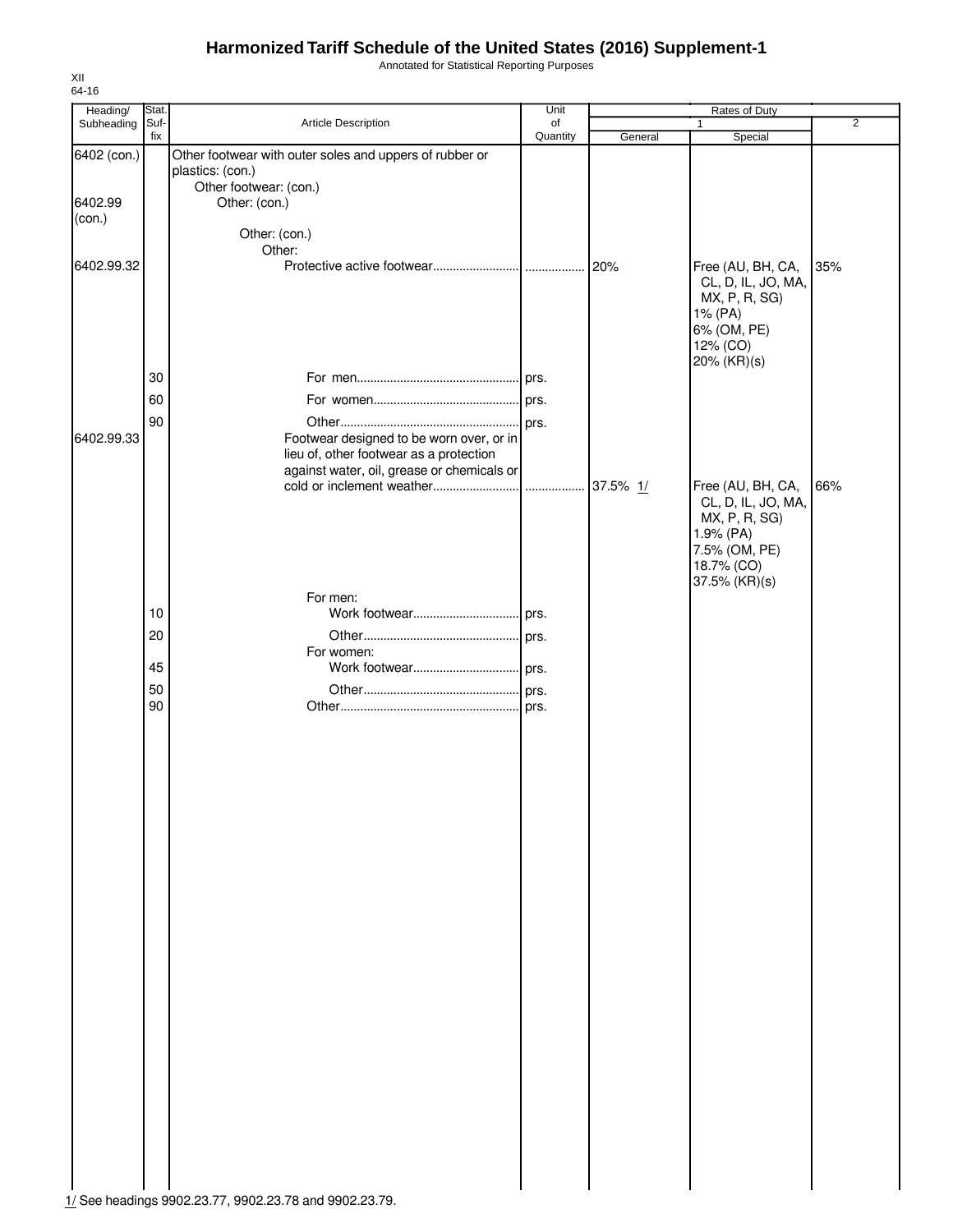Annotated for Statistical Reporting Purposes

| Heading/          | Stat.           |                                                                                                                                                                                                                                                                                                                                                                                                                                                                                                               | Unit           |         | Rates of Duty                                                                         |                |
|-------------------|-----------------|---------------------------------------------------------------------------------------------------------------------------------------------------------------------------------------------------------------------------------------------------------------------------------------------------------------------------------------------------------------------------------------------------------------------------------------------------------------------------------------------------------------|----------------|---------|---------------------------------------------------------------------------------------|----------------|
| Subheading        | Suf-<br>fix     | Article Description                                                                                                                                                                                                                                                                                                                                                                                                                                                                                           | of<br>Quantity | General | 1<br>Special                                                                          | $\overline{2}$ |
| 6402 (con.)       |                 | Other footwear with outer soles and uppers of rubber or<br>plastics: (con.)<br>Other footwear: (con.)                                                                                                                                                                                                                                                                                                                                                                                                         |                |         |                                                                                       |                |
| 6402.99<br>(con.) |                 | Other: (con.)<br>Other: (con.)<br>Other: (con.)<br>Footwear with open toes or open heels;<br>footwear of the slip-on type, that is held to                                                                                                                                                                                                                                                                                                                                                                    |                |         |                                                                                       |                |
| 6402.99.41        | $\overline{00}$ | the foot without the use of laces or buckles<br>or other fasteners, the foregoing except<br>footwear of subheading 6402.99.33 and<br>except footwear having a foxing or a<br>foxing-like band wholly or almost wholly of<br>rubber or plastics applied or molded at the<br>sole and overlapping the upper:<br>Having outer soles with textile<br>materials having the greatest surface<br>area in contact with the ground, but<br>not taken into account under the terms<br>of additional U.S. note 5 to this |                |         | Free (AU, BH, CA,                                                                     | 35%            |
|                   |                 |                                                                                                                                                                                                                                                                                                                                                                                                                                                                                                               |                |         | CL, CO, D, E, IL,<br>JO, KR, MA, MX,<br>OM, P, PA, PE, R,<br>SG)                      |                |
| 6402.99.49        |                 |                                                                                                                                                                                                                                                                                                                                                                                                                                                                                                               |                | 37.5%   | Free (AU, BH, CA,<br>CL, CO, D, E, IL,<br>JO, KR, MA, MX,<br>P, PA, PE, OM, R,<br>SG) | 66%            |
|                   | 20              | Other:                                                                                                                                                                                                                                                                                                                                                                                                                                                                                                        |                |         |                                                                                       |                |
|                   | 40              |                                                                                                                                                                                                                                                                                                                                                                                                                                                                                                               |                |         |                                                                                       |                |
|                   | 60              |                                                                                                                                                                                                                                                                                                                                                                                                                                                                                                               |                |         |                                                                                       |                |
|                   | 80              |                                                                                                                                                                                                                                                                                                                                                                                                                                                                                                               |                |         |                                                                                       |                |
|                   |                 |                                                                                                                                                                                                                                                                                                                                                                                                                                                                                                               |                |         |                                                                                       |                |
|                   |                 |                                                                                                                                                                                                                                                                                                                                                                                                                                                                                                               |                |         |                                                                                       |                |
|                   |                 |                                                                                                                                                                                                                                                                                                                                                                                                                                                                                                               |                |         |                                                                                       |                |
|                   |                 |                                                                                                                                                                                                                                                                                                                                                                                                                                                                                                               |                |         |                                                                                       |                |
|                   |                 |                                                                                                                                                                                                                                                                                                                                                                                                                                                                                                               |                |         |                                                                                       |                |
|                   |                 |                                                                                                                                                                                                                                                                                                                                                                                                                                                                                                               |                |         |                                                                                       |                |
|                   |                 |                                                                                                                                                                                                                                                                                                                                                                                                                                                                                                               |                |         |                                                                                       |                |
|                   |                 |                                                                                                                                                                                                                                                                                                                                                                                                                                                                                                               |                |         |                                                                                       |                |
|                   |                 |                                                                                                                                                                                                                                                                                                                                                                                                                                                                                                               |                |         |                                                                                       |                |
|                   |                 |                                                                                                                                                                                                                                                                                                                                                                                                                                                                                                               |                |         |                                                                                       |                |
|                   |                 |                                                                                                                                                                                                                                                                                                                                                                                                                                                                                                               |                |         |                                                                                       |                |
|                   |                 |                                                                                                                                                                                                                                                                                                                                                                                                                                                                                                               |                |         |                                                                                       |                |
|                   |                 |                                                                                                                                                                                                                                                                                                                                                                                                                                                                                                               |                |         |                                                                                       |                |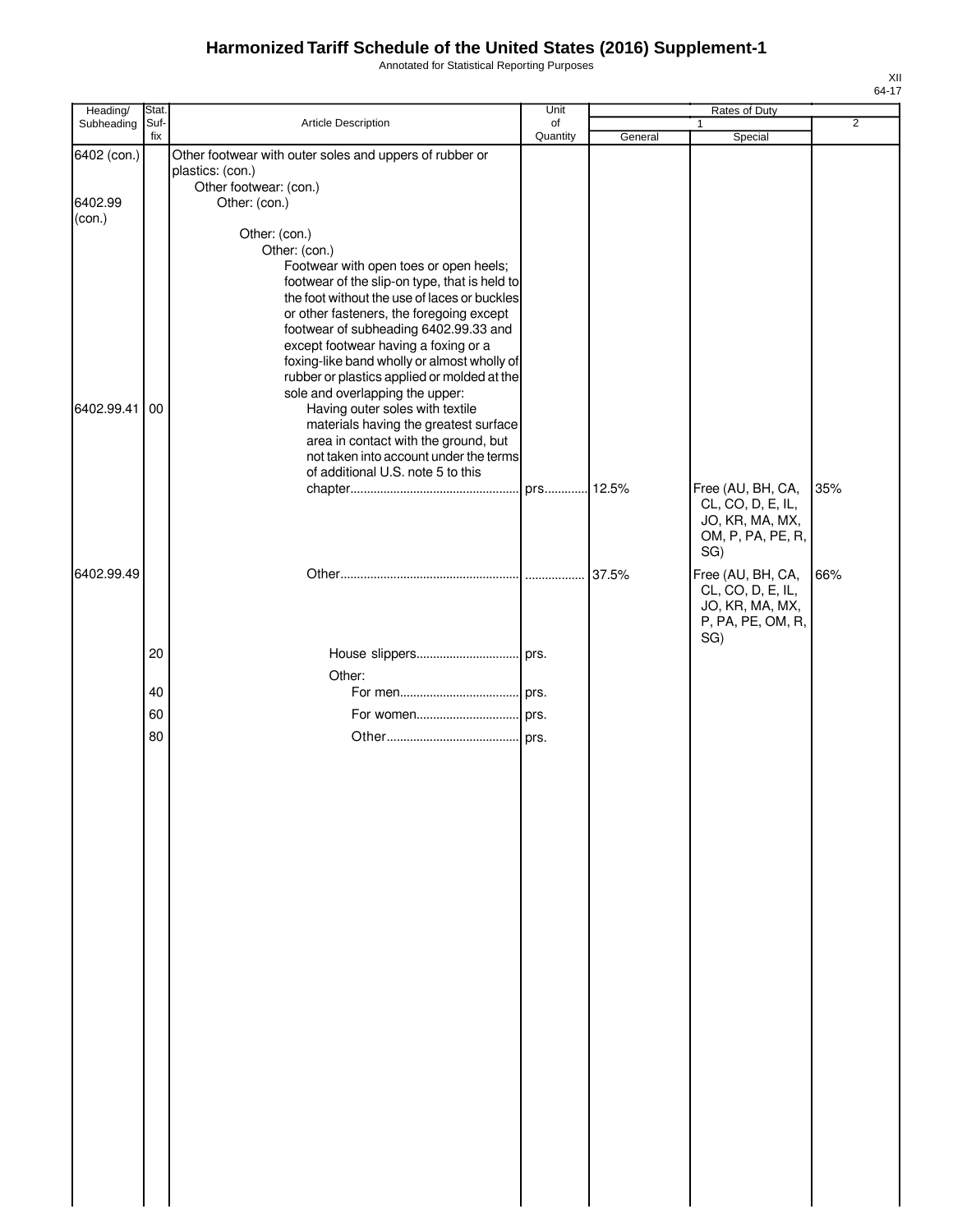Annotated for Statistical Reporting Purposes

| Heading/<br>Subheading | Stat.<br>Suf- | Article Description                                                                                   | Unit<br>of |         | Rates of Duty<br>$\mathbf{1}$          |               |  |
|------------------------|---------------|-------------------------------------------------------------------------------------------------------|------------|---------|----------------------------------------|---------------|--|
|                        | fix           |                                                                                                       | Quantity   | General | Special                                | 2             |  |
| 6402 (con.)            |               | Other footwear with outer soles and uppers of rubber or<br>plastics: (con.)<br>Other footwear: (con.) |            |         |                                        |               |  |
| 6402.99<br>(con.)      |               | Other: (con.)                                                                                         |            |         |                                        |               |  |
|                        |               | Other: (con.)                                                                                         |            |         |                                        |               |  |
|                        |               | Other: (con.)<br>Other:                                                                               |            |         |                                        |               |  |
|                        |               | Valued not over \$3/pair:                                                                             |            |         |                                        |               |  |
| 6402.99.61             | 00            | Having outer soles with textile<br>materials having the greatest                                      |            |         |                                        |               |  |
|                        |               | surface area in contact with the                                                                      |            |         |                                        |               |  |
|                        |               | ground, but not taken into account                                                                    |            |         |                                        |               |  |
|                        |               | under the terms of additional U.S.                                                                    |            |         |                                        | 35%           |  |
|                        |               |                                                                                                       |            |         | Free (AU, BH, CA,<br>CL, CO, D, E, IL, |               |  |
|                        |               |                                                                                                       |            |         | JO, KR, MA, MX,                        |               |  |
|                        |               |                                                                                                       |            |         | OM, P, PA, PE, R,                      |               |  |
|                        |               |                                                                                                       |            |         | SG)                                    |               |  |
| 6402.99.69             |               |                                                                                                       |            | 48%     | Free (AU, BH, CA,<br>CL, CO, D, E, IL, | 84%           |  |
|                        |               |                                                                                                       |            |         | JO, KR, MA, MX,                        |               |  |
|                        |               |                                                                                                       |            |         | OM, P, PA, PE, R,                      |               |  |
|                        | 15            |                                                                                                       |            |         | SG)                                    |               |  |
|                        |               | Other:                                                                                                |            |         |                                        |               |  |
|                        | 30            | For men prs.                                                                                          |            |         |                                        |               |  |
|                        | 60            |                                                                                                       |            |         |                                        |               |  |
|                        | 90            |                                                                                                       |            |         |                                        |               |  |
|                        |               | Valued over \$3 but not over \$6.50/pair:                                                             |            |         |                                        |               |  |
| 6402.99.71             | <b>100</b>    | Having outer soles with textile<br>materials having the greatest                                      |            |         |                                        |               |  |
|                        |               | surface area in contact with the                                                                      |            |         |                                        |               |  |
|                        |               | ground, but not taken into account                                                                    |            |         |                                        |               |  |
|                        |               | under the terms of additional U.S.                                                                    |            |         | Free (AU, BH, CA,                      | 35%           |  |
|                        |               |                                                                                                       |            |         | CL, CO, D, E, IL,                      |               |  |
|                        |               |                                                                                                       |            |         | JO, KR, MA, MX,                        |               |  |
|                        |               |                                                                                                       |            |         | OM, P, PA, PE, R,<br>SG)               |               |  |
| 6402.99.79             |               |                                                                                                       |            |         | 90¢/pr. + 37.5% Free (AU, BH, CA,      | $$1.58/pr. +$ |  |
|                        |               |                                                                                                       |            |         | CL, CO, D, E, IL,                      | 66%           |  |
|                        |               |                                                                                                       |            |         | JO, KR, MA, MX,<br>OM, P, PA, PE, R,   |               |  |
|                        |               |                                                                                                       |            |         | SG)                                    |               |  |
|                        | 15            | House slippers prs.                                                                                   |            |         |                                        |               |  |
|                        |               | Other:                                                                                                |            |         |                                        |               |  |
|                        | 30            |                                                                                                       |            |         |                                        |               |  |
|                        | 60            |                                                                                                       |            |         |                                        |               |  |
|                        | 90            |                                                                                                       | prs.       |         |                                        |               |  |
|                        |               |                                                                                                       |            |         |                                        |               |  |
|                        |               |                                                                                                       |            |         |                                        |               |  |
|                        |               |                                                                                                       |            |         |                                        |               |  |
|                        |               |                                                                                                       |            |         |                                        |               |  |
|                        |               |                                                                                                       |            |         |                                        |               |  |
|                        |               |                                                                                                       |            |         |                                        |               |  |
|                        |               |                                                                                                       |            |         |                                        |               |  |
|                        |               |                                                                                                       |            |         |                                        |               |  |
|                        |               |                                                                                                       |            |         |                                        |               |  |
|                        |               |                                                                                                       |            |         |                                        |               |  |

XII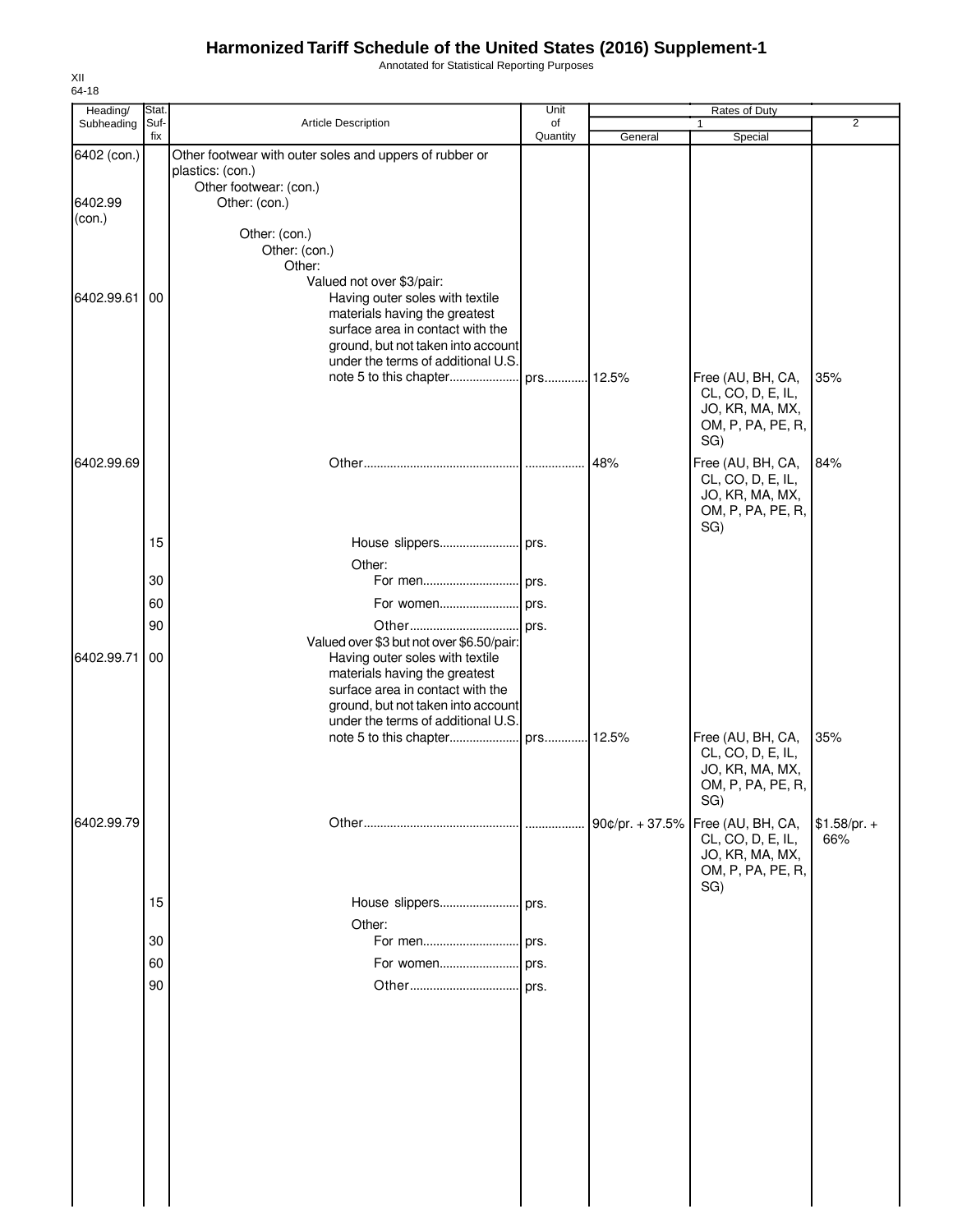Annotated for Statistical Reporting Purposes

|   | ı |
|---|---|
| r |   |

| Heading/    | Stat.       |                                                         | Unit           |               | Rates of Duty      |                |
|-------------|-------------|---------------------------------------------------------|----------------|---------------|--------------------|----------------|
| Subheading  | Suf-<br>fix | Article Description                                     | of<br>Quantity | General       | 1<br>Special       | $\overline{2}$ |
| 6402 (con.) |             | Other footwear with outer soles and uppers of rubber or |                |               |                    |                |
|             |             | plastics: (con.)                                        |                |               |                    |                |
|             |             | Other footwear: (con.)                                  |                |               |                    |                |
| 6402.99     |             | Other: (con.)                                           |                |               |                    |                |
| (con.)      |             |                                                         |                |               |                    |                |
|             |             | Other: (con.)                                           |                |               |                    |                |
|             |             | Other: (con.)                                           |                |               |                    |                |
|             |             | Other: (con.)                                           |                |               |                    |                |
| 6402.99.80  |             | Valued over \$6.50 but not over                         |                |               |                    |                |
|             |             |                                                         |                | 90¢/pr. + 20% | Free (AU, BH, CA,  | $$1.58/pr. +$  |
|             |             |                                                         |                |               | CL, D, IL, JO, MA, | 35%            |
|             |             |                                                         |                |               | MX, P, R, SG)      |                |
|             |             |                                                         |                |               | 4.7¢/pr + 1% (PA)  |                |
|             |             |                                                         |                |               | 18¢/pr. + 4% (OM,  |                |
|             |             |                                                         |                |               | PE)                |                |
|             |             |                                                         |                |               | 45¢/pr + 10% (CO)  |                |
|             |             |                                                         |                |               | 90¢/pr. + 20%      |                |
|             |             |                                                         |                |               | (KR)(s)            |                |
|             | 05          | Tennis shoes, basketball shoes,                         |                |               |                    |                |
|             |             | gym shoes, training shoes and the                       |                |               |                    |                |
|             |             |                                                         | prs.           |               |                    |                |
|             |             | Other:                                                  |                |               |                    |                |
|             | 31          |                                                         |                |               |                    |                |
|             | 61          | For women prs.                                          |                |               |                    |                |
|             | 91          |                                                         |                |               |                    |                |
| 6402.99.90  |             |                                                         |                | 20%           | Free (AU, BH, CA,  | 35%            |
|             |             |                                                         |                |               | CL, D, IL, JO, MA, |                |
|             |             |                                                         |                |               | MX, P, R, SG)      |                |
|             |             |                                                         |                |               | 1% (PA)            |                |
|             |             |                                                         |                |               | 4% (OM, PE)        |                |
|             |             |                                                         |                |               | 10% (CO)           |                |
|             |             |                                                         |                |               | 20% (KR)(s)        |                |
|             | 05          | Tennis shoes, basketball shoes,                         |                |               |                    |                |
|             |             | gym shoes, training shoes and the                       |                |               |                    |                |
|             |             |                                                         | prs.           |               |                    |                |
|             |             | Other:                                                  |                |               |                    |                |
|             | 35          |                                                         |                |               |                    |                |
|             |             |                                                         |                |               |                    |                |
|             | 65          |                                                         |                |               |                    |                |
|             | 95          | Other                                                   | prs.           |               |                    |                |
|             |             |                                                         |                |               |                    |                |
|             |             |                                                         |                |               |                    |                |
|             |             |                                                         |                |               |                    |                |
|             |             |                                                         |                |               |                    |                |
|             |             |                                                         |                |               |                    |                |
|             |             |                                                         |                |               |                    |                |
|             |             |                                                         |                |               |                    |                |
|             |             |                                                         |                |               |                    |                |
|             |             |                                                         |                |               |                    |                |
|             |             |                                                         |                |               |                    |                |
|             |             |                                                         |                |               |                    |                |
|             |             |                                                         |                |               |                    |                |
|             |             |                                                         |                |               |                    |                |
|             |             |                                                         |                |               |                    |                |
|             |             |                                                         |                |               |                    |                |
|             |             |                                                         |                |               |                    |                |
|             |             |                                                         |                |               |                    |                |
|             |             |                                                         |                |               |                    |                |
|             |             |                                                         |                |               |                    |                |
|             |             |                                                         |                |               |                    |                |
|             |             |                                                         |                |               |                    |                |
|             |             |                                                         |                |               |                    |                |
|             |             |                                                         |                |               |                    |                |
|             |             |                                                         |                |               |                    |                |
|             |             |                                                         |                |               |                    |                |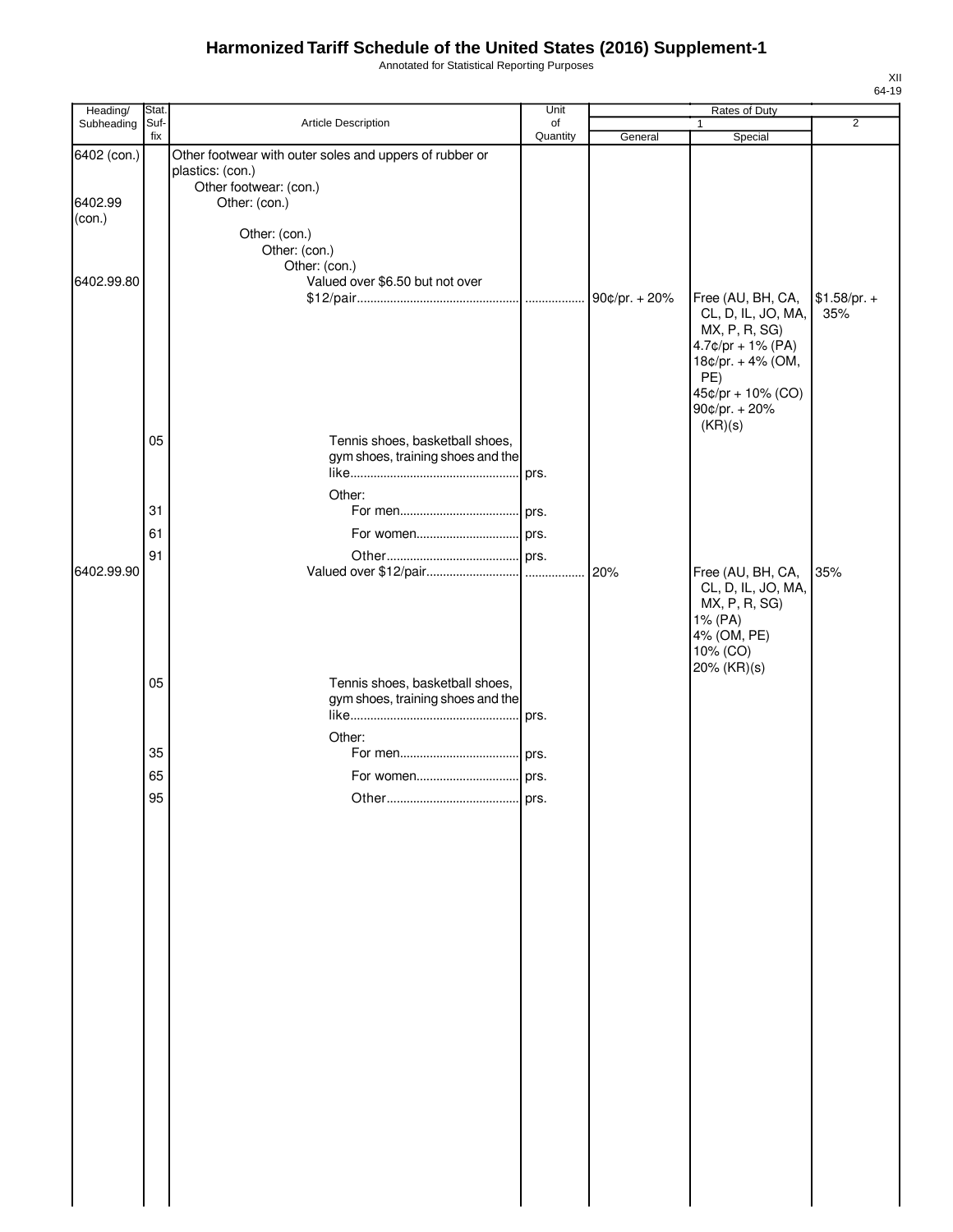Annotated for Statistical Reporting Purposes

| Heading/                 | Stat.    |                                                                                                         | Unit         |         | Rates of Duty                                                                         |                |
|--------------------------|----------|---------------------------------------------------------------------------------------------------------|--------------|---------|---------------------------------------------------------------------------------------|----------------|
| Subheading               | Suf-     | <b>Article Description</b>                                                                              | of           |         |                                                                                       | $\overline{2}$ |
| 6403                     | fix      | Footwear with outer soles of rubber, plastics, leather or<br>composition leather and uppers of leather: | Quantity     | General | Special                                                                               |                |
| 6403.12                  |          | Sports footwear:<br>Ski-boots, cross-country ski footwear and snowboard                                 |              |         |                                                                                       |                |
|                          |          | boots:                                                                                                  |              |         |                                                                                       |                |
| 6403.12.30 00            |          |                                                                                                         | prs Free     |         |                                                                                       | 20%            |
| 6403.12.60 00<br>6403.19 |          | Other:<br>For men, youths and boys:                                                                     | . prs Free   |         |                                                                                       | 20%            |
|                          |          | Welt footwear:                                                                                          |              |         |                                                                                       |                |
| 6403.19.10 00            |          |                                                                                                         |              |         | Free (AU, BH, CA,<br>CL, CO, D, E, IL,<br>JO, KR, MA, MX,<br>OM, P, PA, PE, R,<br>SG) | 20%            |
| 6403.19.20 00            |          |                                                                                                         |              |         |                                                                                       | 20%            |
| 6403.19.30               |          | Other:                                                                                                  |              | 8.5%    | Free (AU, BH, CA,                                                                     | 20%            |
|                          |          |                                                                                                         |              |         | CL, CO, D, E, IL,<br>JO, KR, MA, MX,<br>OM, P, PA, PE, R,<br>SG)                      |                |
|                          | 30       |                                                                                                         |              |         |                                                                                       |                |
| 6403.19.40               | 90       |                                                                                                         | .            | 4.3%    | Free (AU, BH, CA,                                                                     | 20%            |
|                          |          |                                                                                                         |              |         | CL, CO, D, E, IL,<br>JO, KR, MA, MX,<br>OM, P, PA, PE, R,<br>SG)                      |                |
|                          | 30       |                                                                                                         |              |         |                                                                                       |                |
|                          | 90       |                                                                                                         |              |         |                                                                                       |                |
| 6403.19.50               |          | For other persons:                                                                                      |              |         |                                                                                       |                |
|                          |          |                                                                                                         |              | 10%     | Free (AU, BH, CA,<br>CL, CO, D, E, IL,<br>JO, KR, MA, MX,<br>OM, P, PA, PE, R,<br>SG) | 20%            |
|                          | 31       | For women:                                                                                              |              |         |                                                                                       |                |
|                          |          |                                                                                                         |              |         |                                                                                       |                |
|                          | 61<br>91 |                                                                                                         | prs.<br>prs. |         |                                                                                       |                |
| 6403.19.70               |          |                                                                                                         | .<br>.       | Free    |                                                                                       | 20%            |
|                          | 31       | For women:                                                                                              |              |         |                                                                                       |                |
|                          | 61       |                                                                                                         |              |         |                                                                                       |                |
|                          | 91       |                                                                                                         | prs.         |         |                                                                                       |                |
| 6403.20.00               | 00       | Footwear with outer soles of leather, and uppers which                                                  |              |         |                                                                                       |                |
|                          |          | consist of leather straps across the instep and around the                                              | prs Free 1/  |         |                                                                                       | 20%            |
|                          |          |                                                                                                         |              |         |                                                                                       |                |
|                          |          |                                                                                                         |              |         |                                                                                       |                |
|                          |          |                                                                                                         |              |         |                                                                                       |                |
|                          |          |                                                                                                         |              |         |                                                                                       |                |
|                          |          |                                                                                                         |              |         |                                                                                       |                |
|                          |          |                                                                                                         |              |         |                                                                                       |                |
|                          |          |                                                                                                         |              |         |                                                                                       |                |
|                          |          |                                                                                                         |              |         |                                                                                       |                |
|                          |          |                                                                                                         |              |         |                                                                                       |                |
|                          |          |                                                                                                         |              |         |                                                                                       |                |
|                          |          |                                                                                                         |              |         |                                                                                       |                |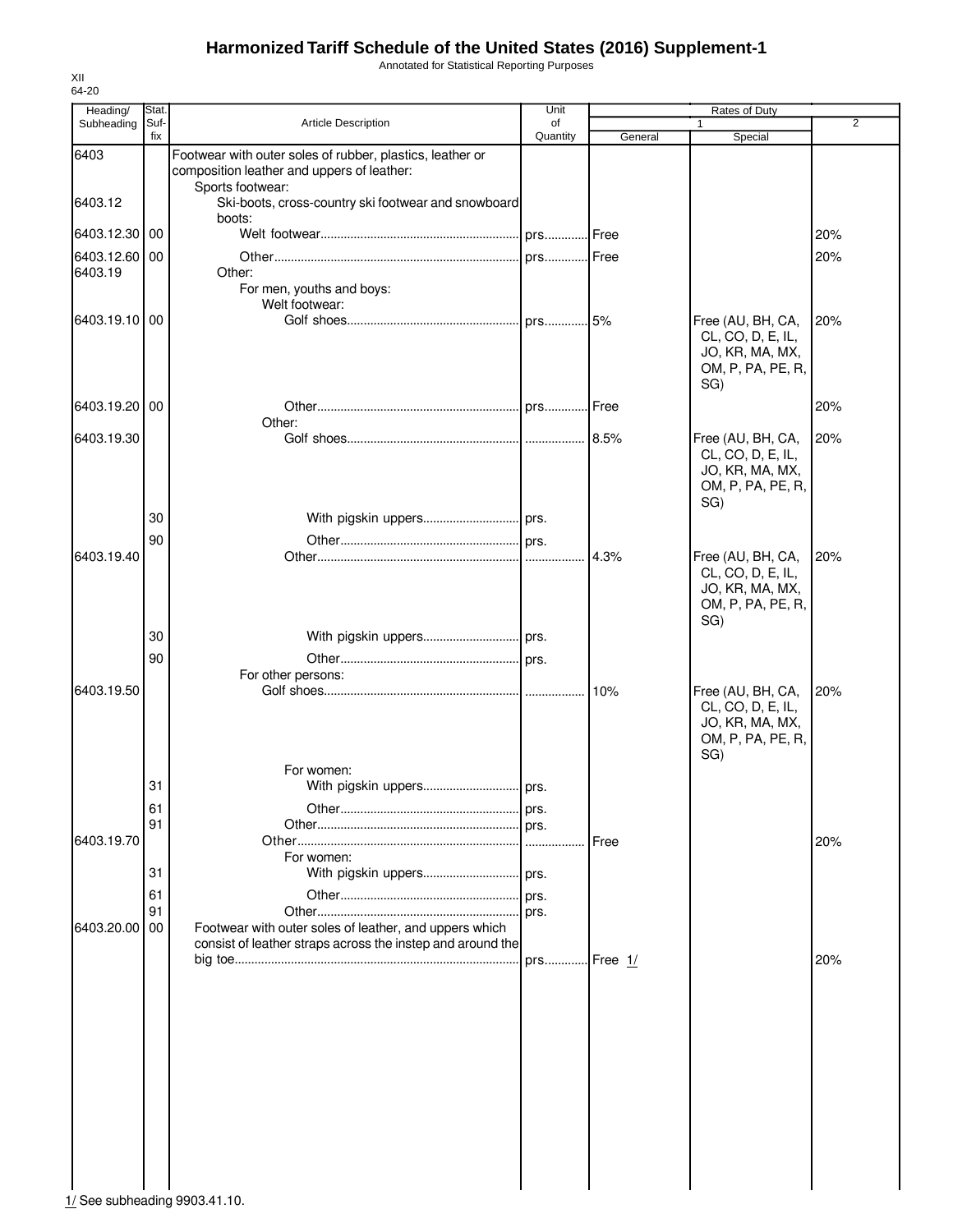Annotated for Statistical Reporting Purposes

| Heading/              | Stat.       |                                                                                                                | Unit           |             | Rates of Duty                                                                         |                |
|-----------------------|-------------|----------------------------------------------------------------------------------------------------------------|----------------|-------------|---------------------------------------------------------------------------------------|----------------|
| Subheading            | Suf-<br>fix | Article Description                                                                                            | of<br>Quantity |             |                                                                                       | $\overline{2}$ |
| 6403 (con.)           |             | Footwear with outer soles of rubber, plastics, leather or<br>composition leather and uppers of leather: (con.) |                | General     | Special                                                                               |                |
| 6403.40               |             | Other footwear, incorporating a protective metal toe-cap:                                                      |                |             |                                                                                       |                |
| 6403.40.30            |             |                                                                                                                |                |             | Free (AU, BH, CA,<br>CL, CO, D, E, IL,<br>JO, KR, MA, MX,<br>OM, P, PA, PE, R,        | 20%            |
|                       | 30          |                                                                                                                |                |             | SG)                                                                                   |                |
|                       | 90          |                                                                                                                |                |             |                                                                                       |                |
| 6403.40.60            | 00          |                                                                                                                |                | 8.5% 1/     | Free (AU, BH, CA,<br>CL, CO, D, E, IL,<br>JO, KR, MA, MX,<br>OM, P, PA, PE, R,        | 20%            |
|                       |             | Other footwear with outer soles of leather:                                                                    |                |             | SG)                                                                                   |                |
| 6403.51<br>6403.51.11 | 00          | Covering the ankle:<br>Footwear made on a base or platform of wood, not                                        |                |             |                                                                                       |                |
|                       |             | having an inner sole or a protective metal                                                                     |                |             |                                                                                       |                |
|                       |             | Other:                                                                                                         |                |             |                                                                                       | 33 1/3%        |
| 6403.51.30            |             |                                                                                                                |                |             | Free (AU, BH, CA,<br>CL, CO, D, E, IL,<br>JO, KR, MA, MX,<br>OM, P, PA, PE, R,<br>SG) | 20%            |
|                       |             | For men:                                                                                                       |                |             |                                                                                       |                |
|                       | 15          |                                                                                                                |                |             |                                                                                       |                |
|                       | 30          |                                                                                                                |                |             |                                                                                       |                |
|                       | 60          |                                                                                                                |                |             |                                                                                       |                |
|                       | 71          | Other:                                                                                                         |                |             |                                                                                       |                |
| 6403.51.60            |             |                                                                                                                |                |             | Free (AU, BH, CA,<br>CL, CO, D, E, IL,<br>JO, KR, MA, MX,<br>OM, P, PA, PE, R,<br>SG) | 20%            |
|                       |             | For men:                                                                                                       |                |             |                                                                                       |                |
|                       | 15          | With pigskin uppers prs.                                                                                       |                |             |                                                                                       |                |
|                       | 30          |                                                                                                                |                |             |                                                                                       |                |
| 6403.51.90            | 60          |                                                                                                                |                | 10% $1/$ 3/ | Free (AU, BH, CA,<br>CL, CO, D, E, IL,<br>JO, KR, MA, MX,<br>OM, P, PA, PE, R,<br>SG) | 20%            |
|                       |             | For women:                                                                                                     |                |             |                                                                                       |                |
|                       | 15          |                                                                                                                |                |             |                                                                                       |                |
|                       | 30          |                                                                                                                |                |             |                                                                                       |                |
|                       | 41          |                                                                                                                |                |             |                                                                                       |                |
|                       |             |                                                                                                                |                |             |                                                                                       |                |

1/ See subheading 9903.41.10.

2/ See heading 9902.13.90.

3/ See heading 9902.22.49.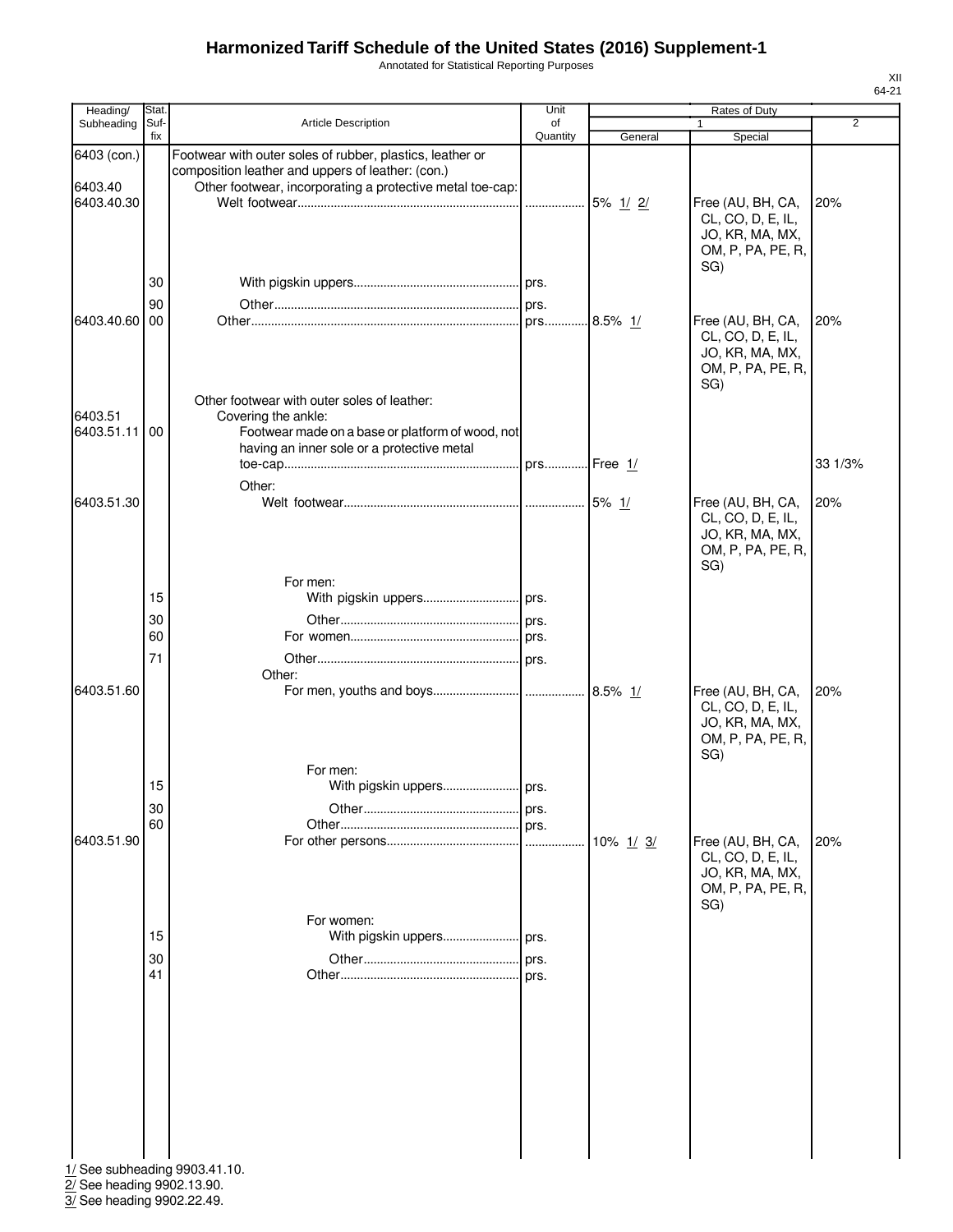Annotated for Statistical Reporting Purposes

| Heading/                                | Stat.       |                                                                                                                                                                                                                                    | Unit           |          | Rates of Duty                                                                         |                |
|-----------------------------------------|-------------|------------------------------------------------------------------------------------------------------------------------------------------------------------------------------------------------------------------------------------|----------------|----------|---------------------------------------------------------------------------------------|----------------|
| Subheading                              | Suf-<br>fix | Article Description                                                                                                                                                                                                                | of<br>Quantity | General  | Special                                                                               | $\overline{2}$ |
| 6403 (con.)<br>6403.59<br>6403.59.10 00 |             | Footwear with outer soles of rubber, plastics, leather or<br>composition leather and uppers of leather: (con.)<br>Other footwear with outer soles of leather: (con.)<br>Other:<br>Footwear made on a base or platform of wood, not |                |          |                                                                                       |                |
|                                         |             | having an inner sole or a protective metal<br>Other:                                                                                                                                                                               |                |          |                                                                                       | 33 1/3%        |
| 6403.59.15                              |             |                                                                                                                                                                                                                                    |                |          | Free (AU, BH, CA,<br>CL, CO, D, IL, JO,<br>KR, MA, MX, OM,<br>P, PA, PE, R, SG)       | 10%            |
|                                         | 20          |                                                                                                                                                                                                                                    |                |          |                                                                                       |                |
|                                         | 45          |                                                                                                                                                                                                                                    |                |          |                                                                                       |                |
| 6403.59.30                              | 61          |                                                                                                                                                                                                                                    |                | 5% 1/    | Free (AU, BH, CA,                                                                     | 20%            |
|                                         |             | For men:                                                                                                                                                                                                                           |                |          | CL, CO, D, E, IL,<br>JO, KR, MA, MX,<br>OM, P, PA, PE, R,<br>SG)                      |                |
|                                         | 20          |                                                                                                                                                                                                                                    |                |          |                                                                                       |                |
|                                         | 40          |                                                                                                                                                                                                                                    |                |          |                                                                                       |                |
|                                         | 60          |                                                                                                                                                                                                                                    |                |          |                                                                                       |                |
|                                         | 81          | Other:                                                                                                                                                                                                                             |                |          |                                                                                       |                |
| 6403.59.60                              |             |                                                                                                                                                                                                                                    |                | 8.5% 1/  | Free (AU, BH, CA,<br>CL, CO, D, IL, JO,<br>KR, MA, MX, OM,<br>P, PA, PE, R, SG)       | 20%            |
|                                         | 40          | For men:                                                                                                                                                                                                                           |                |          |                                                                                       |                |
|                                         | 60<br>80    |                                                                                                                                                                                                                                    |                |          |                                                                                       |                |
| 6403.59.90                              |             |                                                                                                                                                                                                                                    |                | 10% $1/$ | Free (AU, BH, CA,<br>CL, CO, D, E, IL,<br>JO, KR, MA, MX,<br>OM, P, PA, PE, R,<br>SG) | 20%            |
|                                         |             | For women:                                                                                                                                                                                                                         |                |          |                                                                                       |                |
|                                         | 30          | With pigskin uppers prs.                                                                                                                                                                                                           |                |          |                                                                                       |                |
|                                         | 45<br>61    |                                                                                                                                                                                                                                    | prs.<br>prs.   |          |                                                                                       |                |
|                                         |             |                                                                                                                                                                                                                                    |                |          |                                                                                       |                |
|                                         |             |                                                                                                                                                                                                                                    |                |          |                                                                                       |                |
|                                         |             |                                                                                                                                                                                                                                    |                |          |                                                                                       |                |
| 1/ See subheading 9903.41.10.           |             |                                                                                                                                                                                                                                    |                |          |                                                                                       |                |

2/ See heading 9902.22.48.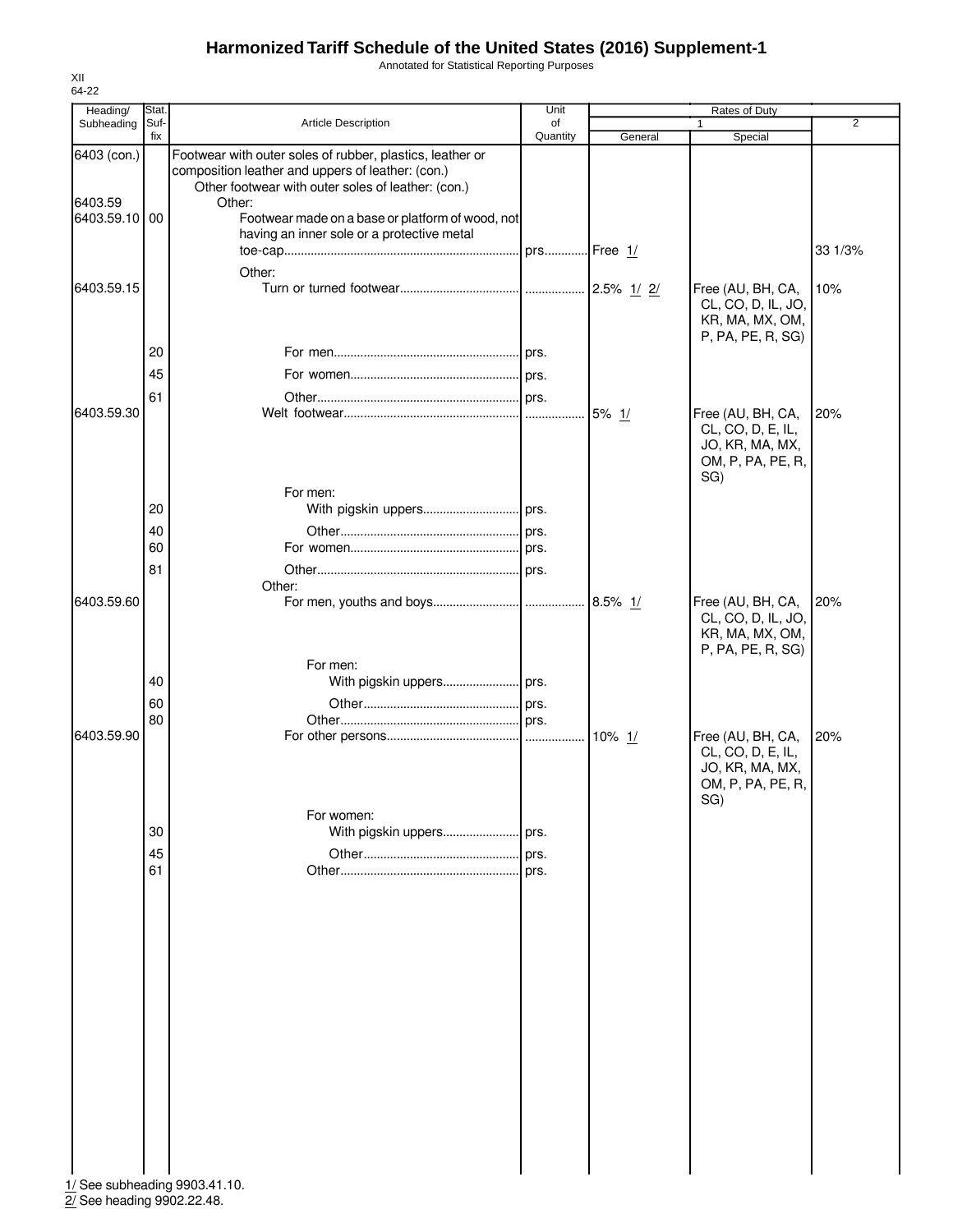Annotated for Statistical Reporting Purposes

|                             |       |                                                                                                                                                          |            |         |                                                                                       | 64-23   |
|-----------------------------|-------|----------------------------------------------------------------------------------------------------------------------------------------------------------|------------|---------|---------------------------------------------------------------------------------------|---------|
| Heading/<br>Subheading Suf- | Stat. | <b>Article Description</b>                                                                                                                               | Unit<br>of |         | Rates of Duty<br>$\mathbf{1}$                                                         | 2       |
|                             | fix   |                                                                                                                                                          | Quantity   | General | Special                                                                               |         |
| 6403 (con.)<br>6403.91      |       | Footwear with outer soles of rubber, plastics, leather or<br>composition leather and uppers of leather: (con.)<br>Other footwear:<br>Covering the ankle: |            |         |                                                                                       |         |
| 6403.91.11 00               |       | Footwear made on a base or platform of wood, not<br>having an inner sole or a protective metal                                                           |            |         |                                                                                       | 33 1/3% |
|                             |       | Other:                                                                                                                                                   |            |         |                                                                                       |         |
| 6403.91.30                  |       |                                                                                                                                                          |            |         | Free (AU, BH, CA,<br>CL, CO, D, IL, JO,<br>KR, MA, MX, OM,<br>P, PA, PE, R, SG)       | 20%     |
|                             |       | Work footwear:                                                                                                                                           |            |         |                                                                                       |         |
|                             | 10    |                                                                                                                                                          |            |         |                                                                                       |         |
|                             | 25    | Other:                                                                                                                                                   |            |         |                                                                                       |         |
|                             | 35    | For men:                                                                                                                                                 |            |         |                                                                                       |         |
|                             | 40    |                                                                                                                                                          |            |         |                                                                                       |         |
|                             | 80    |                                                                                                                                                          |            |         |                                                                                       |         |
|                             | 91    |                                                                                                                                                          |            |         |                                                                                       |         |
| 6403.91.60                  |       | Other:                                                                                                                                                   |            |         | Free (AU, BH, CA,                                                                     | 20%     |
|                             |       |                                                                                                                                                          |            |         | CL, CO, D, E, IL,<br>JO, KR, MA, MX,<br>OM, P, PA, PE, R,<br>SG)                      |         |
|                             | 10    |                                                                                                                                                          |            |         |                                                                                       |         |
|                             |       | Other:<br>Tennis shoes, basketball shoes,<br>gym shoes, training shoes and the<br>like, for men:                                                         |            |         |                                                                                       |         |
|                             | 30    | With pigskin uppers prs.                                                                                                                                 |            |         |                                                                                       |         |
|                             | 40    | Other tennis shoes, basketball<br>shoes, gym shoes, training shoes                                                                                       |            |         |                                                                                       |         |
|                             | 50    | and the like:<br>With pigskin uppers prs.                                                                                                                |            |         |                                                                                       |         |
|                             | 60    |                                                                                                                                                          | prs.       |         |                                                                                       |         |
|                             |       | Other:<br>For men:                                                                                                                                       |            |         |                                                                                       |         |
|                             | 65    | With pigskin uppers prs.                                                                                                                                 |            |         |                                                                                       |         |
|                             | 75    |                                                                                                                                                          |            |         |                                                                                       |         |
|                             | 90    |                                                                                                                                                          |            |         |                                                                                       |         |
| 6403.91.90                  |       |                                                                                                                                                          |            | 10% 1/  | Free (AU, BH, CA,<br>CL, CO, D, E, IL,<br>JO, KR, MA, MX,<br>OM, P, PA, PE, R,<br>SG) | 20%     |
|                             | 15    |                                                                                                                                                          | prs.       |         |                                                                                       |         |

XII

1/ See subheading 9903.41.10.

Other:

For women: 25 With pigskin uppers.................. prs. 45 Other........................................ prs.

51 Other............................................... prs.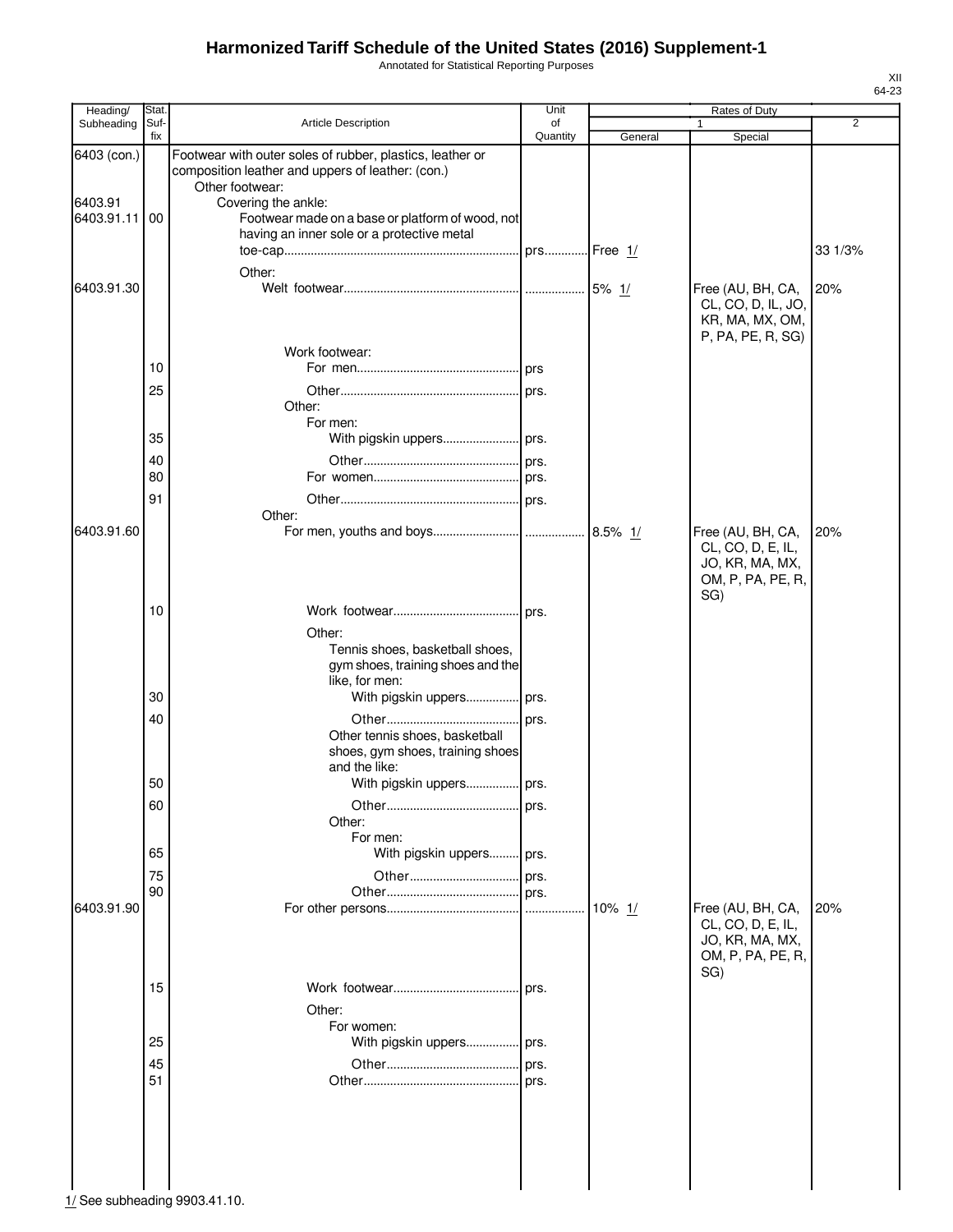Annotated for Statistical Reporting Purposes

| 64-24                                   |               |                                                                                                                                                                                                        |             |          |                                                                                       |                |
|-----------------------------------------|---------------|--------------------------------------------------------------------------------------------------------------------------------------------------------------------------------------------------------|-------------|----------|---------------------------------------------------------------------------------------|----------------|
| Heading/                                | Stat.<br>Suf- | Article Description                                                                                                                                                                                    | Unit<br>of  |          | Rates of Duty                                                                         | $\overline{2}$ |
| Subheading                              | fix           |                                                                                                                                                                                                        | Quantity    | General  | 1<br>Special                                                                          |                |
| 6403 (con.)<br>6403.99<br>6403.99.10 00 |               | Footwear with outer soles of rubber, plastics, leather or<br>composition leather and uppers of leather: (con.)<br>Other footwear: (con.)<br>Other:<br>Footwear made on a base or platform of wood, not |             |          |                                                                                       |                |
|                                         |               | having an inner sole or a protective metal<br>Other:                                                                                                                                                   | prs Free 1/ |          |                                                                                       | 33 1/3%        |
| 6403.99.20                              |               | Footwear made on a base or platform of                                                                                                                                                                 |             | $8\%$ 1/ | Free (AU, BH, CA,<br>CL, CO, D, E, IL,<br>JO, KR, MA, MX,<br>OM, P, PA, PE, R,<br>SG) | 33 1/3%        |
|                                         | 30            |                                                                                                                                                                                                        |             |          |                                                                                       |                |
|                                         | 60            |                                                                                                                                                                                                        |             |          |                                                                                       |                |
|                                         | 90            |                                                                                                                                                                                                        |             |          |                                                                                       |                |
|                                         |               | Other:                                                                                                                                                                                                 |             |          |                                                                                       |                |
| 6403.99.40                              |               |                                                                                                                                                                                                        |             |          | Free (AU, BH, CA,<br>CL, CO, D, E, IL,<br>JO, KR, MA, MX,<br>OM, P, PA, PE, R,<br>SG) | 20%            |
|                                         |               | Work footwear:                                                                                                                                                                                         |             |          |                                                                                       |                |
|                                         | 10            |                                                                                                                                                                                                        |             |          |                                                                                       |                |
|                                         | 20            |                                                                                                                                                                                                        |             |          |                                                                                       |                |
|                                         |               | Other:                                                                                                                                                                                                 |             |          |                                                                                       |                |
|                                         | 35            | For men:<br>With pigskin uppers prs.                                                                                                                                                                   |             |          |                                                                                       |                |
|                                         |               |                                                                                                                                                                                                        |             |          |                                                                                       |                |
|                                         | 55<br>80      |                                                                                                                                                                                                        |             |          |                                                                                       |                |
|                                         |               |                                                                                                                                                                                                        |             |          |                                                                                       |                |
|                                         | 91            |                                                                                                                                                                                                        |             |          |                                                                                       |                |

XII

1/ See subheading 9903.41.10.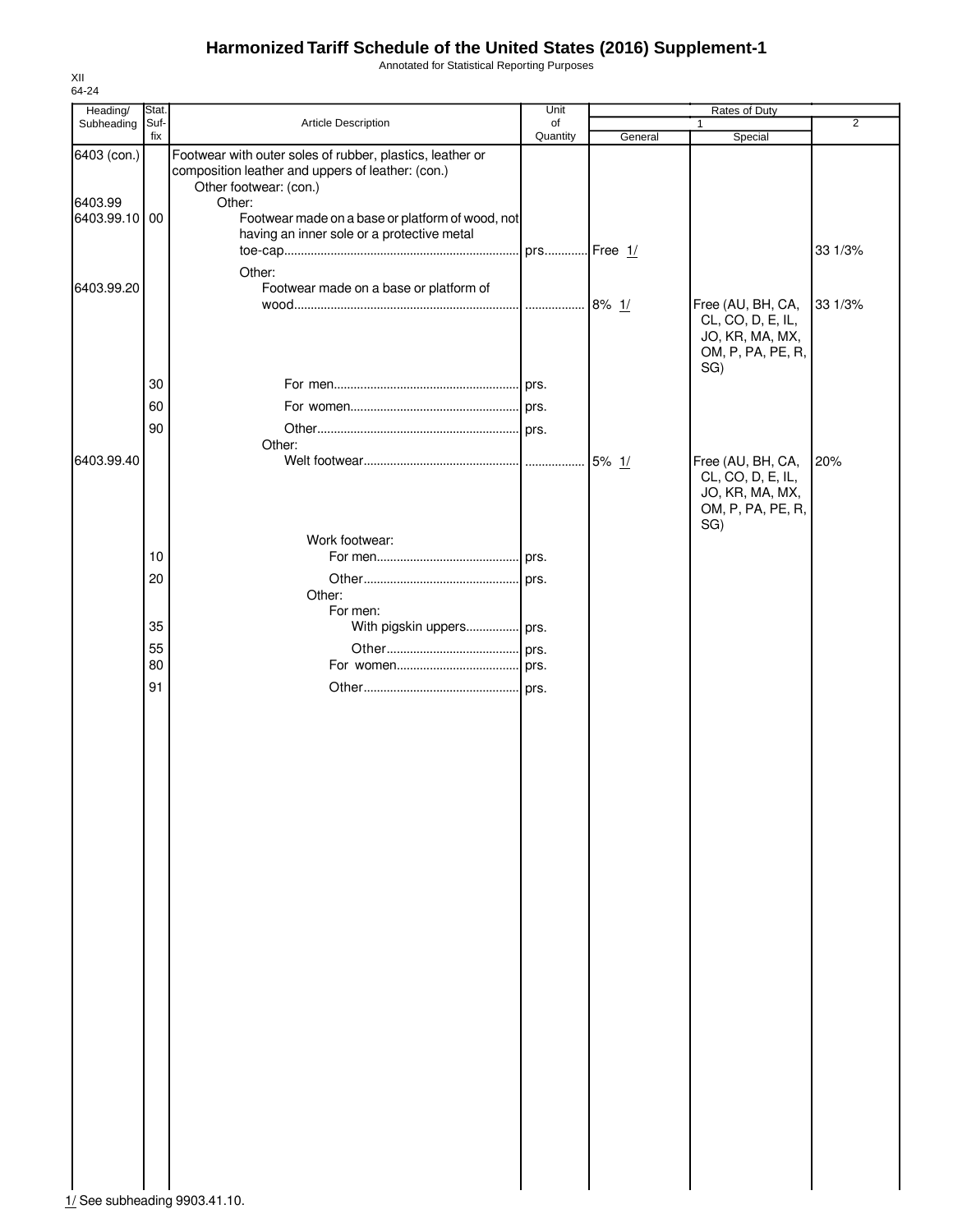Annotated for Statistical Reporting Purposes

| ı |  |
|---|--|
|   |  |

| Heading/    | Stat. |                                                                             | Unit     |          | Rates of Duty                                                                   |                |
|-------------|-------|-----------------------------------------------------------------------------|----------|----------|---------------------------------------------------------------------------------|----------------|
| Subheading  | Suf-  | Article Description                                                         | of       |          | $\mathbf{1}$                                                                    | $\overline{2}$ |
| 6403 (con.) | fix   | Footwear with outer soles of rubber, plastics, leather or                   | Quantity | General  | Special                                                                         |                |
| 6403.99     |       | composition leather and uppers of leather: (con.)<br>Other footwear: (con.) |          |          |                                                                                 |                |
|             |       | Other: (con.)                                                               |          |          |                                                                                 |                |
| (con.)      |       | Other: (con.)<br>Other: (con.)                                              |          |          |                                                                                 |                |
|             |       | Other:                                                                      |          |          |                                                                                 |                |
| 6403.99.60  |       |                                                                             |          | 8.5% 1/2 | Free (AU, BH, CA,<br>CL, CO, D, IL, JO,<br>KR, MA, MX, OM,<br>P, PA, PE, R, SG) | 20%            |
|             | 15    |                                                                             |          |          |                                                                                 |                |
|             | 25    |                                                                             |          |          |                                                                                 |                |
|             |       | Other:                                                                      |          |          |                                                                                 |                |
|             |       | Tennis shoes, basketball<br>shoes, gym shoes, training                      |          |          |                                                                                 |                |
|             |       | shoes and the like, for men:                                                |          |          |                                                                                 |                |
|             | 30    | With pigskin uppers prs.                                                    |          |          |                                                                                 |                |
|             | 40    | Other tennis shoes, basketball                                              |          |          |                                                                                 |                |
|             |       | shoes, gym shoes, training<br>shoes and the like:                           |          |          |                                                                                 |                |
|             | 50    | With pigskin uppers prs.                                                    |          |          |                                                                                 |                |
|             | 60    |                                                                             | prs.     |          |                                                                                 |                |
|             |       | Other:<br>For men:                                                          |          |          |                                                                                 |                |
|             | 65    | With pigskin                                                                |          |          |                                                                                 |                |
|             |       | uppers prs.                                                                 |          |          |                                                                                 |                |
|             | 75    |                                                                             |          |          |                                                                                 |                |
|             | 90    |                                                                             |          |          |                                                                                 |                |
|             |       |                                                                             |          |          |                                                                                 |                |
|             |       |                                                                             |          |          |                                                                                 |                |
|             |       |                                                                             |          |          |                                                                                 |                |
|             |       |                                                                             |          |          |                                                                                 |                |
|             |       |                                                                             |          |          |                                                                                 |                |
|             |       |                                                                             |          |          |                                                                                 |                |
|             |       |                                                                             |          |          |                                                                                 |                |
|             |       |                                                                             |          |          |                                                                                 |                |
|             |       |                                                                             |          |          |                                                                                 |                |
|             |       |                                                                             |          |          |                                                                                 |                |
|             |       |                                                                             |          |          |                                                                                 |                |
|             |       |                                                                             |          |          |                                                                                 |                |
|             |       |                                                                             |          |          |                                                                                 |                |
|             |       |                                                                             |          |          |                                                                                 |                |
|             |       |                                                                             |          |          |                                                                                 |                |
|             |       |                                                                             |          |          |                                                                                 |                |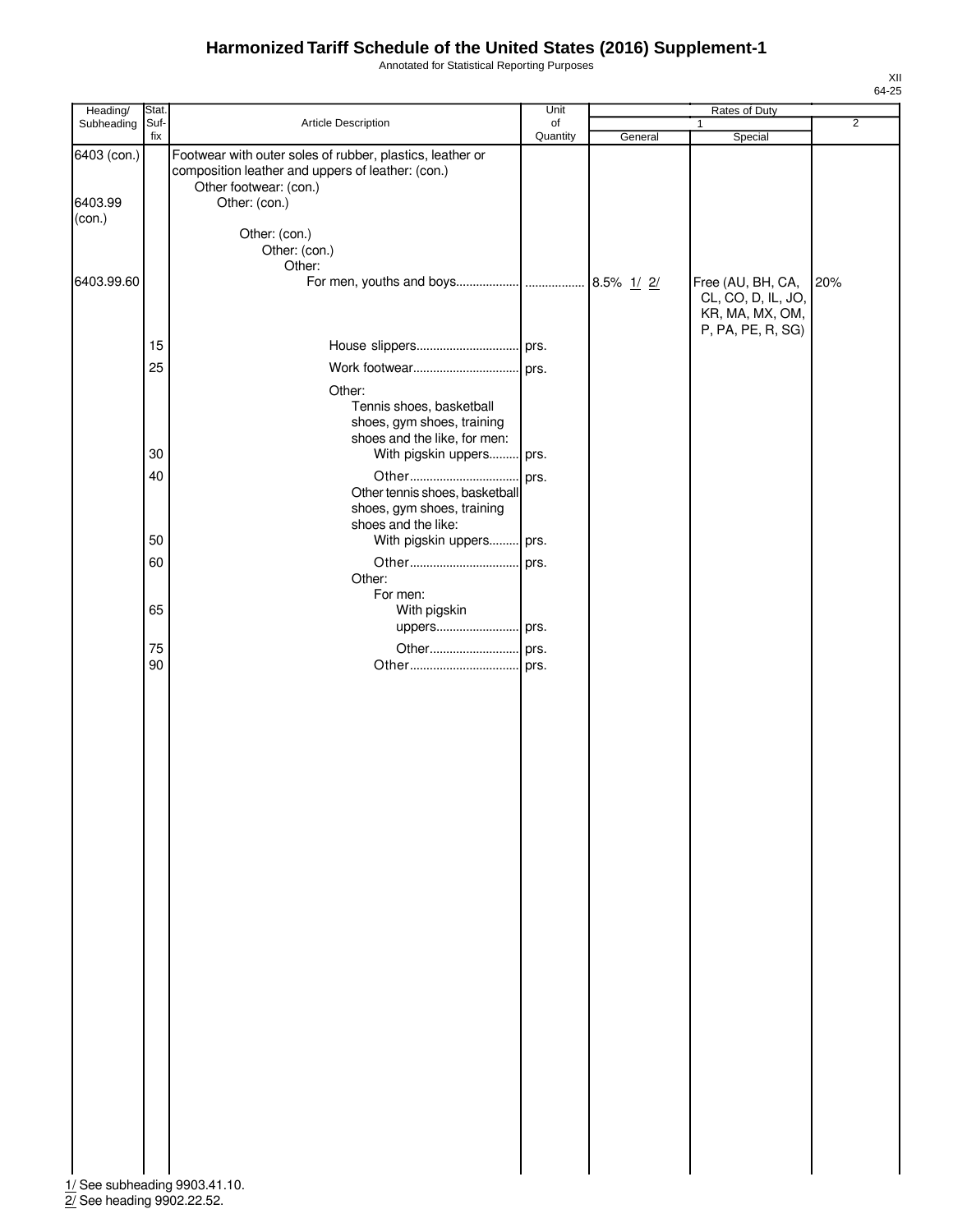Annotated for Statistical Reporting Purposes

| Suf-<br>fix | Article Description<br>Footwear with outer soles of rubber, plastics, leather or<br>composition leather and uppers of leather: (con.)<br>Other footwear: (con.)<br>Other: (con.)<br>Other: (con.) | of<br>Quantity                                                                     | General                                                                                                                        | 1<br>Special                                                                   | $\overline{2}$           |
|-------------|---------------------------------------------------------------------------------------------------------------------------------------------------------------------------------------------------|------------------------------------------------------------------------------------|--------------------------------------------------------------------------------------------------------------------------------|--------------------------------------------------------------------------------|--------------------------|
|             |                                                                                                                                                                                                   |                                                                                    |                                                                                                                                |                                                                                |                          |
|             | Other: (con.)                                                                                                                                                                                     |                                                                                    |                                                                                                                                |                                                                                |                          |
|             | Other: (con.)<br>For other persons:                                                                                                                                                               |                                                                                    | 7% 1/                                                                                                                          | Free (AU, BH, CA,<br>CL, CO, D, E, IL,<br>JO, KR, MA, MX,<br>OM, P, PA, PE, R, | 20%                      |
| 15          | Other:<br>For women:                                                                                                                                                                              |                                                                                    |                                                                                                                                |                                                                                |                          |
| 60          |                                                                                                                                                                                                   |                                                                                    |                                                                                                                                |                                                                                |                          |
| 90          |                                                                                                                                                                                                   |                                                                                    | 10% 1/ 2/                                                                                                                      | Free (AU, BH, CA,<br>CL, CO, D, IL, JO,<br>KR, MA, MX, OM,                     | 20%                      |
| 05          |                                                                                                                                                                                                   |                                                                                    |                                                                                                                                |                                                                                |                          |
| 15          |                                                                                                                                                                                                   |                                                                                    |                                                                                                                                |                                                                                |                          |
| 21          | Other:<br>shoes, and the like, for<br>women:<br>With pigskin                                                                                                                                      |                                                                                    |                                                                                                                                |                                                                                |                          |
| 31<br>41    | Other tennis shoes,<br>Other:                                                                                                                                                                     | prs.                                                                               |                                                                                                                                |                                                                                |                          |
| 55          | With pigskin<br>uppers                                                                                                                                                                            | prs.                                                                               |                                                                                                                                |                                                                                |                          |
| 65<br>71    | Other<br>Other                                                                                                                                                                                    |                                                                                    |                                                                                                                                |                                                                                |                          |
|             |                                                                                                                                                                                                   |                                                                                    |                                                                                                                                |                                                                                |                          |
|             | 30                                                                                                                                                                                                | With pigskin<br>For women:<br>1/ See heading 9902.13.85 and subheading 9903.41.10. | House slippers prs.<br>uppers prs.<br>Tennis shoes, basketball<br>uppers prs.<br>basketball shoes, and the<br>. prs.<br>. prs. |                                                                                | SG)<br>P, PA, PE, R, SG) |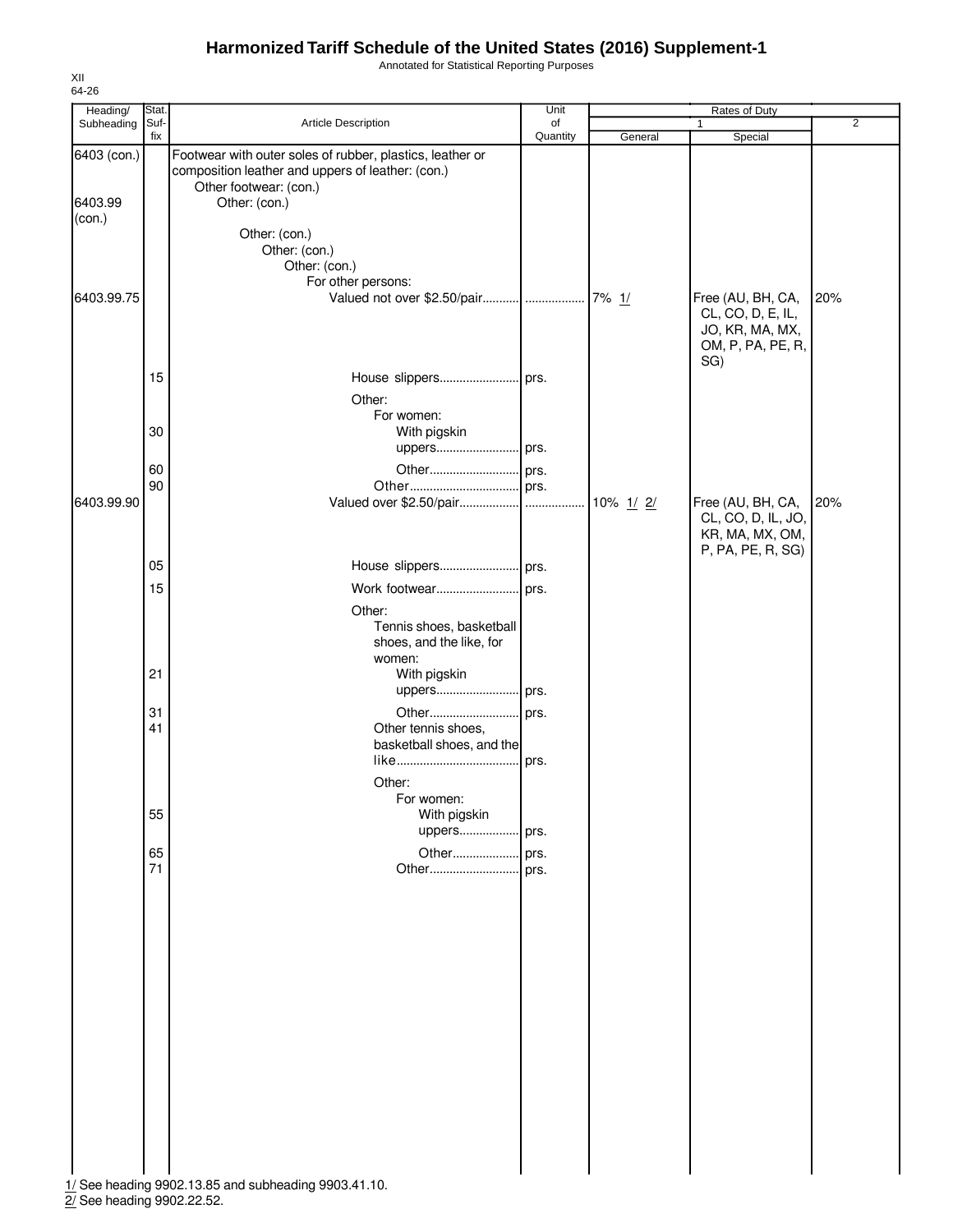Annotated for Statistical Reporting Purposes

| Heading/      | Stat.       |                                                                                                                                                                       | Unit           |          | <b>Rates of Duty</b>                                                           |                |
|---------------|-------------|-----------------------------------------------------------------------------------------------------------------------------------------------------------------------|----------------|----------|--------------------------------------------------------------------------------|----------------|
| Subheading    | Suf-<br>fix | <b>Article Description</b>                                                                                                                                            | of<br>Quantity | General  | 1<br>Special                                                                   | $\overline{2}$ |
| 6404          |             | Footwear with outer soles of rubber, plastics, leather or<br>composition leather and uppers of textile materials:<br>Footwear with outer soles of rubber or plastics: |                |          |                                                                                |                |
| 6404.11       |             | Sports footwear; tennis shoes, basketball shoes, gym<br>shoes, training shoes and the like:                                                                           |                |          |                                                                                |                |
| 6404.11.20    |             | Having uppers of which over 50 percent of the<br>external surface area (including any leather                                                                         |                |          |                                                                                |                |
|               |             | accessories or reinforcements such as those<br>mentioned in note 4(a) to this chapter) is leather                                                                     |                | 10.5% 1/ |                                                                                | 35%            |
|               |             |                                                                                                                                                                       | .              |          | Free (AU, BH, CA,<br>CL, CO, D, E, IL,<br>JO, KR, MA, MX,<br>OM, P, PA, PE, R, |                |
|               | 30          |                                                                                                                                                                       |                |          | SG)                                                                            |                |
|               | 60          |                                                                                                                                                                       |                |          |                                                                                |                |
|               | 71          | Other:                                                                                                                                                                |                |          |                                                                                |                |
|               |             | Valued not over \$3/pair:                                                                                                                                             |                |          |                                                                                |                |
|               |             | Having soles (or mid-soles, if any) of<br>rubber or plastics which are affixed to the                                                                                 |                |          |                                                                                |                |
|               |             | upper exclusively with an adhesive (any                                                                                                                               |                |          |                                                                                |                |
|               |             | mid-soles also being affixed exclusively to<br>one another and to the sole with an                                                                                    |                |          |                                                                                |                |
|               |             | adhesive); the foregoing except footwear                                                                                                                              |                |          |                                                                                |                |
|               |             | having a foxing or a foxing-like band<br>applied or molded at the sole and                                                                                            |                |          |                                                                                |                |
|               |             | overlapping the upper and except footwear                                                                                                                             |                |          |                                                                                |                |
|               |             | with soles which overlap the upper other<br>than at the toe or heel:                                                                                                  |                |          |                                                                                |                |
| 6404.11.41    |             | With uppers of vegetable fibers and                                                                                                                                   |                |          |                                                                                |                |
|               |             | having outer soles with textile<br>materials having the greatest surface                                                                                              |                |          |                                                                                |                |
|               |             | area in contact with the ground, but                                                                                                                                  |                |          |                                                                                |                |
|               |             | not taken into account under the terms<br>of additional U.S. note 5 to this                                                                                           |                |          |                                                                                |                |
|               |             |                                                                                                                                                                       |                |          | Free (AU, BH, CA,                                                              | 35%            |
|               |             |                                                                                                                                                                       |                |          | CL, CO, D, E, IL,<br>JO, KR, MA, MX,<br>OM, P, PA, PE, R,<br>SG)               |                |
|               | 30          |                                                                                                                                                                       | prs.           |          |                                                                                |                |
|               | 60          |                                                                                                                                                                       | prs.           |          |                                                                                |                |
| 6404.11.49 00 | 90          |                                                                                                                                                                       | prs.<br>prs    | 37.5%    | Free (AU, BH, CA,                                                              | 66%            |
|               |             |                                                                                                                                                                       |                |          | CL, CO, D, E, IL,<br>JO, KR, MA, MX,<br>OM, P, PA, PE, R,<br>SG)               |                |
|               |             |                                                                                                                                                                       |                |          |                                                                                |                |
|               |             |                                                                                                                                                                       |                |          |                                                                                |                |
|               |             |                                                                                                                                                                       |                |          |                                                                                |                |
|               |             |                                                                                                                                                                       |                |          |                                                                                |                |
|               |             |                                                                                                                                                                       |                |          |                                                                                |                |
|               |             |                                                                                                                                                                       |                |          |                                                                                |                |
|               |             |                                                                                                                                                                       |                |          |                                                                                |                |
|               |             |                                                                                                                                                                       |                |          |                                                                                |                |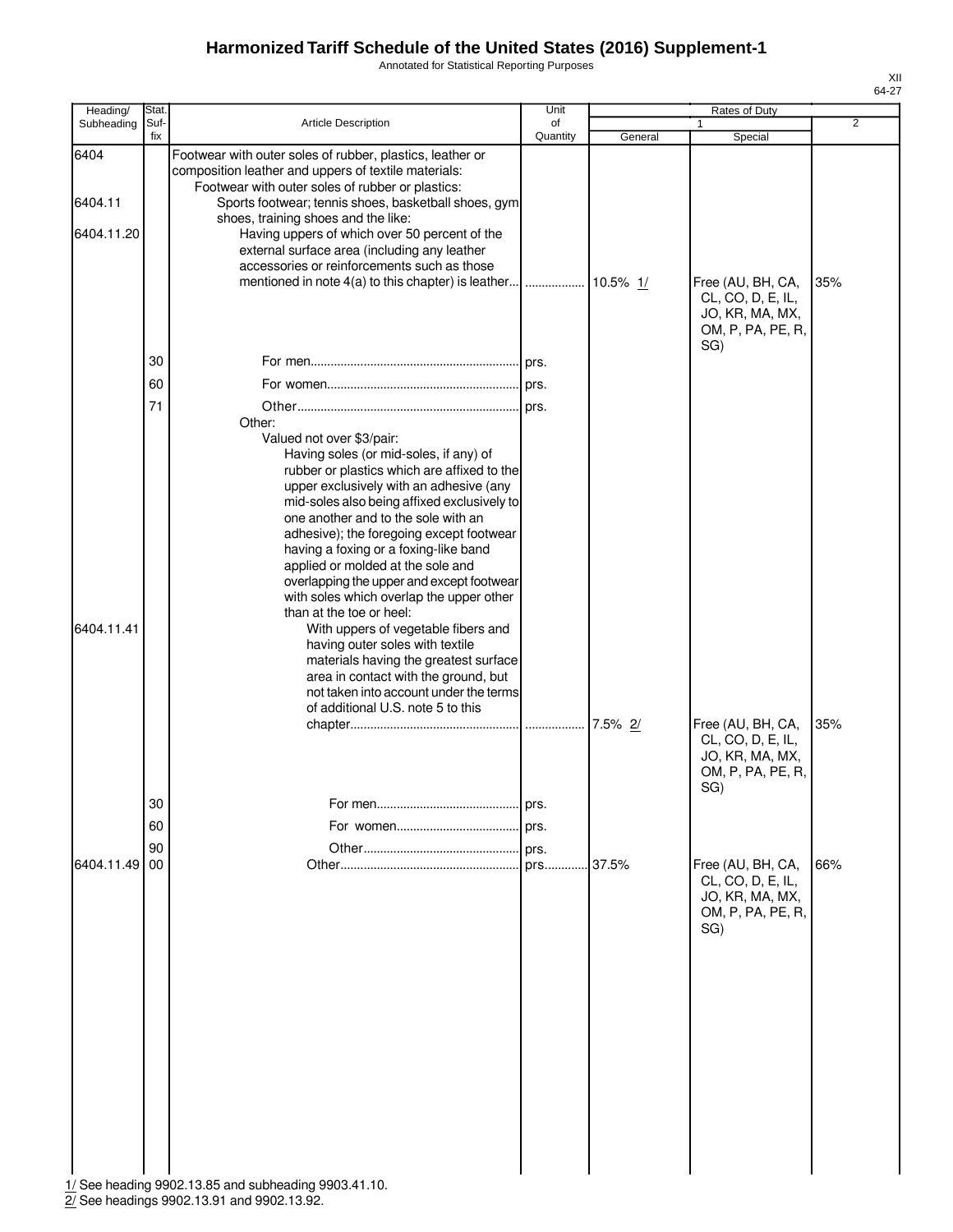Annotated for Statistical Reporting Purposes

| Heading/                         | Stat.       |                                                                                                                                                                                                                                                                                                                                                                                                                                                                                                                                                                                                                                                                                                                                                              | Unit           |            | Rates of Duty                                                                         |     |
|----------------------------------|-------------|--------------------------------------------------------------------------------------------------------------------------------------------------------------------------------------------------------------------------------------------------------------------------------------------------------------------------------------------------------------------------------------------------------------------------------------------------------------------------------------------------------------------------------------------------------------------------------------------------------------------------------------------------------------------------------------------------------------------------------------------------------------|----------------|------------|---------------------------------------------------------------------------------------|-----|
| Subheading                       | Suf-<br>fix | <b>Article Description</b>                                                                                                                                                                                                                                                                                                                                                                                                                                                                                                                                                                                                                                                                                                                                   | of<br>Quantity | General    | Special                                                                               | 2   |
| 6404 (con.)<br>6404.11<br>(con.) |             | Footwear with outer soles of rubber, plastics, leather or<br>composition leather and uppers of textile materials: (con.)<br>Footwear with outer soles of rubber or plastics: (con.)<br>Sports footwear; tennis shoes, basketball shoes, gym<br>shoes, training shoes and the like: (con.)<br>Other: (con.)<br>Valued not over \$3/pair: (con.)<br>Other:                                                                                                                                                                                                                                                                                                                                                                                                     |                |            |                                                                                       |     |
| 6404.11.51                       |             | With uppers of vegetable fibers and<br>having outer soles with textile<br>materials having the greatest surface<br>area in contact with the ground, but<br>not taken into account under the terms<br>of additional U.S. note 5 to this                                                                                                                                                                                                                                                                                                                                                                                                                                                                                                                       |                |            | Free (AU, BH, CA,<br>CL, CO, D, E, IL,<br>JO, KR, MA, MX,<br>OM, P, PA, PE, R,<br>SG) | 35% |
|                                  | 30          |                                                                                                                                                                                                                                                                                                                                                                                                                                                                                                                                                                                                                                                                                                                                                              |                |            |                                                                                       |     |
|                                  | 60          |                                                                                                                                                                                                                                                                                                                                                                                                                                                                                                                                                                                                                                                                                                                                                              |                |            |                                                                                       |     |
| 6404.11.59                       | 90<br>00    |                                                                                                                                                                                                                                                                                                                                                                                                                                                                                                                                                                                                                                                                                                                                                              |                | 48%        | Free (AU, BH, CA,<br>CL, CO, D, E, IL,<br>JO, KR, MA, MX,<br>OM, P, PA, PE, R,<br>SG) | 84% |
| 6404.11.61                       |             | Valued over \$3 but not over \$6.50/pair:<br>Having soles (or mid-soles, if any) of<br>rubber or plastics which are affixed to the<br>upper exclusively with an adhesive (any<br>mid-soles also being affixed exclusively to<br>one another and to the sole with an<br>adhesive); the foregoing except footwear<br>having a foxing or a foxing-like band<br>applied or molded at the sole and<br>overlapping the upper and except footwear<br>with soles which overlap the upper other<br>than at the toe or heel:<br>With uppers of vegetable fibers and<br>having outer soles with textile<br>materials having the greatest surface<br>area in contact with the ground, but<br>not taken into account under the terms<br>of additional U.S. note 5 to this |                |            |                                                                                       |     |
|                                  |             |                                                                                                                                                                                                                                                                                                                                                                                                                                                                                                                                                                                                                                                                                                                                                              |                | $7.5\%$ 2/ | Free (AU, BH, CA,<br>CL, CO, D, E, IL,<br>JO, KR, MA, MX,<br>OM, P, PA, PE, R,<br>SG) | 35% |
|                                  | 30<br>60    |                                                                                                                                                                                                                                                                                                                                                                                                                                                                                                                                                                                                                                                                                                                                                              | prs.           |            |                                                                                       |     |
|                                  | 90          |                                                                                                                                                                                                                                                                                                                                                                                                                                                                                                                                                                                                                                                                                                                                                              |                |            |                                                                                       |     |
| 6404.11.69                       |             |                                                                                                                                                                                                                                                                                                                                                                                                                                                                                                                                                                                                                                                                                                                                                              | .              | 37.5%      | Free (AU, BH, CA,<br>CL, CO, D, E, IL,<br>JO, KR, MA, MX,<br>OM, P, PA, PE, R,<br>SG) | 66% |
|                                  | 30          |                                                                                                                                                                                                                                                                                                                                                                                                                                                                                                                                                                                                                                                                                                                                                              |                |            |                                                                                       |     |
|                                  | 60<br>90    |                                                                                                                                                                                                                                                                                                                                                                                                                                                                                                                                                                                                                                                                                                                                                              |                |            |                                                                                       |     |
|                                  |             |                                                                                                                                                                                                                                                                                                                                                                                                                                                                                                                                                                                                                                                                                                                                                              |                |            |                                                                                       |     |

 $\frac{1}{1/2}$  See headings 9902.13.91 and 9902.13.92.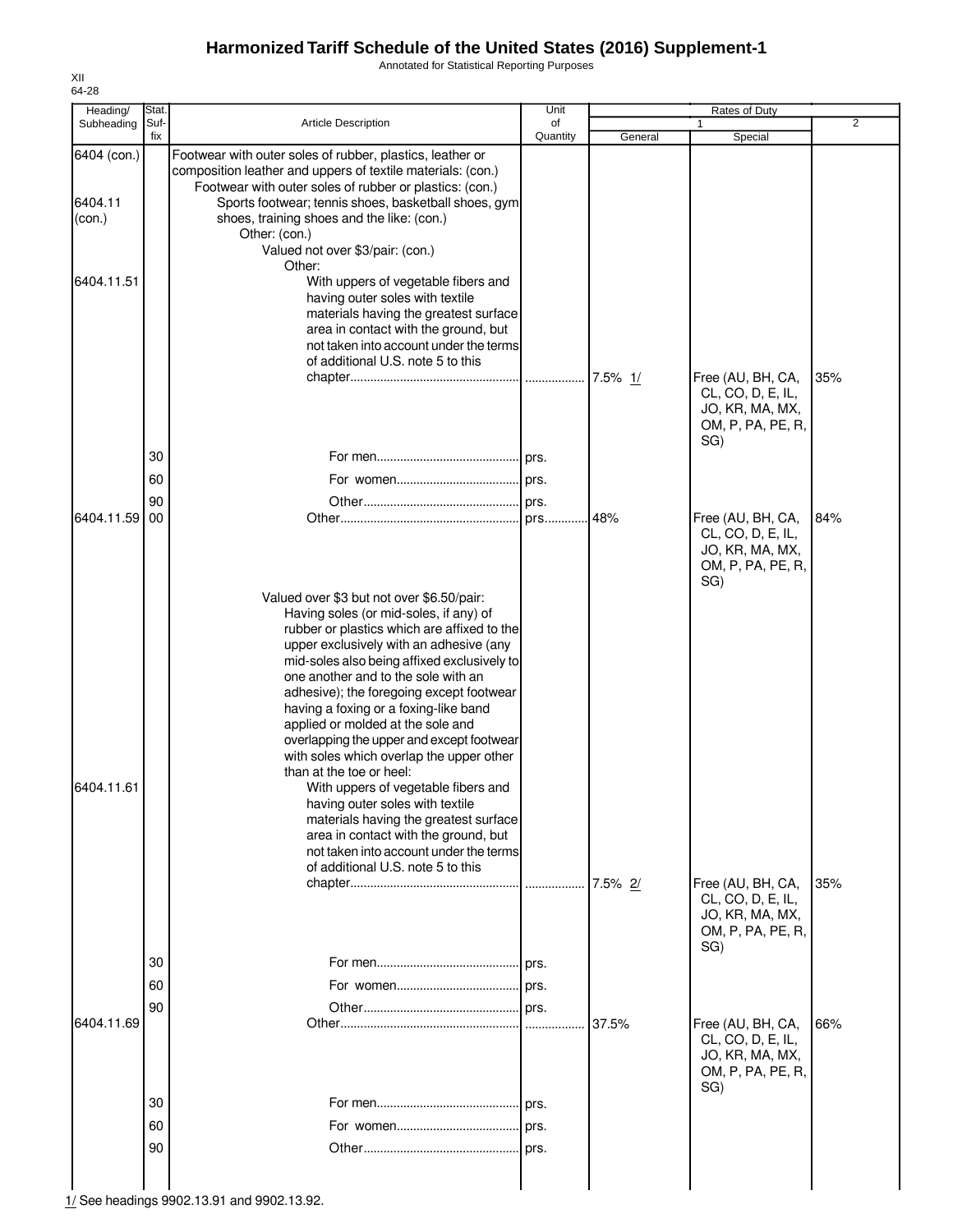Annotated for Statistical Reporting Purposes

| Heading/<br>Stat.<br>Unit                                                                                                                                                                                                                                                                                                                                                                                    | Rates of Duty                                                                         |                      |
|--------------------------------------------------------------------------------------------------------------------------------------------------------------------------------------------------------------------------------------------------------------------------------------------------------------------------------------------------------------------------------------------------------------|---------------------------------------------------------------------------------------|----------------------|
| Suf-<br>Article Description<br>Subheading<br>of<br>1<br>fix<br>Quantity<br>General                                                                                                                                                                                                                                                                                                                           | Special                                                                               | $\overline{2}$       |
| 6404 (con.)<br>Footwear with outer soles of rubber, plastics, leather or<br>composition leather and uppers of textile materials: (con.)<br>Footwear with outer soles of rubber or plastics: (con.)<br>6404.11<br>Sports footwear; tennis shoes, basketball shoes, gym<br>(con.)<br>shoes, training shoes and the like: (con.)<br>Other: (con.)<br>Valued over \$3 but not over \$6.50/pair: (con.)<br>Other: |                                                                                       |                      |
| With uppers of vegetable fibers and<br>6404.11.71<br>having outer soles with textile<br>materials having the greatest surface<br>area in contact with the ground, but<br>not taken into account under the terms<br>of additional U.S. note 5 to this                                                                                                                                                         | Free (AU, BH, CA,<br>CL, CO, D, E, IL,<br>JO, KR, MA, MX,                             | 35%                  |
|                                                                                                                                                                                                                                                                                                                                                                                                              | OM, P, PA, PE, R,<br>SG)                                                              |                      |
| 30                                                                                                                                                                                                                                                                                                                                                                                                           |                                                                                       |                      |
| 60                                                                                                                                                                                                                                                                                                                                                                                                           |                                                                                       |                      |
| 90<br>6404.11.75<br>With uppers of textile materials other<br>than vegetable fibers and having outer<br>soles with textile materials having the<br>greatest surface area in contact with<br>the ground, but not taken into account                                                                                                                                                                           |                                                                                       |                      |
| under the terms of additional U.S. note                                                                                                                                                                                                                                                                                                                                                                      |                                                                                       |                      |
| 12.5%                                                                                                                                                                                                                                                                                                                                                                                                        | Free (AU, BH, CA,<br>CL, CO, D, E, IL,<br>JO, KR, MA, MX,<br>OM, P, PA, PE, R,<br>SG) | 35%                  |
| 30                                                                                                                                                                                                                                                                                                                                                                                                           |                                                                                       |                      |
| 60                                                                                                                                                                                                                                                                                                                                                                                                           |                                                                                       |                      |
| 90                                                                                                                                                                                                                                                                                                                                                                                                           |                                                                                       |                      |
| 6404.11.79<br>90¢/pr. + 37.5%   Free (AU, BH, CA,<br>.                                                                                                                                                                                                                                                                                                                                                       | CL, CO, D, E, IL,<br>JO, KR, MA, MX,<br>OM, P, PA, PE, R,<br>SG)                      | $$1.58/pr. +$<br>66% |
| 30<br>prs.                                                                                                                                                                                                                                                                                                                                                                                                   |                                                                                       |                      |
| 60<br>prs.                                                                                                                                                                                                                                                                                                                                                                                                   |                                                                                       |                      |
| 90                                                                                                                                                                                                                                                                                                                                                                                                           |                                                                                       |                      |
|                                                                                                                                                                                                                                                                                                                                                                                                              |                                                                                       |                      |
|                                                                                                                                                                                                                                                                                                                                                                                                              |                                                                                       |                      |
|                                                                                                                                                                                                                                                                                                                                                                                                              |                                                                                       |                      |
|                                                                                                                                                                                                                                                                                                                                                                                                              |                                                                                       |                      |
|                                                                                                                                                                                                                                                                                                                                                                                                              |                                                                                       |                      |
|                                                                                                                                                                                                                                                                                                                                                                                                              |                                                                                       |                      |

XII 64-29

1/ See headings 9902.13.91 and 9902.13.92.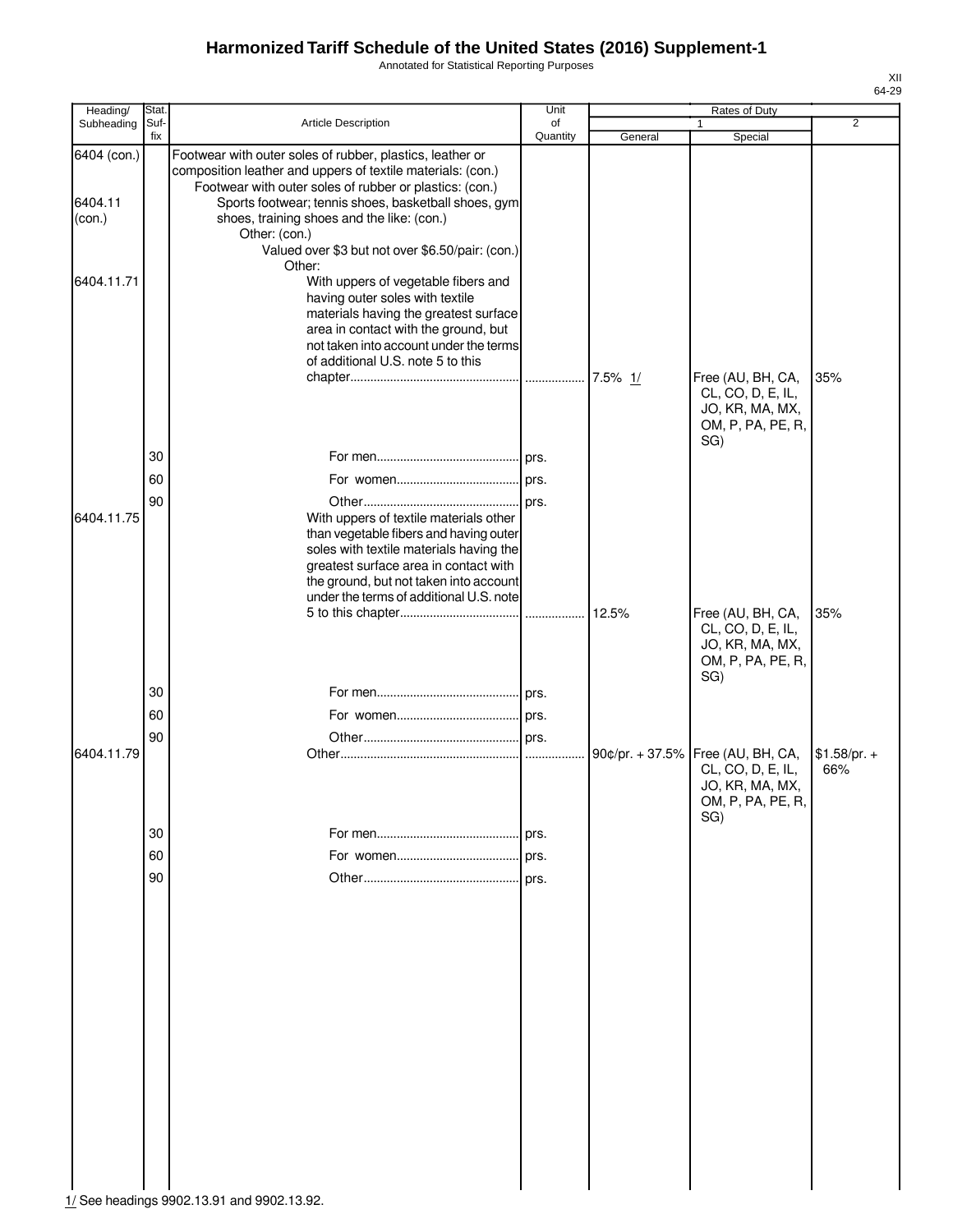Annotated for Statistical Reporting Purposes

| Heading/    | Stat.       |                                                                                                                          | Unit           |               | Rates of Duty                        |                      |
|-------------|-------------|--------------------------------------------------------------------------------------------------------------------------|----------------|---------------|--------------------------------------|----------------------|
| Subheading  | Suf-<br>fix | <b>Article Description</b>                                                                                               | of<br>Quantity | General       | 1<br>Special                         | $\overline{2}$       |
| 6404 (con.) |             | Footwear with outer soles of rubber, plastics, leather or<br>composition leather and uppers of textile materials: (con.) |                |               |                                      |                      |
| 6404.11     |             | Footwear with outer soles of rubber or plastics: (con.)<br>Sports footwear; tennis shoes, basketball shoes, gym          |                |               |                                      |                      |
| (con.)      |             | shoes, training shoes and the like: (con.)                                                                               |                |               |                                      |                      |
|             |             | Other: (con.)                                                                                                            |                |               |                                      |                      |
|             |             | Valued over \$6.50 but not over \$12/pair:                                                                               |                |               |                                      |                      |
| 6404.11.81  |             | With uppers of vegetable fibers and having<br>outer soles with textile materials having                                  |                |               |                                      |                      |
|             |             | the greatest surface area in contact with                                                                                |                |               |                                      |                      |
|             |             | the ground, but not taken into account                                                                                   |                |               |                                      |                      |
|             |             | under the terms of additional U.S. note 5                                                                                |                |               | Free (AU, BH, CA,                    | 35%                  |
|             |             |                                                                                                                          |                |               | CL, CO, D, E, IL,                    |                      |
|             |             |                                                                                                                          |                |               | JO, KR, MA, MX,                      |                      |
|             |             |                                                                                                                          |                |               | OM, P, PA, PE, R,<br>SG)             |                      |
|             | 30          |                                                                                                                          |                |               |                                      |                      |
|             | 60          |                                                                                                                          |                |               |                                      |                      |
|             | 90          |                                                                                                                          |                |               |                                      |                      |
| 6404.11.85  |             | With uppers of textile material other than                                                                               |                |               |                                      |                      |
|             |             | vegetable fibers and having outer soles                                                                                  |                |               |                                      |                      |
|             |             | with textile materials having the greatest<br>surface area in contact with the ground,                                   |                |               |                                      |                      |
|             |             | but not taken into account under the terms                                                                               |                |               |                                      |                      |
|             |             | of additional U.S. note 5 to this chapter                                                                                | .              | 12.5%         | Free (AU, BH, CA,                    | 35%                  |
|             |             |                                                                                                                          |                |               | CL, CO, D, E, IL,                    |                      |
|             |             |                                                                                                                          |                |               | JO, KR, MA, MX,<br>OM, P, PA, PE, R, |                      |
|             |             |                                                                                                                          |                |               | SG)                                  |                      |
|             | 30          |                                                                                                                          |                |               |                                      |                      |
|             | 60          |                                                                                                                          |                |               |                                      |                      |
|             | 90          |                                                                                                                          |                |               |                                      |                      |
| 6404.11.89  |             |                                                                                                                          | .              | 90¢/pr. + 20% | Free (AU, BH, CA,                    | $$1.58/pr. +$<br>35% |
|             |             |                                                                                                                          |                |               | CL, CO, D, E, IL,<br>JO, KR, MA, MX, |                      |
|             |             |                                                                                                                          |                |               | OM, P, PA, PE, R,                    |                      |
|             | 30          |                                                                                                                          |                |               | SG)                                  |                      |
|             | 60          |                                                                                                                          |                |               |                                      |                      |
|             |             |                                                                                                                          | prs.           |               |                                      |                      |
|             | 90          |                                                                                                                          | prs.           |               |                                      |                      |
|             |             |                                                                                                                          |                |               |                                      |                      |
|             |             |                                                                                                                          |                |               |                                      |                      |
|             |             |                                                                                                                          |                |               |                                      |                      |
|             |             |                                                                                                                          |                |               |                                      |                      |
|             |             |                                                                                                                          |                |               |                                      |                      |
|             |             |                                                                                                                          |                |               |                                      |                      |
|             |             |                                                                                                                          |                |               |                                      |                      |
|             |             |                                                                                                                          |                |               |                                      |                      |
|             |             |                                                                                                                          |                |               |                                      |                      |
|             |             |                                                                                                                          |                |               |                                      |                      |
|             |             |                                                                                                                          |                |               |                                      |                      |
|             |             |                                                                                                                          |                |               |                                      |                      |
|             |             |                                                                                                                          |                |               |                                      |                      |
|             |             |                                                                                                                          |                |               |                                      |                      |
|             |             |                                                                                                                          |                |               |                                      |                      |
|             |             |                                                                                                                          |                |               |                                      |                      |
|             |             | 1/ See headings 9902.13.91 and 9902.13.92.                                                                               |                |               |                                      |                      |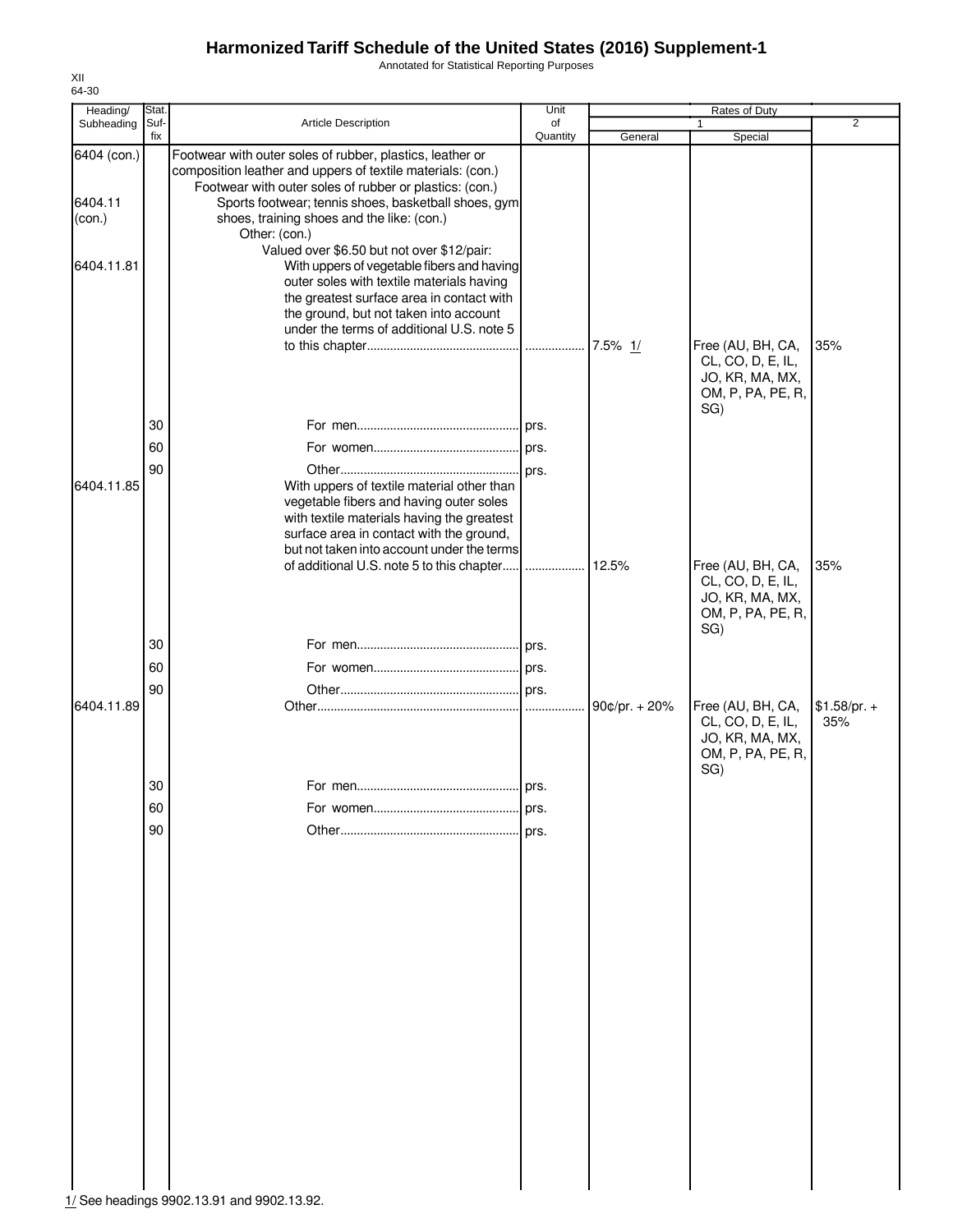Annotated for Statistical Reporting Purposes

| ı |  |
|---|--|
|   |  |

| Heading/                         | Stat.       |                                                                                                                                                                                                                                                                                                            | Unit           |         | Rates of Duty                                                                                                            |                |
|----------------------------------|-------------|------------------------------------------------------------------------------------------------------------------------------------------------------------------------------------------------------------------------------------------------------------------------------------------------------------|----------------|---------|--------------------------------------------------------------------------------------------------------------------------|----------------|
| Subheading                       | Suf-<br>fix | <b>Article Description</b>                                                                                                                                                                                                                                                                                 | of<br>Quantity | General | Special                                                                                                                  | $\overline{2}$ |
| 6404 (con.)<br>6404.11<br>(con.) |             | Footwear with outer soles of rubber, plastics, leather or<br>composition leather and uppers of textile materials: (con.)<br>Footwear with outer soles of rubber or plastics: (con.)<br>Sports footwear; tennis shoes, basketball shoes, gym<br>shoes, training shoes and the like: (con.)<br>Other: (con.) |                |         |                                                                                                                          |                |
| 6404.11.90                       |             |                                                                                                                                                                                                                                                                                                            |                |         | Free (AU, BH, CA,<br>CL, D, IL, JO, MA,<br>MX, P, PA, R, SG)<br>4% (OM, PE)<br>10% (CO)<br>20% (KR)(s)                   | 35%            |
|                                  | 10          | For men:<br>Ski boots, cross country ski footwear                                                                                                                                                                                                                                                          |                |         |                                                                                                                          |                |
|                                  | 20          |                                                                                                                                                                                                                                                                                                            |                |         |                                                                                                                          |                |
|                                  | 40          | For women:<br>Ski boots, cross country ski footwear                                                                                                                                                                                                                                                        |                |         |                                                                                                                          |                |
|                                  |             |                                                                                                                                                                                                                                                                                                            |                |         |                                                                                                                          |                |
|                                  | 50          |                                                                                                                                                                                                                                                                                                            |                |         |                                                                                                                          |                |
|                                  |             | Other:                                                                                                                                                                                                                                                                                                     |                |         |                                                                                                                          |                |
|                                  | 70          | Ski boots, cross country ski footwear                                                                                                                                                                                                                                                                      |                |         |                                                                                                                          |                |
|                                  |             | and snowboard boots                                                                                                                                                                                                                                                                                        | . prs.         |         |                                                                                                                          |                |
|                                  | 80          |                                                                                                                                                                                                                                                                                                            |                |         |                                                                                                                          |                |
| 6404.19<br>6404.19.15            |             | Other:<br>Footwear having uppers of which over 50 percent<br>of the external surface area (including any leather<br>accessories or reinforcements such as those                                                                                                                                            |                |         | Free (AU, BH, CA,<br>CL, CO, D, E, IL,                                                                                   | 35%            |
|                                  |             |                                                                                                                                                                                                                                                                                                            |                |         | JO, KR, MA, MX,<br>OM, P, PA, PE, R,<br>SG)                                                                              |                |
|                                  | 20          |                                                                                                                                                                                                                                                                                                            |                |         |                                                                                                                          |                |
|                                  | 60          |                                                                                                                                                                                                                                                                                                            |                |         |                                                                                                                          |                |
| 6404.19.20                       | 81          | Footwear designed to be worn over, or in lieu of,<br>other footwear as a protection against water, oil,<br>grease or chemicals or cold or inclement                                                                                                                                                        |                |         |                                                                                                                          |                |
|                                  |             |                                                                                                                                                                                                                                                                                                            |                |         | Free (AU, BH, CA,<br>CL, D, IL, JO, MA,<br>MX, P, R, SG)<br>$1.9\%$ (PA)<br>7.5% (OM, PE)<br>18.7% (CO)<br>37.5% (KR)(s) | 66%            |
|                                  | 30          |                                                                                                                                                                                                                                                                                                            |                |         |                                                                                                                          |                |
|                                  | 60          |                                                                                                                                                                                                                                                                                                            |                |         |                                                                                                                          |                |
|                                  | 90          |                                                                                                                                                                                                                                                                                                            |                |         |                                                                                                                          |                |
|                                  |             |                                                                                                                                                                                                                                                                                                            |                |         |                                                                                                                          |                |
| 1/ See heading 9902.64.04.       |             |                                                                                                                                                                                                                                                                                                            |                |         |                                                                                                                          |                |

2/ See heading 9903.41.10.

3/ See headings 9902.23.80, 9902.23.81, 9902.23.82, 9902.23.83, 9902.25.60 and 9902.25.61.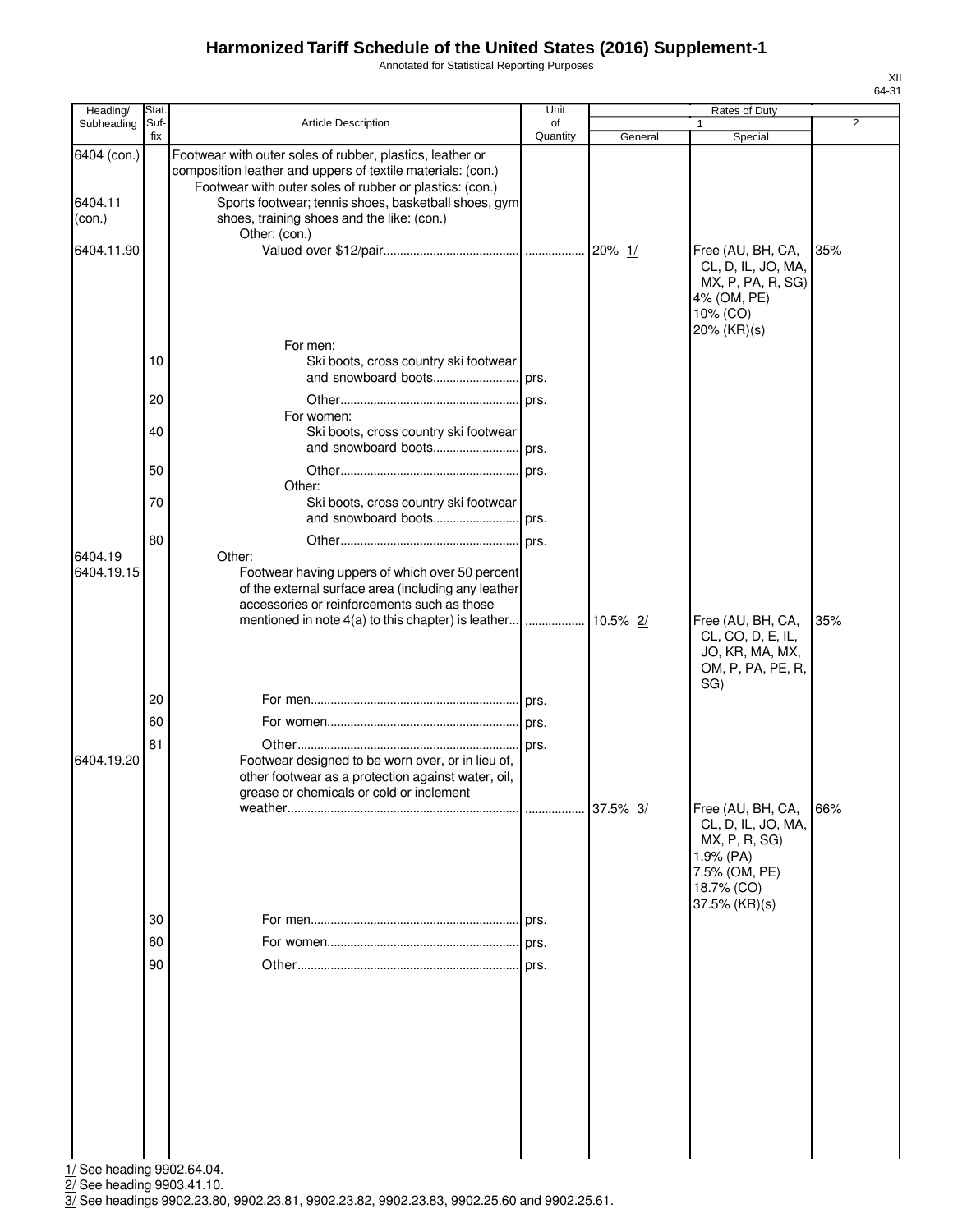Annotated for Statistical Reporting Purposes

| Heading/                   | Stat. |                                                                                                                                                                                                      | Unit     |          | Rates of Duty     |     |
|----------------------------|-------|------------------------------------------------------------------------------------------------------------------------------------------------------------------------------------------------------|----------|----------|-------------------|-----|
| Subheading                 | Suf-  | Article Description                                                                                                                                                                                  | of       |          | 1                 | 2   |
|                            | fix   |                                                                                                                                                                                                      | Quantity | General  | Special           |     |
| 6404 (con.)<br>6404.19     |       | Footwear with outer soles of rubber, plastics, leather or<br>composition leather and uppers of textile materials: (con.)<br>Footwear with outer soles of rubber or plastics: (con.)<br>Other: (con.) |          |          |                   |     |
| (con.)                     |       |                                                                                                                                                                                                      |          |          |                   |     |
|                            |       | Footwear with open toes or open heels; footwear                                                                                                                                                      |          |          |                   |     |
|                            |       | of the slip-on type, that is held to the foot without                                                                                                                                                |          |          |                   |     |
|                            |       | the use of laces or buckles or other fasteners, the                                                                                                                                                  |          |          |                   |     |
|                            |       | foregoing except footwear of subheading                                                                                                                                                              |          |          |                   |     |
|                            |       | 6404.19.20 and except footwear having a foxing                                                                                                                                                       |          |          |                   |     |
|                            |       | or foxing-like band wholly or almost wholly of                                                                                                                                                       |          |          |                   |     |
|                            |       | rubber or plastics applied or molded at the sole<br>and overlapping the upper:                                                                                                                       |          |          |                   |     |
|                            |       | Less than 10 percent by weight of rubber or                                                                                                                                                          |          |          |                   |     |
|                            |       | plastics:                                                                                                                                                                                            |          |          |                   |     |
| 6404.19.25                 |       |                                                                                                                                                                                                      |          |          | Free (AU, BH, CA, | 35% |
|                            |       |                                                                                                                                                                                                      |          |          | CL, CO, D, E, IL, |     |
|                            |       |                                                                                                                                                                                                      |          |          | JO, KR, MA, MX,   |     |
|                            |       |                                                                                                                                                                                                      |          |          | OM, P, PA, PE, R, |     |
|                            |       | House slippers:                                                                                                                                                                                      |          |          | SG)               |     |
|                            | 15    |                                                                                                                                                                                                      |          |          |                   |     |
|                            | 20    |                                                                                                                                                                                                      |          |          |                   |     |
|                            |       | Other:                                                                                                                                                                                               |          |          |                   |     |
|                            | 30    |                                                                                                                                                                                                      |          |          |                   |     |
|                            | 60    |                                                                                                                                                                                                      |          |          |                   |     |
|                            | 90    |                                                                                                                                                                                                      |          |          |                   |     |
| 6404.19.30                 |       |                                                                                                                                                                                                      |          | 12.5% 3/ | Free (AU, BH, CA, | 35% |
|                            |       |                                                                                                                                                                                                      |          |          | CL, CO, D, E, IL, |     |
|                            |       |                                                                                                                                                                                                      |          |          | JO, KR, MA, MX,   |     |
|                            |       |                                                                                                                                                                                                      |          |          | OM, P, PA, PE, R, |     |
|                            |       |                                                                                                                                                                                                      |          |          | SG)               |     |
|                            | 15    | House slippers:                                                                                                                                                                                      |          |          |                   |     |
|                            |       |                                                                                                                                                                                                      |          |          |                   |     |
|                            | 20    | Other:                                                                                                                                                                                               |          |          |                   |     |
|                            | 40    |                                                                                                                                                                                                      |          |          |                   |     |
|                            | 60    |                                                                                                                                                                                                      |          |          |                   |     |
|                            |       |                                                                                                                                                                                                      |          |          |                   |     |
|                            | 80    |                                                                                                                                                                                                      | . prs.   |          |                   |     |
|                            |       |                                                                                                                                                                                                      |          |          |                   |     |
|                            |       |                                                                                                                                                                                                      |          |          |                   |     |
|                            |       |                                                                                                                                                                                                      |          |          |                   |     |
|                            |       |                                                                                                                                                                                                      |          |          |                   |     |
|                            |       |                                                                                                                                                                                                      |          |          |                   |     |
|                            |       |                                                                                                                                                                                                      |          |          |                   |     |
|                            |       |                                                                                                                                                                                                      |          |          |                   |     |
|                            |       |                                                                                                                                                                                                      |          |          |                   |     |
|                            |       |                                                                                                                                                                                                      |          |          |                   |     |
|                            |       |                                                                                                                                                                                                      |          |          |                   |     |
|                            |       |                                                                                                                                                                                                      |          |          |                   |     |
|                            |       |                                                                                                                                                                                                      |          |          |                   |     |
|                            |       |                                                                                                                                                                                                      |          |          |                   |     |
|                            |       |                                                                                                                                                                                                      |          |          |                   |     |
|                            |       |                                                                                                                                                                                                      |          |          |                   |     |
|                            |       |                                                                                                                                                                                                      |          |          |                   |     |
|                            |       |                                                                                                                                                                                                      |          |          |                   |     |
|                            |       |                                                                                                                                                                                                      |          |          |                   |     |
|                            |       |                                                                                                                                                                                                      |          |          |                   |     |
| 2/ See heading 9902.13.78. |       |                                                                                                                                                                                                      |          |          |                   |     |

3/ See headings 9902.22.50 and 9902.25.63.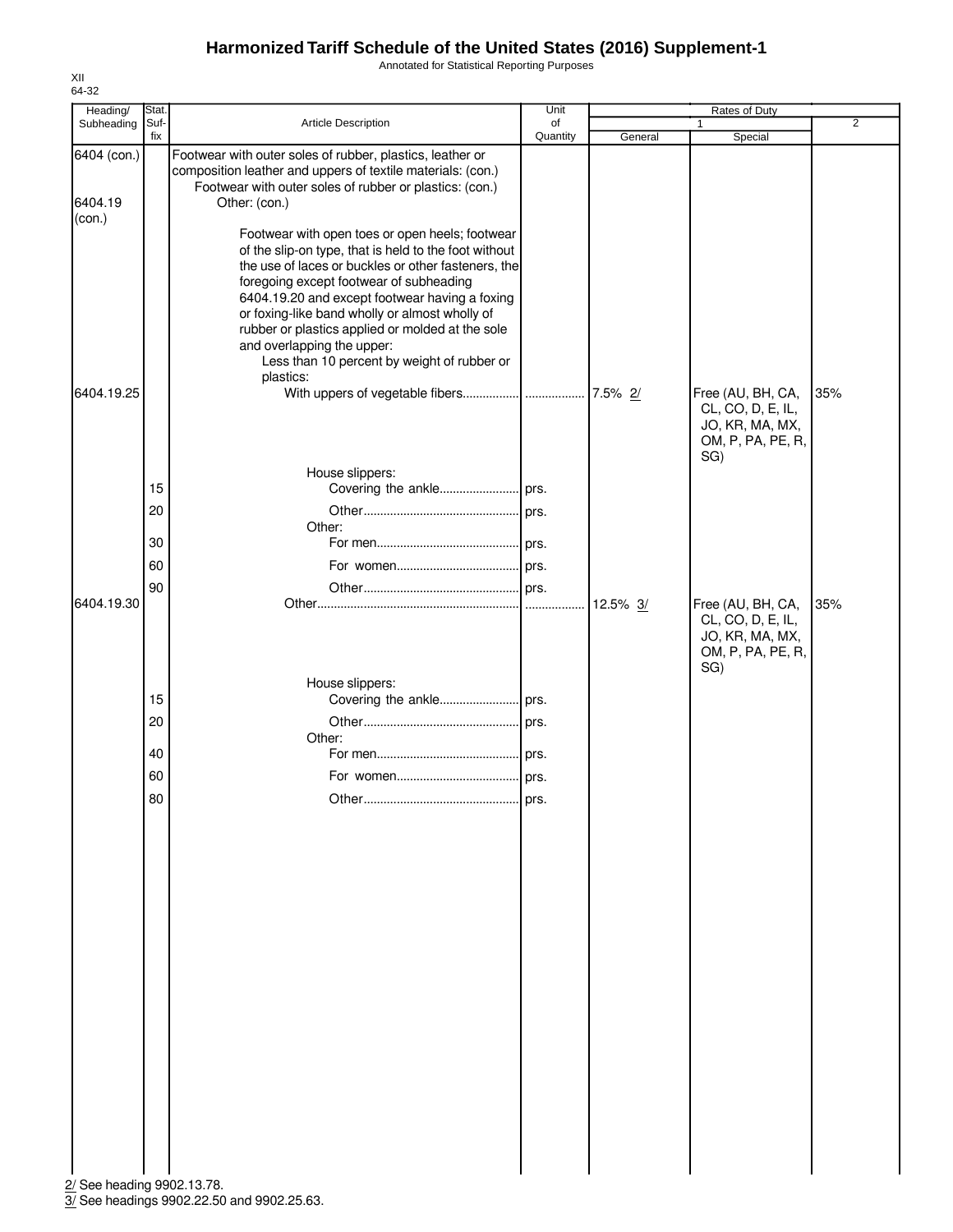Annotated for Statistical Reporting Purposes

| Heading/                         | Stat.          |                                                                                                                                                                                                                                                                                                                                                                                                                                    | Unit           |          | Rates of Duty                                                                         |                |
|----------------------------------|----------------|------------------------------------------------------------------------------------------------------------------------------------------------------------------------------------------------------------------------------------------------------------------------------------------------------------------------------------------------------------------------------------------------------------------------------------|----------------|----------|---------------------------------------------------------------------------------------|----------------|
| Subheading                       | Suf-<br>fix    | <b>Article Description</b>                                                                                                                                                                                                                                                                                                                                                                                                         | of<br>Quantity | General  | 1<br>Special                                                                          | $\overline{2}$ |
| 6404 (con.)<br>6404.19<br>(con.) |                | Footwear with outer soles of rubber, plastics, leather or<br>composition leather and uppers of textile materials: (con.)<br>Footwear with outer soles of rubber or plastics: (con.)<br>Other: (con.)<br>Footwear with open toes or open heels; footwear<br>of the slip-on type, that is held to the foot without<br>the use of laces or buckles or other fasteners, the<br>foregoing except footwear of subheading                 |                |          |                                                                                       |                |
| 6404.19.36                       |                | 6404.19.20 and except footwear having a foxing<br>or foxing-like band wholly or almost wholly of<br>rubber or plastics applied or molded at the sole<br>and overlapping the upper: (con.)<br>Other:<br>With uppers of vegetable fibers and having<br>outer soles with textile materials having<br>the greatest surface area in contact with<br>the ground, but not taken into account<br>under the terms of additional U.S. note 5 |                | 7.5% 1/  | Free (AU, BH, CA,<br>CL, CO, D, E, IL,<br>JO, KR, MA, MX,<br>OM, P, PA, PE, R,        | 35%            |
| 6404.19.37                       | 30<br>60<br>90 | With uppers of textile material other than<br>vegetable fibers and having outer soles<br>with textile materials having the greatest<br>surface area in contact with the ground,                                                                                                                                                                                                                                                    |                |          | SG)                                                                                   |                |
|                                  |                | but not taken into account under the terms<br>of additional U.S. note 5 to this chapter                                                                                                                                                                                                                                                                                                                                            | .              | 12.5%    | Free (AU, BH, CA,<br>CL, CO, D, E, IL,<br>JO, KR, MA, MX,<br>OM, P, PA, PE, R,<br>SG) | 35%            |
|                                  | 15             |                                                                                                                                                                                                                                                                                                                                                                                                                                    |                |          |                                                                                       |                |
|                                  | 30             | Other:                                                                                                                                                                                                                                                                                                                                                                                                                             | prs.           |          |                                                                                       |                |
|                                  | 60             |                                                                                                                                                                                                                                                                                                                                                                                                                                    |                |          |                                                                                       |                |
| 6404.19.39                       | 90             |                                                                                                                                                                                                                                                                                                                                                                                                                                    | .              | 37.5% 2/ | Free (AU, BH, CA,<br>CL, CO, D, E, IL,<br>JO, KR, MA, MX,<br>OM, P, PA, PE, R,        | 66%            |
|                                  | 15             | Other:                                                                                                                                                                                                                                                                                                                                                                                                                             |                |          | SG)                                                                                   |                |
|                                  | 40             |                                                                                                                                                                                                                                                                                                                                                                                                                                    |                |          |                                                                                       |                |
|                                  | 60             |                                                                                                                                                                                                                                                                                                                                                                                                                                    |                |          |                                                                                       |                |
|                                  | 80             |                                                                                                                                                                                                                                                                                                                                                                                                                                    |                |          |                                                                                       |                |
|                                  |                |                                                                                                                                                                                                                                                                                                                                                                                                                                    |                |          |                                                                                       |                |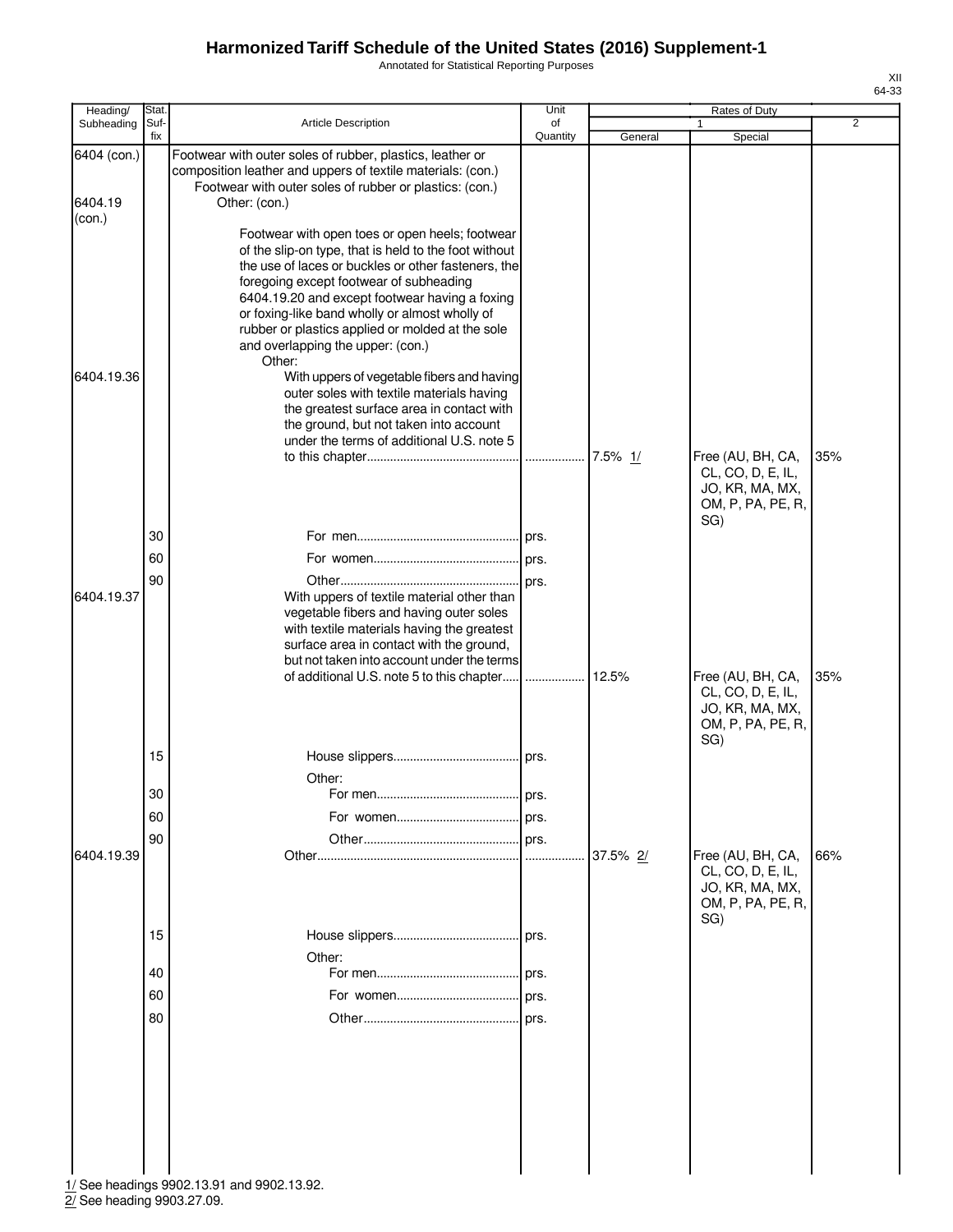Annotated for Statistical Reporting Purposes

| Heading/                         | Stat.                                  |                                                                                                                                                                                                                                                                                                                                                                                                                                                                                                                                                                                                                                                                                                                                              | Unit           |         | Rates of Duty                                                                                                     |                |
|----------------------------------|----------------------------------------|----------------------------------------------------------------------------------------------------------------------------------------------------------------------------------------------------------------------------------------------------------------------------------------------------------------------------------------------------------------------------------------------------------------------------------------------------------------------------------------------------------------------------------------------------------------------------------------------------------------------------------------------------------------------------------------------------------------------------------------------|----------------|---------|-------------------------------------------------------------------------------------------------------------------|----------------|
| Subheading                       | Suf-<br>fix                            | <b>Article Description</b>                                                                                                                                                                                                                                                                                                                                                                                                                                                                                                                                                                                                                                                                                                                   | of<br>Quantity | General | Special                                                                                                           | $\overline{2}$ |
| 6404 (con.)<br>6404.19<br>(con.) |                                        | Footwear with outer soles of rubber, plastics, leather or<br>composition leather and uppers of textile materials: (con.)<br>Footwear with outer soles of rubber or plastics: (con.)<br>Other: (con.)<br>Other:                                                                                                                                                                                                                                                                                                                                                                                                                                                                                                                               |                |         |                                                                                                                   |                |
| 6404.19.42                       |                                        | Valued not over \$3/pair:<br>Having soles (or mid-soles, if any) of<br>rubber or plastics which are affixed to the<br>upper exclusively with an adhesive (any<br>mid-soles also being affixed exclusively to<br>one another and to the sole with an<br>adhesive); the foregoing except footwear<br>having a foxing or a foxing-like band<br>applied or molded at the sole and<br>overlapping the upper and except footwear<br>with soles which overlap the upper other<br>than at the toe or heel:<br>With uppers of vegetable fibers and<br>having outer soles with textile<br>materials having the greatest surface<br>area in contact with the ground, but<br>not taken into account under the terms<br>of additional U.S. note 5 to this |                |         | Free (AU, BH, CA,<br>CL, CO, D, E, IL,                                                                            | 35%            |
| 6404.19.47                       | 30<br>60<br>90                         | With uppers of textile material other<br>than vegetable fibers and having outer<br>soles with textile materials having the<br>greatest surface area in contact with<br>the ground, but not taken into account<br>under the terms of additional U.S. note                                                                                                                                                                                                                                                                                                                                                                                                                                                                                     |                | 12.5%   | JO, KR, MA, MX,<br>OM, P, PA, PE, R,<br>SG)<br>Free (AU, BH, CA,<br>CL, CO, D, E, IL,<br>JO, KR, MA, MX,          | 35%            |
| 6404.19.49                       | 15<br>30<br>60<br>90<br>30<br>60<br>90 | Other:<br>For women prs.                                                                                                                                                                                                                                                                                                                                                                                                                                                                                                                                                                                                                                                                                                                     | prs.<br>prs.   | 37.5%   | OM, P, PA, PE, R,<br>SG)<br>Free (AU, BH, CA,<br>CL, CO, D, E, IL,<br>JO, KR, MA, MX,<br>OM, P, PA, PE, R,<br>SG) | 66%            |
|                                  |                                        |                                                                                                                                                                                                                                                                                                                                                                                                                                                                                                                                                                                                                                                                                                                                              |                |         |                                                                                                                   |                |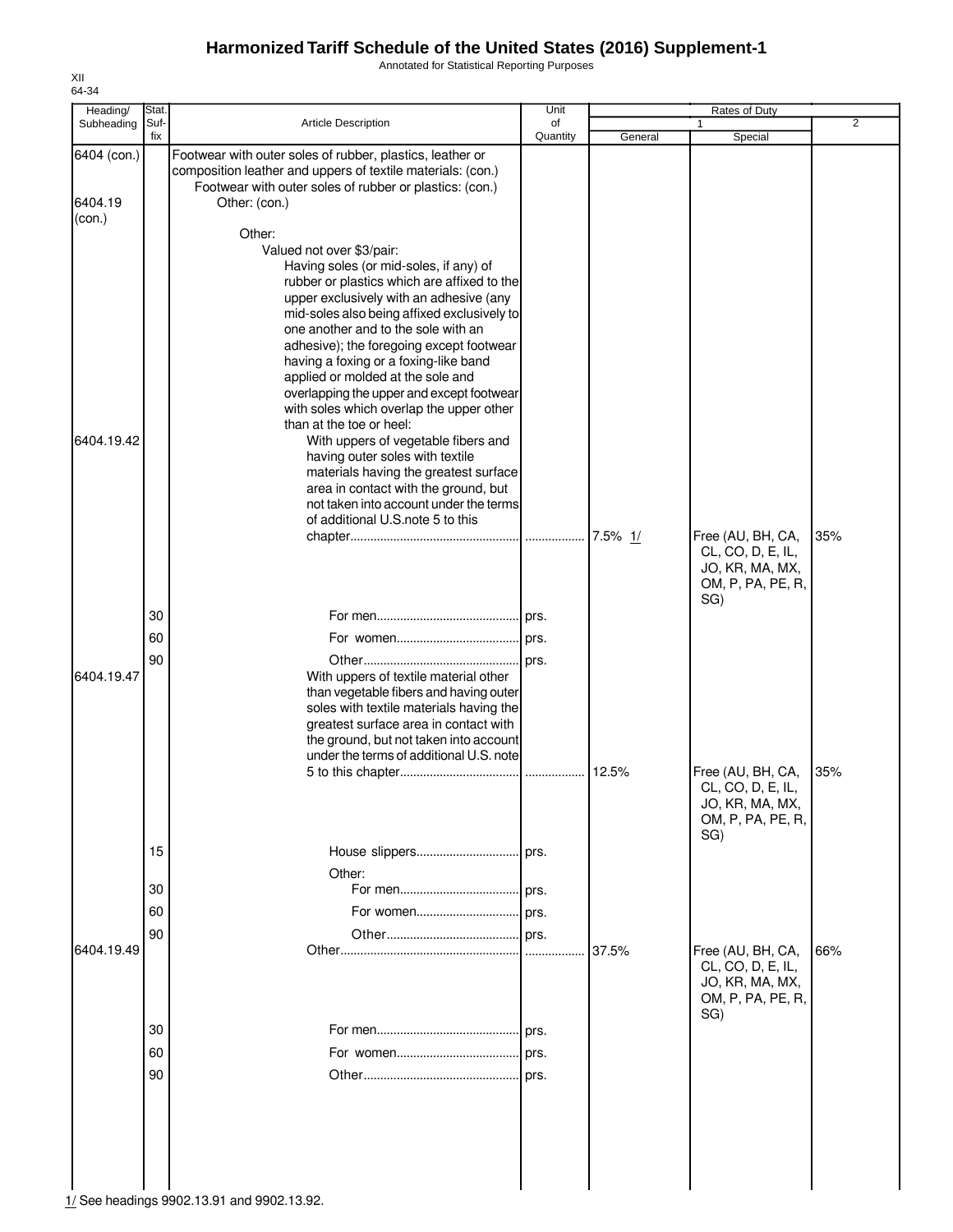Annotated for Statistical Reporting Purposes

| Heading/    | Stat.       |                                                                                                                                                                                     | Unit           |         | Rates of Duty                        |                |
|-------------|-------------|-------------------------------------------------------------------------------------------------------------------------------------------------------------------------------------|----------------|---------|--------------------------------------|----------------|
| Subheading  | Suf-<br>fix | <b>Article Description</b>                                                                                                                                                          | of<br>Quantity | General | Special                              | $\overline{2}$ |
| 6404 (con.) |             | Footwear with outer soles of rubber, plastics, leather or<br>composition leather and uppers of textile materials: (con.)<br>Footwear with outer soles of rubber or plastics: (con.) |                |         |                                      |                |
| 6404.19     |             | Other: (con.)                                                                                                                                                                       |                |         |                                      |                |
| (con.)      |             |                                                                                                                                                                                     |                |         |                                      |                |
|             |             | Other: (con.)<br>Valued not over \$3/pair: (con.)                                                                                                                                   |                |         |                                      |                |
|             |             | Other:                                                                                                                                                                              |                |         |                                      |                |
| 6404.19.52  |             | With uppers of vegetable fibers and                                                                                                                                                 |                |         |                                      |                |
|             |             | having outer soles with textile textile<br>materials having the greatest surface                                                                                                    |                |         |                                      |                |
|             |             | area in contact with the ground, but                                                                                                                                                |                |         |                                      |                |
|             |             | not taken into account under the terms                                                                                                                                              |                |         |                                      |                |
|             |             | of additional U.S. note 5 to this                                                                                                                                                   |                |         | Free (AU, BH, CA,                    | 35%            |
|             |             |                                                                                                                                                                                     |                |         | CL, CO, D, E, IL,                    |                |
|             |             |                                                                                                                                                                                     |                |         | JO, KR, MA, MX,                      |                |
|             |             |                                                                                                                                                                                     |                |         | OM, P, PA, PE, R,<br>SG)             |                |
|             | 30          |                                                                                                                                                                                     |                |         |                                      |                |
|             | 60          |                                                                                                                                                                                     |                |         |                                      |                |
|             | 90          |                                                                                                                                                                                     |                |         |                                      |                |
| 6404.19.57  |             | With uppers of textile material other                                                                                                                                               |                |         |                                      |                |
|             |             | than vegetable fibers and having outer<br>soles with textile materials having the                                                                                                   |                |         |                                      |                |
|             |             | greatest surface area in contact with                                                                                                                                               |                |         |                                      |                |
|             |             | the ground, but not taken into account                                                                                                                                              |                |         |                                      |                |
|             |             | under the terms of additional U.S. note                                                                                                                                             |                |         | Free (AU, BH, CA,                    | 35%            |
|             |             |                                                                                                                                                                                     |                |         | CL, CO, D, E, IL,                    |                |
|             |             |                                                                                                                                                                                     |                |         | JO, KR, MA, MX,                      |                |
|             |             |                                                                                                                                                                                     |                |         | OM, P, PA, PE, R,<br>SG)             |                |
|             | 15          |                                                                                                                                                                                     |                |         |                                      |                |
|             |             | Other:                                                                                                                                                                              |                |         |                                      |                |
|             | 30          |                                                                                                                                                                                     |                |         |                                      |                |
|             | 60          | For women prs.                                                                                                                                                                      |                |         |                                      |                |
|             | 90          |                                                                                                                                                                                     |                |         |                                      |                |
| 6404.19.59  |             |                                                                                                                                                                                     |                | 48%     | Free (AU, BH, CA,                    | 84%            |
|             |             |                                                                                                                                                                                     |                |         | CL, CO, D, E, IL,<br>JO, KR, MA, MX, |                |
|             |             |                                                                                                                                                                                     |                |         | OM, P, PA, PE, R,                    |                |
|             |             |                                                                                                                                                                                     |                |         | SG)                                  |                |
|             | 15          |                                                                                                                                                                                     |                |         |                                      |                |
|             | 30          | Other:                                                                                                                                                                              | prs.           |         |                                      |                |
|             | 60          | For women prs.                                                                                                                                                                      |                |         |                                      |                |
|             | 90          |                                                                                                                                                                                     | prs.           |         |                                      |                |
|             |             |                                                                                                                                                                                     |                |         |                                      |                |
|             |             |                                                                                                                                                                                     |                |         |                                      |                |
|             |             |                                                                                                                                                                                     |                |         |                                      |                |
|             |             |                                                                                                                                                                                     |                |         |                                      |                |
|             |             |                                                                                                                                                                                     |                |         |                                      |                |
|             |             |                                                                                                                                                                                     |                |         |                                      |                |
|             |             |                                                                                                                                                                                     |                |         |                                      |                |
|             |             |                                                                                                                                                                                     |                |         |                                      |                |
|             |             |                                                                                                                                                                                     |                |         |                                      |                |
|             |             |                                                                                                                                                                                     |                |         |                                      |                |
|             |             |                                                                                                                                                                                     |                |         |                                      |                |
|             |             | 1/ See headings 9902.13.91 and 9902.13.92.                                                                                                                                          |                |         |                                      |                |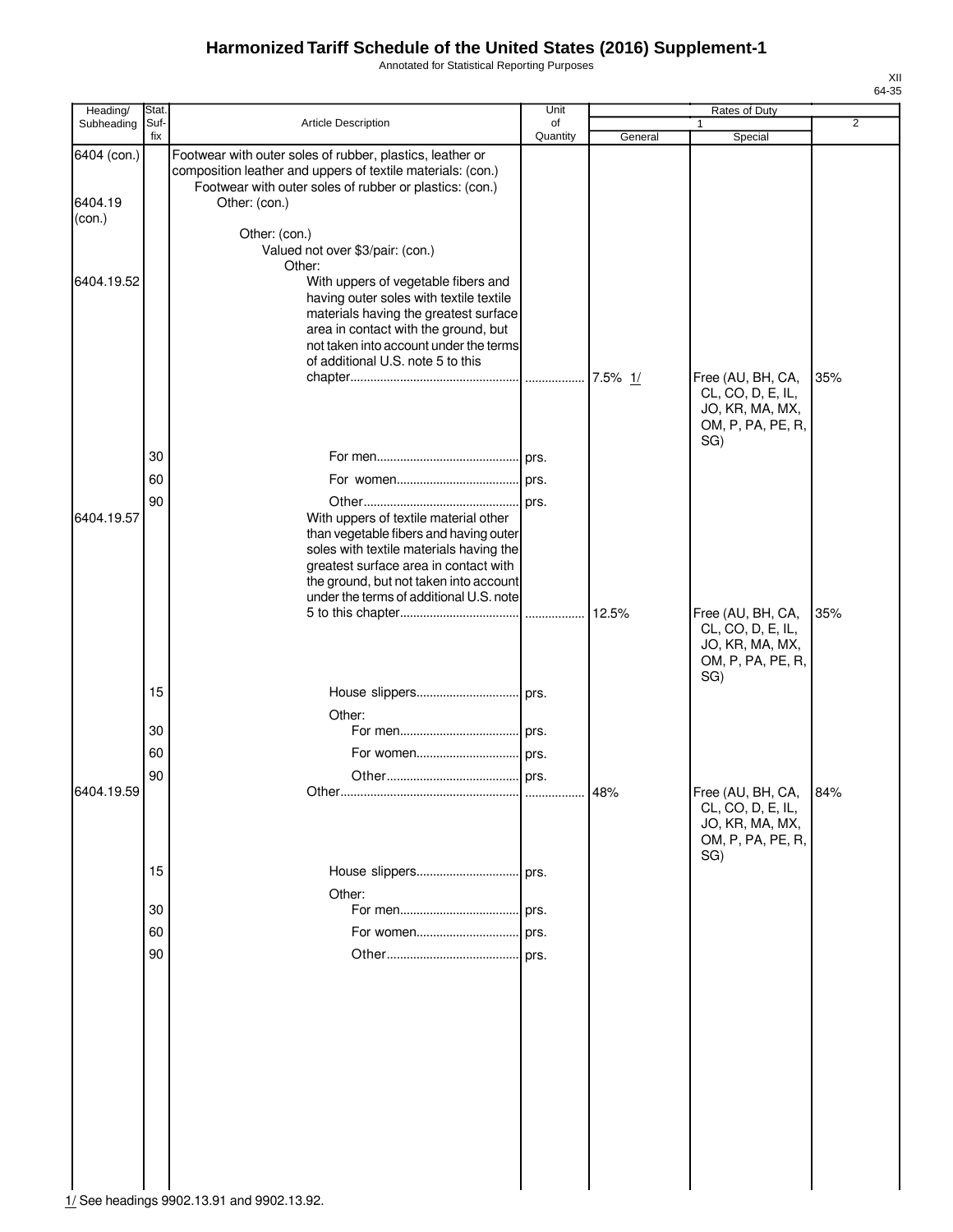Annotated for Statistical Reporting Purposes

| Heading/<br>Subheading | Stat.<br>Suf- | <b>Article Description</b>                                                                                                                                                          | Unit<br>of |         | Rates of Duty<br>1                     | $\overline{2}$ |
|------------------------|---------------|-------------------------------------------------------------------------------------------------------------------------------------------------------------------------------------|------------|---------|----------------------------------------|----------------|
|                        | fix           |                                                                                                                                                                                     | Quantity   | General | Special                                |                |
| 6404 (con.)            |               | Footwear with outer soles of rubber, plastics, leather or<br>composition leather and uppers of textile materials: (con.)<br>Footwear with outer soles of rubber or plastics: (con.) |            |         |                                        |                |
| 6404.19                |               | Other: (con.)                                                                                                                                                                       |            |         |                                        |                |
| (con.)                 |               |                                                                                                                                                                                     |            |         |                                        |                |
|                        |               | Other: (con.)                                                                                                                                                                       |            |         |                                        |                |
|                        |               | Valued over \$3 but not over \$6.50/pair:<br>Having soles (or mid-soles, if any) of                                                                                                 |            |         |                                        |                |
|                        |               | rubber or plastics which are affixed to the                                                                                                                                         |            |         |                                        |                |
|                        |               | upper exclusively with an adhesive (any                                                                                                                                             |            |         |                                        |                |
|                        |               | mid-soles also being affixed exclusively to                                                                                                                                         |            |         |                                        |                |
|                        |               | one another and to the sole with an<br>adhesive); the foregoing except footwear                                                                                                     |            |         |                                        |                |
|                        |               | having a foxing or a foxing-like band                                                                                                                                               |            |         |                                        |                |
|                        |               | applied or molded at the sole and                                                                                                                                                   |            |         |                                        |                |
|                        |               | overlapping the upper and except footwear                                                                                                                                           |            |         |                                        |                |
|                        |               | with soles which overlap the upper other<br>than at the toe or heel:                                                                                                                |            |         |                                        |                |
| 6404.19.61             |               | With uppers of textile material other                                                                                                                                               |            |         |                                        |                |
|                        |               | than vegetable fibers and having outer                                                                                                                                              |            |         |                                        |                |
|                        |               | soles with textile materials having the                                                                                                                                             |            |         |                                        |                |
|                        |               | greatest surface area in contact with<br>the ground, but not taken into account                                                                                                     |            |         |                                        |                |
|                        |               | under the terms of additional U.S. note                                                                                                                                             |            |         |                                        |                |
|                        |               |                                                                                                                                                                                     |            | 12.5%   | Free (AU, BH, CA,                      | 35%            |
|                        |               |                                                                                                                                                                                     |            |         | CL, CO, D, E, IL,<br>JO, KR, MA, MX,   |                |
|                        |               |                                                                                                                                                                                     |            |         | OM, P, PA, PE, R,                      |                |
|                        |               |                                                                                                                                                                                     |            |         | SG)                                    |                |
|                        | 15            |                                                                                                                                                                                     |            |         |                                        |                |
|                        |               | Other:                                                                                                                                                                              |            |         |                                        |                |
|                        | 30            |                                                                                                                                                                                     |            |         |                                        |                |
|                        | 60            | For women prs.                                                                                                                                                                      |            |         |                                        |                |
|                        | 90            |                                                                                                                                                                                     |            |         |                                        |                |
| 6404.19.69             |               |                                                                                                                                                                                     |            | 37.5%   | Free (AU, BH, CA,<br>CL, CO, D, E, IL, | 66%            |
|                        |               |                                                                                                                                                                                     |            |         | JO, KR, MA, MX,                        |                |
|                        |               |                                                                                                                                                                                     |            |         | OM, P, PA, PE, R,                      |                |
|                        |               |                                                                                                                                                                                     |            |         | SG)                                    |                |
|                        | 30            |                                                                                                                                                                                     | prs.       |         |                                        |                |
|                        | 60            |                                                                                                                                                                                     | prs.       |         |                                        |                |
|                        | 90            |                                                                                                                                                                                     |            |         |                                        |                |
|                        |               |                                                                                                                                                                                     |            |         |                                        |                |
|                        |               |                                                                                                                                                                                     |            |         |                                        |                |
|                        |               |                                                                                                                                                                                     |            |         |                                        |                |
|                        |               |                                                                                                                                                                                     |            |         |                                        |                |
|                        |               |                                                                                                                                                                                     |            |         |                                        |                |
|                        |               |                                                                                                                                                                                     |            |         |                                        |                |
|                        |               |                                                                                                                                                                                     |            |         |                                        |                |
|                        |               |                                                                                                                                                                                     |            |         |                                        |                |
|                        |               |                                                                                                                                                                                     |            |         |                                        |                |
|                        |               |                                                                                                                                                                                     |            |         |                                        |                |
|                        |               |                                                                                                                                                                                     |            |         |                                        |                |
|                        |               |                                                                                                                                                                                     |            |         |                                        |                |
|                        |               |                                                                                                                                                                                     |            |         |                                        |                |
|                        |               |                                                                                                                                                                                     |            |         |                                        |                |
|                        |               |                                                                                                                                                                                     |            |         |                                        |                |
|                        |               |                                                                                                                                                                                     |            |         |                                        |                |
|                        |               |                                                                                                                                                                                     |            |         |                                        |                |
|                        |               |                                                                                                                                                                                     |            |         |                                        |                |
|                        |               |                                                                                                                                                                                     |            |         |                                        |                |

XII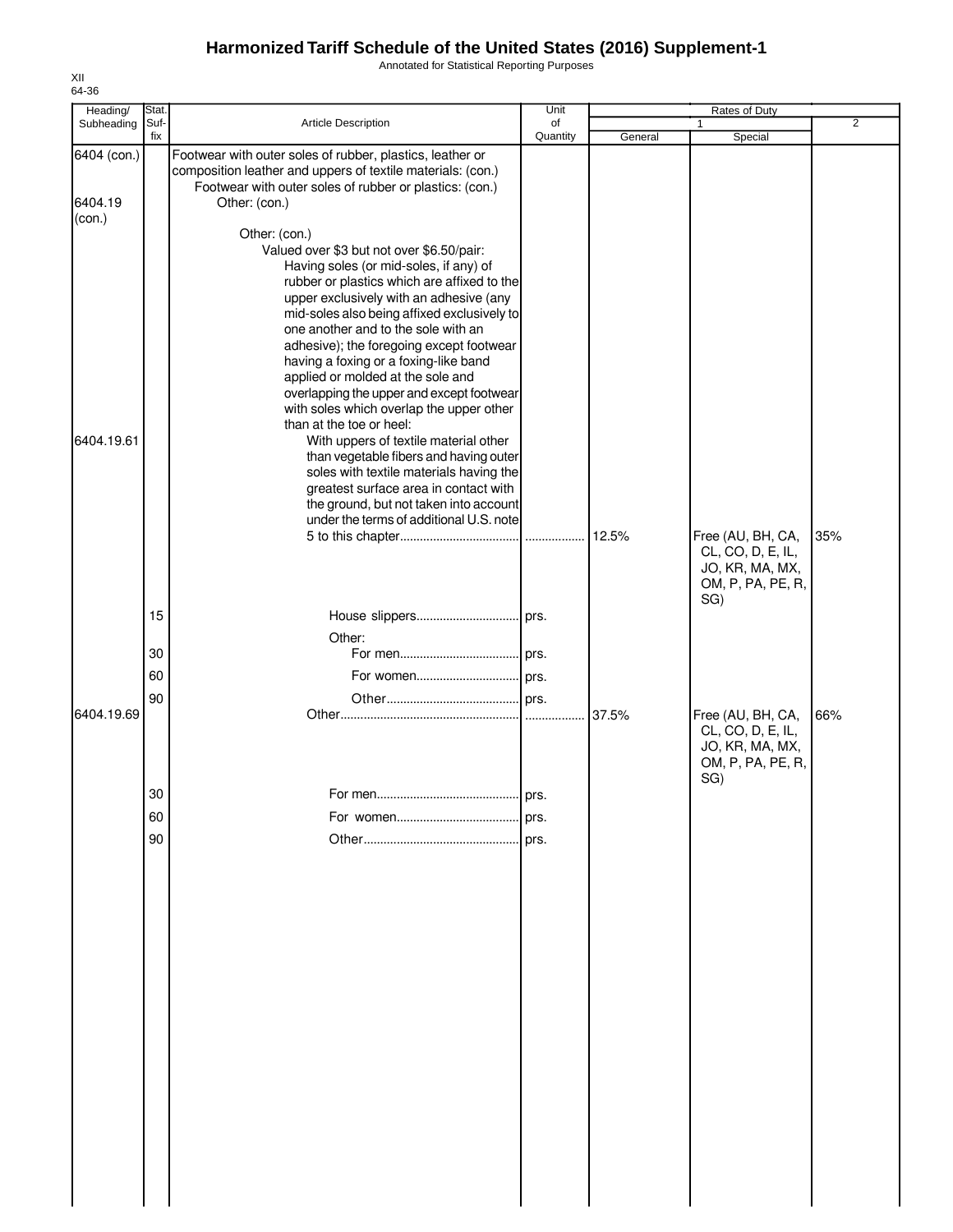Annotated for Statistical Reporting Purposes

XII 64-37

| Heading/          | Stat.       |                                                                                                                                                                                                                                                          | Unit           |         | Rates of Duty                                                                         |                      |
|-------------------|-------------|----------------------------------------------------------------------------------------------------------------------------------------------------------------------------------------------------------------------------------------------------------|----------------|---------|---------------------------------------------------------------------------------------|----------------------|
| Subheading        | Suf-<br>fix | Article Description                                                                                                                                                                                                                                      | of<br>Quantity | General | 1<br>Special                                                                          | $\overline{2}$       |
| 6404 (con.)       |             | Footwear with outer soles of rubber, plastics, leather or<br>composition leather and uppers of textile materials: (con.)<br>Footwear with outer soles of rubber or plastics: (con.)                                                                      |                |         |                                                                                       |                      |
| 6404.19<br>(con.) |             | Other: (con.)                                                                                                                                                                                                                                            |                |         |                                                                                       |                      |
|                   |             | Other: (con.)<br>Valued over \$3 but not over \$6.50/pair: (con.)<br>Other:                                                                                                                                                                              |                |         |                                                                                       |                      |
| 6404.19.72        |             | With uppers of vegetable fibers and<br>having outer soles with textile<br>materials having the greatest surface<br>area in contact with the ground, but<br>not taken into account under the terms<br>of additional U.S. note 5 to this                   |                |         |                                                                                       |                      |
|                   |             |                                                                                                                                                                                                                                                          |                |         | Free (AU, BH, CA,<br>CL, CO, D, E, IL,<br>JO, KR, MA, MX,<br>OM, P, PA, PE, R,        | 35%                  |
|                   | 30          |                                                                                                                                                                                                                                                          |                |         | SG)                                                                                   |                      |
|                   | 60          |                                                                                                                                                                                                                                                          |                |         |                                                                                       |                      |
|                   | 90          |                                                                                                                                                                                                                                                          |                |         |                                                                                       |                      |
| 6404.19.77        |             | With uppers of textile material other<br>than vegetable fibers and having outer<br>soles with textile materials having the<br>greatest surface area in contact with<br>the ground, but not taken into account<br>under the terms of additional U.S. note |                |         |                                                                                       |                      |
|                   |             |                                                                                                                                                                                                                                                          |                |         | Free (AU, BH, CA,<br>CL, CO, D, E, IL,<br>JO, KR, MA, MX,<br>OM, P, PA, PE, R,<br>SG) | 35%                  |
|                   | 15          | Other:                                                                                                                                                                                                                                                   |                |         |                                                                                       |                      |
|                   | 30          |                                                                                                                                                                                                                                                          |                |         |                                                                                       |                      |
|                   | 60          |                                                                                                                                                                                                                                                          |                |         |                                                                                       |                      |
|                   | 90          |                                                                                                                                                                                                                                                          |                |         |                                                                                       |                      |
| 6404.19.79        |             |                                                                                                                                                                                                                                                          |                |         | CL, CO, D, E, IL,<br>JO, KR, MA, MX,<br>OM, P, PA, PE, R,<br>SG)                      | $$1.58/pr. +$<br>66% |
|                   | 15          | Other:                                                                                                                                                                                                                                                   |                |         |                                                                                       |                      |
|                   | 30          |                                                                                                                                                                                                                                                          |                |         |                                                                                       |                      |
|                   | 60          |                                                                                                                                                                                                                                                          |                |         |                                                                                       |                      |
|                   | 90          |                                                                                                                                                                                                                                                          |                |         |                                                                                       |                      |
|                   |             |                                                                                                                                                                                                                                                          |                |         |                                                                                       |                      |
|                   |             |                                                                                                                                                                                                                                                          |                |         |                                                                                       |                      |
|                   |             |                                                                                                                                                                                                                                                          |                |         |                                                                                       |                      |
|                   |             |                                                                                                                                                                                                                                                          |                |         |                                                                                       |                      |
|                   |             |                                                                                                                                                                                                                                                          |                |         |                                                                                       |                      |

1/ See headings 9902.13.91 and 9902.13.92.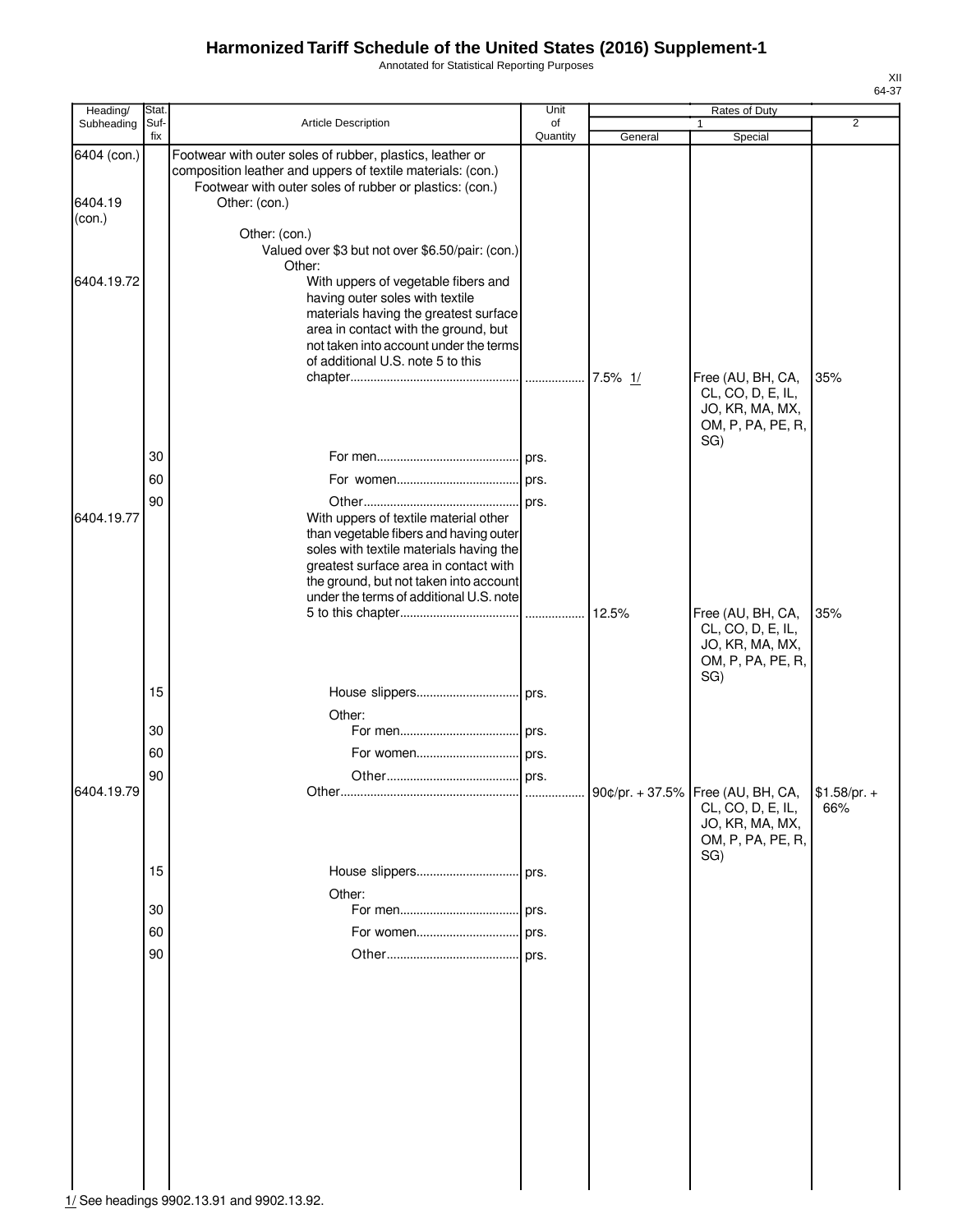Annotated for Statistical Reporting Purposes

| Heading/          | Stat.       |                                                                                                                                                                                                                                                                             | Unit           |                      | Rates of Duty                                                                         |                      |
|-------------------|-------------|-----------------------------------------------------------------------------------------------------------------------------------------------------------------------------------------------------------------------------------------------------------------------------|----------------|----------------------|---------------------------------------------------------------------------------------|----------------------|
| Subheading        | Suf-<br>fix | Article Description                                                                                                                                                                                                                                                         | of<br>Quantity | General              | Special                                                                               | $\overline{2}$       |
| 6404 (con.)       |             | Footwear with outer soles of rubber, plastics, leather or<br>composition leather and uppers of textile materials: (con.)<br>Footwear with outer soles of rubber or plastics: (con.)                                                                                         |                |                      |                                                                                       |                      |
| 6404.19<br>(con.) |             | Other: (con.)<br>Other: (con.)                                                                                                                                                                                                                                              |                |                      |                                                                                       |                      |
| 6404.19.82        |             | Valued over \$6.50 but not over \$12/pair:<br>Wither uppers of vegetable fibers and<br>having outer soles with textile materials<br>having the greatest surface area in contact<br>with the ground, but not taken into account<br>under the terms of additional U.S. note 5 |                |                      | Free (AU, BH, CA,<br>CL, CO, D, E, IL,<br>JO, KR, MA, MX,<br>OM, P, PA, PE, R,        | 35%                  |
|                   | 30          |                                                                                                                                                                                                                                                                             |                |                      | SG)                                                                                   |                      |
|                   | 60          |                                                                                                                                                                                                                                                                             |                |                      |                                                                                       |                      |
| 6404.19.87        | 90          | With uppers of textile material other than<br>vegetable fibers and having outer soles<br>with textile materials having the greatest<br>surface area in contact with the ground,                                                                                             |                |                      |                                                                                       |                      |
|                   |             | but not taken into account under the terms<br>of additional U.S. note 5 to this chapter                                                                                                                                                                                     |                | 12.5%                | Free (AU, BH, CA,<br>CL, CO, D, E, IL,<br>JO, KR, MA, MX,<br>OM, P, PA, PE, R,<br>SG) | 35%                  |
|                   | 15          | Other:                                                                                                                                                                                                                                                                      |                |                      |                                                                                       |                      |
|                   | 30          |                                                                                                                                                                                                                                                                             |                |                      |                                                                                       |                      |
|                   | 60          |                                                                                                                                                                                                                                                                             |                |                      |                                                                                       |                      |
|                   | 90          |                                                                                                                                                                                                                                                                             |                |                      |                                                                                       |                      |
| 6404.19.89        |             |                                                                                                                                                                                                                                                                             | .              | 90 $\phi$ /pr. + 20% | Free (AU, BH, CA,<br>CL, CO, D, E, IL,<br>JO, KR, MA, MX,<br>OM, P, PA, PE, R,<br>SG) | $$1.58/pr. +$<br>35% |
|                   | 30          |                                                                                                                                                                                                                                                                             | prs.           |                      |                                                                                       |                      |
|                   | 60          |                                                                                                                                                                                                                                                                             | prs.           |                      |                                                                                       |                      |
| 6404.19.90        | 90          |                                                                                                                                                                                                                                                                             |                | 9%                   | Free (AU, BH, CA,<br>CL, CO, D, E, IL,<br>JO, KR, MA, MX,<br>OM, P, PA, PE, R,        | 35%                  |
|                   | 30          |                                                                                                                                                                                                                                                                             | prs.           |                      | SG)                                                                                   |                      |
|                   | 60          |                                                                                                                                                                                                                                                                             | prs.           |                      |                                                                                       |                      |
|                   | 90          |                                                                                                                                                                                                                                                                             | prs.           |                      |                                                                                       |                      |
|                   |             |                                                                                                                                                                                                                                                                             |                |                      |                                                                                       |                      |

XII 64-38

1/ See headings 9902.13.91 and 9902.13.92.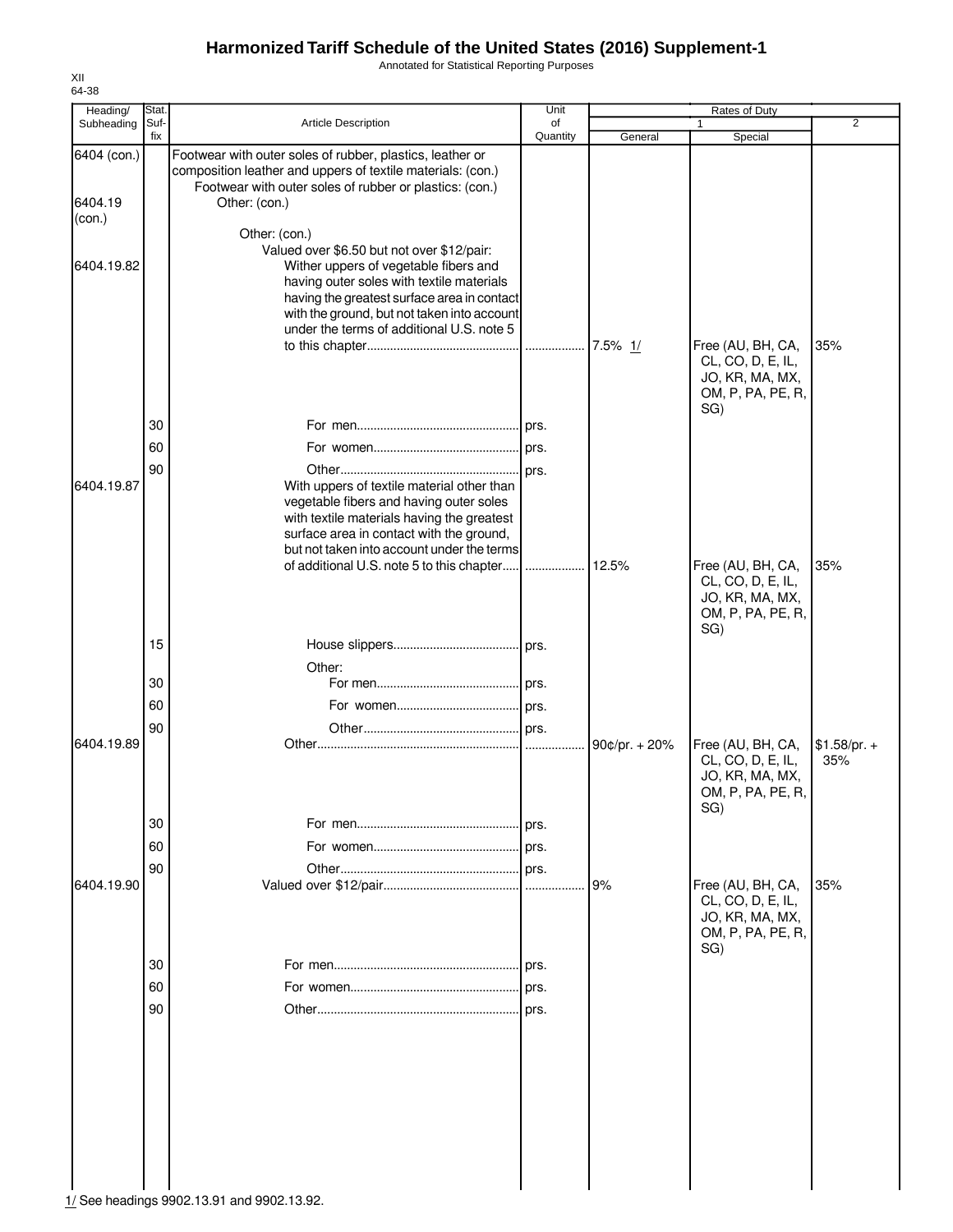Annotated for Statistical Reporting Purposes

|                        |               |                                                                                        |            |          |                                      | XII            |
|------------------------|---------------|----------------------------------------------------------------------------------------|------------|----------|--------------------------------------|----------------|
|                        |               |                                                                                        |            |          |                                      | 64-39          |
| Heading/<br>Subheading | Stat.<br>Suf- | Article Description                                                                    | Unit<br>of |          | Rates of Duty                        | $\overline{2}$ |
|                        | fix           |                                                                                        | Quantity   | General  | Special                              |                |
| 6404 (con.)            |               | Footwear with outer soles of rubber, plastics, leather or                              |            |          |                                      |                |
|                        |               | composition leather and uppers of textile materials: (con.)                            |            |          |                                      |                |
| 6404.20                |               | Footwear with outer soles of leather or composition leather:                           |            |          |                                      |                |
|                        |               | Not over 50 percent by weight of rubber or plastics                                    |            |          |                                      |                |
|                        |               | and not over 50 percent by weight of textile materials                                 |            |          |                                      |                |
|                        |               | and rubber or plastics with at least 10 percent by<br>weight being rubber or plastics: |            |          |                                      |                |
| 6404.20.20             |               |                                                                                        |            |          | Free (AU, BH, CA,                    | 35%            |
|                        |               |                                                                                        |            |          | CL, CO, D, E, IL,                    |                |
|                        |               |                                                                                        |            |          | JO, KR, MA, MX,                      |                |
|                        |               |                                                                                        |            |          | OM, P, PA, PE, R,                    |                |
|                        |               |                                                                                        |            |          | SG)                                  |                |
|                        | 30            |                                                                                        |            |          |                                      |                |
|                        | 60            |                                                                                        |            |          |                                      |                |
|                        | 90            |                                                                                        |            |          |                                      |                |
| 6404.20.40             |               |                                                                                        |            |          | Free (AU, BH, CA,                    | 35%            |
|                        |               |                                                                                        |            |          | CL, CO, D, E, IL,                    |                |
|                        |               |                                                                                        |            |          | JO, KR, MA, MX,<br>OM, P, PA, PE, R, |                |
|                        |               |                                                                                        |            |          | SG)                                  |                |
|                        | 30            |                                                                                        |            |          |                                      |                |
|                        | 60            |                                                                                        |            |          |                                      |                |
|                        | 90            |                                                                                        |            |          |                                      |                |
| 6404.20.60             |               |                                                                                        |            | 37.5% 3/ | Free (AU, BH, CA,                    | 66%            |
|                        |               |                                                                                        |            |          | CL, CO, D, E, IL,                    |                |
|                        |               |                                                                                        |            |          | JO, KR, MA, MX,                      |                |
|                        |               |                                                                                        |            |          | OM, P, PA, PE, R,                    |                |
|                        |               |                                                                                        |            |          | SG)                                  |                |
|                        | 40            |                                                                                        |            |          |                                      |                |
|                        | 60            |                                                                                        |            |          |                                      |                |
|                        | 80            |                                                                                        |            |          |                                      |                |
|                        |               |                                                                                        |            |          |                                      |                |
|                        |               |                                                                                        |            |          |                                      |                |
|                        |               |                                                                                        |            |          |                                      |                |
|                        |               |                                                                                        |            |          |                                      |                |
|                        |               |                                                                                        |            |          |                                      |                |
|                        |               |                                                                                        |            |          |                                      |                |
|                        |               |                                                                                        |            |          |                                      |                |
|                        |               |                                                                                        |            |          |                                      |                |
|                        |               |                                                                                        |            |          |                                      |                |

|                                                          |  |          | OM, P, PA, PE, R,<br>SG)               |     |
|----------------------------------------------------------|--|----------|----------------------------------------|-----|
| 30                                                       |  |          |                                        |     |
| 60                                                       |  |          |                                        |     |
| 90                                                       |  |          |                                        |     |
| 6404.20.40                                               |  | 10% 2/   | Free (AU, BH, CA,                      | 35% |
|                                                          |  |          | CL, CO, D, E, IL,<br>JO, KR, MA, MX,   |     |
|                                                          |  |          | OM, P, PA, PE, R,                      |     |
|                                                          |  |          | SG)                                    |     |
| 30                                                       |  |          |                                        |     |
| 60                                                       |  |          |                                        |     |
| 90<br>6404.20.60                                         |  |          |                                        |     |
|                                                          |  | 37.5% 3/ | Free (AU, BH, CA,<br>CL, CO, D, E, IL, | 66% |
|                                                          |  |          | JO, KR, MA, MX,                        |     |
|                                                          |  |          | OM, P, PA, PE, R,                      |     |
| 40                                                       |  |          | SG)                                    |     |
| 60                                                       |  |          |                                        |     |
| 80                                                       |  |          |                                        |     |
|                                                          |  |          |                                        |     |
|                                                          |  |          |                                        |     |
|                                                          |  |          |                                        |     |
|                                                          |  |          |                                        |     |
|                                                          |  |          |                                        |     |
|                                                          |  |          |                                        |     |
|                                                          |  |          |                                        |     |
|                                                          |  |          |                                        |     |
|                                                          |  |          |                                        |     |
|                                                          |  |          |                                        |     |
|                                                          |  |          |                                        |     |
|                                                          |  |          |                                        |     |
|                                                          |  |          |                                        |     |
|                                                          |  |          |                                        |     |
|                                                          |  |          |                                        |     |
|                                                          |  |          |                                        |     |
|                                                          |  |          |                                        |     |
|                                                          |  |          |                                        |     |
|                                                          |  |          |                                        |     |
|                                                          |  |          |                                        |     |
|                                                          |  |          |                                        |     |
|                                                          |  |          |                                        |     |
|                                                          |  |          |                                        |     |
|                                                          |  |          |                                        |     |
| 1/ See heading 9902.22.88.<br>2/ See heading 9902.22.51. |  |          |                                        |     |
| 3/ See heading 9902.22.09.                               |  |          |                                        |     |
|                                                          |  |          |                                        |     |
|                                                          |  |          |                                        |     |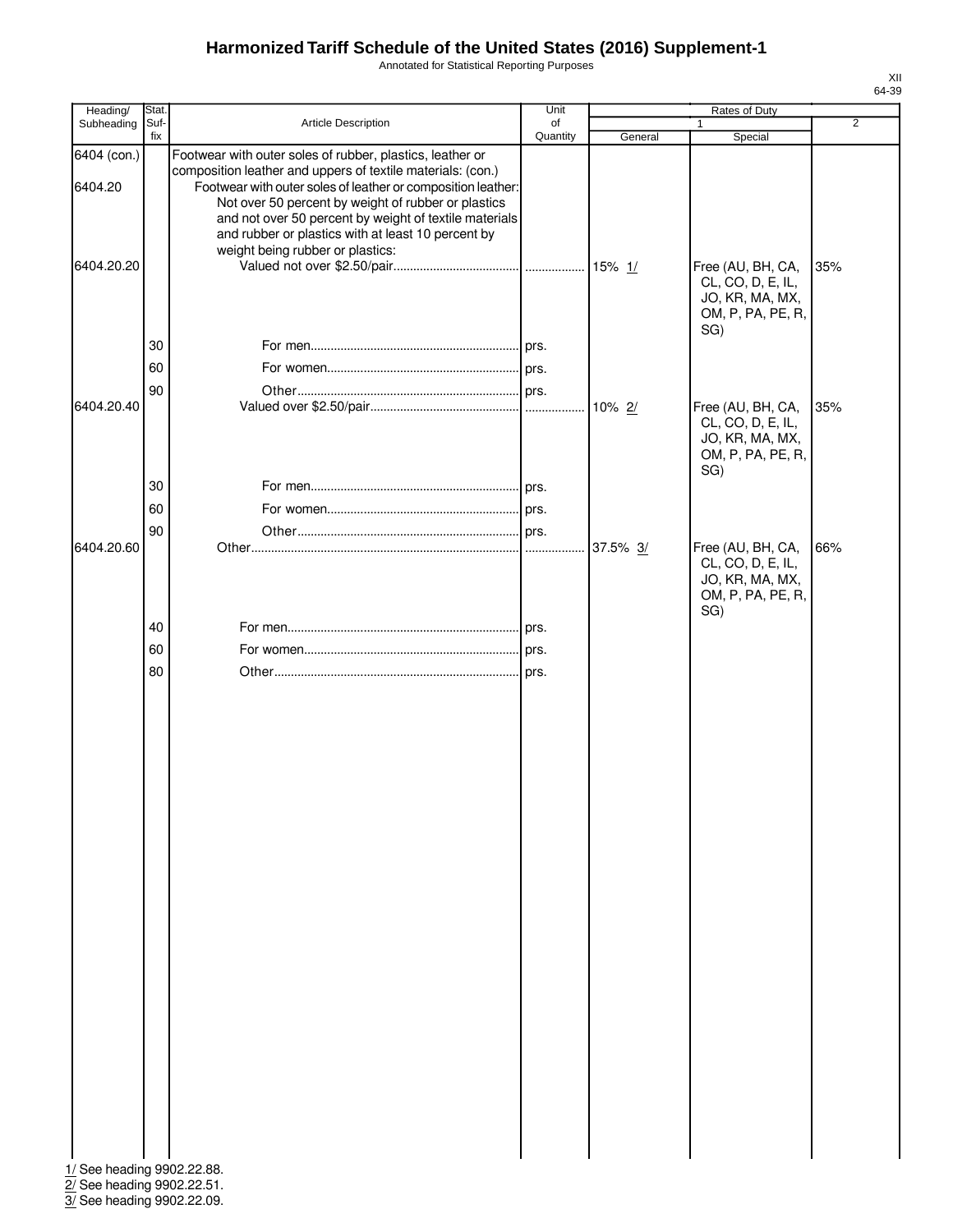Annotated for Statistical Reporting Purposes

| Heading/              | Stat.       |                                                    | Unit           |              | Rates of Duty                                                                         |                |
|-----------------------|-------------|----------------------------------------------------|----------------|--------------|---------------------------------------------------------------------------------------|----------------|
| Subheading            | Suf-<br>fix | <b>Article Description</b>                         | of<br>Quantity | General      | 1<br>Special                                                                          | $\overline{2}$ |
| 6405<br>6405.10.00    |             | Other footwear:                                    |                |              | Free (AU, BH, CA,<br>CL, CO, D, E, IL,<br>JO, KR, MA, MX,<br>OM, P, PA, PE, R,        | 20%            |
|                       | 30          |                                                    |                |              | SG)                                                                                   |                |
|                       | 60          |                                                    |                |              |                                                                                       |                |
|                       | 90          |                                                    |                |              |                                                                                       |                |
| 6405.20<br>6405.20.30 |             | With uppers of textile materials:                  |                | 7.5% 2/      | Free (AU, BH, CA,<br>CL, CO, D, E, IL,<br>JO, KR, MA, MX,<br>OM, P, PA, PE, R,        | 35%            |
|                       | 30          |                                                    |                |              | SG)                                                                                   |                |
|                       | 60          |                                                    |                |              |                                                                                       |                |
|                       | 90          |                                                    |                |              |                                                                                       |                |
| 6405.20.60            |             |                                                    |                | 2.5%         | Free (AU, BH, CA,<br>CL, CO, E, IL, JO,<br>KR, MA, MX, OM,<br>P, PA, PE, SG)          | 35%            |
|                       | 30          |                                                    | . prs.<br>kg   |              |                                                                                       |                |
|                       | 60          |                                                    | prs.<br>kg     |              |                                                                                       |                |
|                       | 90          |                                                    | . prs.<br>kg   |              |                                                                                       |                |
| 6405.20.90            |             |                                                    | .              | 12.5%        | Free (AU, BH, CA,<br>CL, CO, D, E, IL,<br>JO, KR, MA, MX,<br>OM, P, PA, PE, R,<br>SG) | 35%            |
|                       | 15          |                                                    |                |              |                                                                                       |                |
|                       |             | Other:                                             |                |              |                                                                                       |                |
|                       | 30          |                                                    |                |              |                                                                                       |                |
|                       | 60          |                                                    |                |              |                                                                                       |                |
| 6405.90               | 90          | Other:                                             | prs.           |              |                                                                                       |                |
| 6405.90.20            | 00          | Disposable footwear, designed for one-time use prs |                | 3.8%         | Free (A, AU, BH,<br>CA, CL, CO, D, E,<br>IL, JO, KR, MA,<br>MX, OM, P, PA,<br>PE, SG) | 35%            |
| 6405.90.90 00         |             |                                                    |                | prs 12.5% 3/ | Free (AU, BH, CA,<br>CL, CO, D, E, IL,<br>JO, KR, MA, MX,<br>OM, P, PA, PE, R,<br>SG) | 35%            |
|                       |             | 1/ See heading 9902.22.46.                         |                |              |                                                                                       |                |

2/ See headings 9902.13.91 and 9902.13.92.

3/ See heading 9902.23.84.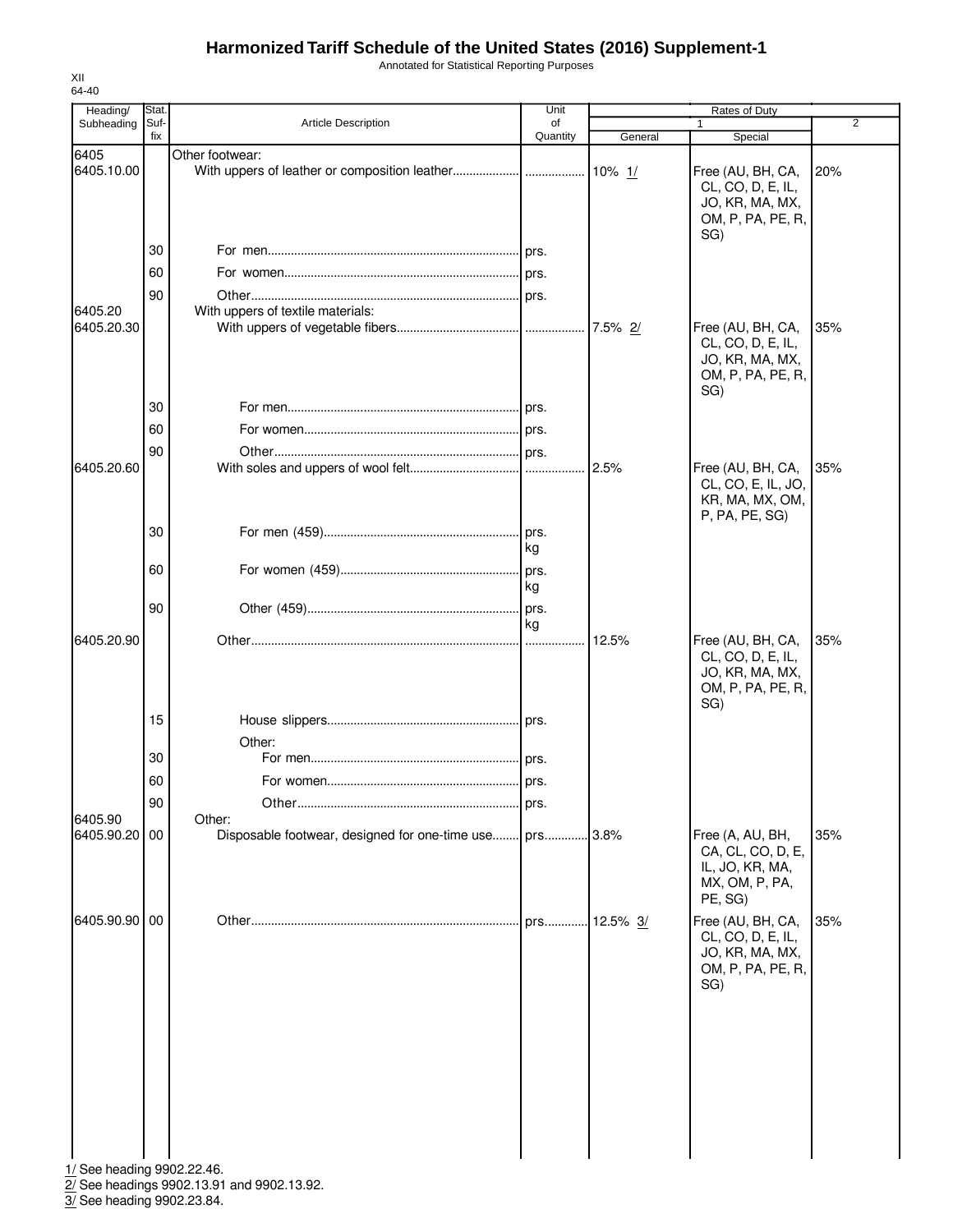Annotated for Statistical Reporting Purposes

| Heading/        | Stat.       |                                                                                                                                                                                                                                                                              | Unit           |         | Rates of Duty                                                                    |                      |
|-----------------|-------------|------------------------------------------------------------------------------------------------------------------------------------------------------------------------------------------------------------------------------------------------------------------------------|----------------|---------|----------------------------------------------------------------------------------|----------------------|
| Subheading      | Suf-<br>fix | Article Description                                                                                                                                                                                                                                                          | of<br>Quantity | General | Special                                                                          | $\overline{2}$       |
| 6406<br>6406.10 |             | Parts of footwear (including uppers whether or not attached<br>to soles other than outer soles); removable insoles, heel<br>cushions and similar articles; gaiters, leggings and similar<br>articles, and parts thereof:<br>Uppers and parts thereof, other than stiffeners: |                |         |                                                                                  |                      |
|                 |             | Formed uppers:<br>Of leather or composition leather:                                                                                                                                                                                                                         |                |         |                                                                                  |                      |
| 6406.10.05 00   |             |                                                                                                                                                                                                                                                                              |                |         | Free (AU, BH, CA,<br>CL, CO, D, IL, JO,<br>KR, MA, MX, OM,<br>P, PA, PE, R, SG)  | 20%                  |
| 6406.10.10 00   |             |                                                                                                                                                                                                                                                                              |                |         | Free (AU, BH, CA,<br>CL, CO, D, IL, JO,<br>KR, MA, MX, OM,<br>P, PA, PE, R, SG)  | 20%                  |
| 6406.10.20      |             | Of textile materials:<br>Of which over 50 percent of the external<br>surface area (including any leather accessories<br>or reinforcements such as those mentioned in                                                                                                         |                |         |                                                                                  |                      |
|                 |             |                                                                                                                                                                                                                                                                              |                | 10.5%   | Free (AU, BH, CA,<br>CL, CO, D, IL, JO,<br>KR, MA, MX, OM,<br>P, PA, PE, R, SG)  | 20%                  |
|                 | 31          |                                                                                                                                                                                                                                                                              |                |         |                                                                                  |                      |
|                 | 61          |                                                                                                                                                                                                                                                                              |                |         |                                                                                  |                      |
| 6406.10.25      | 00          | Other:                                                                                                                                                                                                                                                                       |                |         | Free (AU, BH, CA,<br>CL, CO, D, IL, JO,<br>KR, MA, MX, OM,<br>P, PA, PE, SG)     | 84%                  |
| 6406.10.30 00   |             | Valued over \$3 but not over \$6.50/pair prs 63¢/pr. + 26.2%   Free (AU, BH, CA,                                                                                                                                                                                             |                |         | CL, CO, D, IL, JO,<br>KR, MA, MX, OM,<br>P, PA, PE, SG)                          | $$1.58/pr. +$<br>66% |
| 6406.10.35 00   |             | Valued over \$6.50 but not over \$12/pair prs 62¢/pr. + 13.7%   Free (AU, BH, CA,                                                                                                                                                                                            |                |         | CL, CO, D, IL, JO,<br>KR, MA, MX, OM,<br>P, PA, PE, SG)                          | $$1.58/pr. +$<br>35% |
| 6406.10.40 00   |             |                                                                                                                                                                                                                                                                              |                |         | Free (AU, BH, CA, 35%<br>CL, CO, D, IL, JO,<br>KR, MA, MX, OM,<br>P, PA, PE, SG) |                      |
|                 |             |                                                                                                                                                                                                                                                                              |                |         |                                                                                  |                      |
|                 |             |                                                                                                                                                                                                                                                                              |                |         |                                                                                  |                      |
|                 |             |                                                                                                                                                                                                                                                                              |                |         |                                                                                  |                      |
|                 |             |                                                                                                                                                                                                                                                                              |                |         |                                                                                  |                      |
|                 |             |                                                                                                                                                                                                                                                                              |                |         |                                                                                  |                      |
|                 |             |                                                                                                                                                                                                                                                                              |                |         |                                                                                  |                      |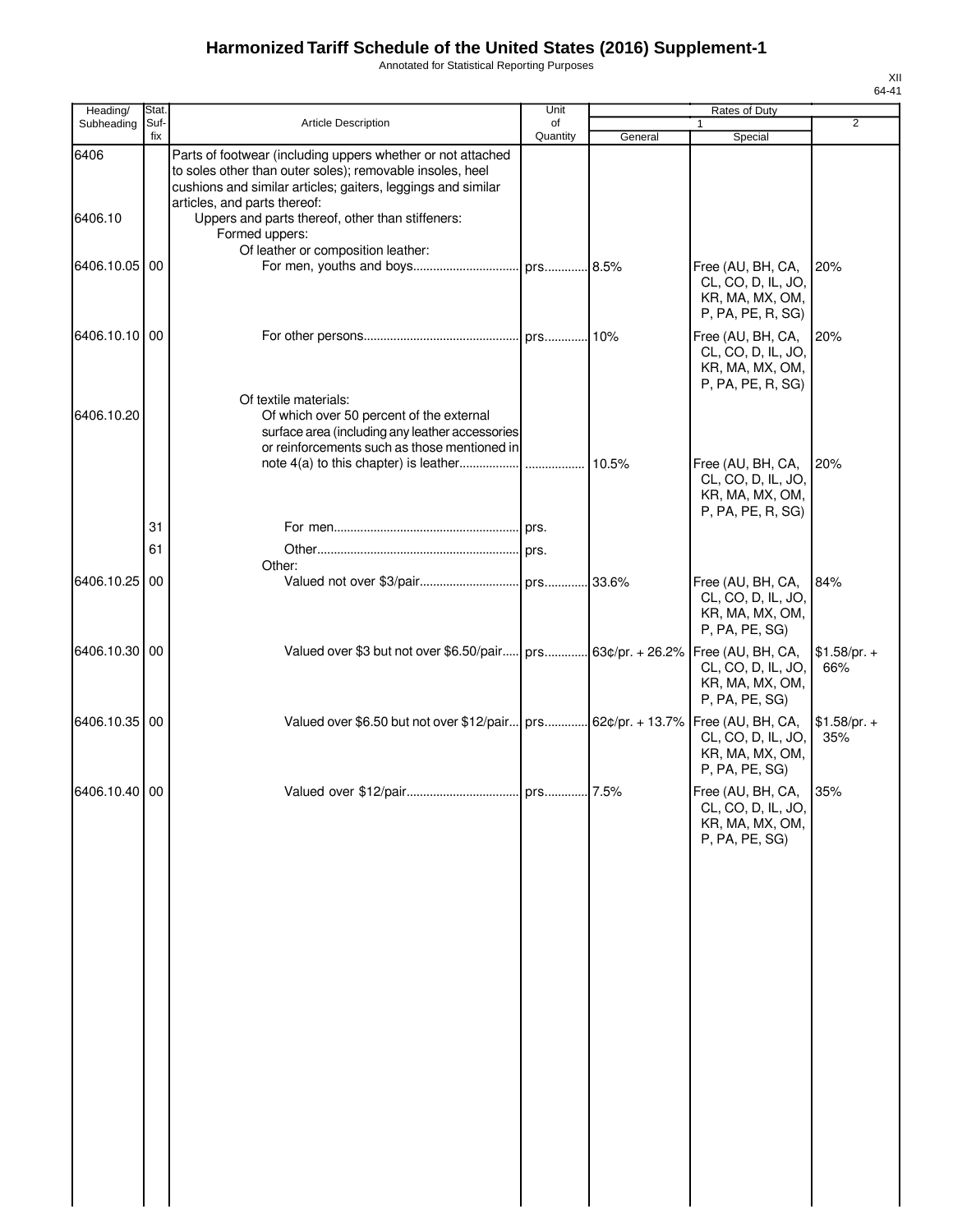Annotated for Statistical Reporting Purposes

| Heading/               | Stat. |                                                                                                                                                                                                                                                                                                                                                     | Unit     |         | Rates of Duty                                                                   |                |
|------------------------|-------|-----------------------------------------------------------------------------------------------------------------------------------------------------------------------------------------------------------------------------------------------------------------------------------------------------------------------------------------------------|----------|---------|---------------------------------------------------------------------------------|----------------|
| Subheading             | Suf-  | Article Description                                                                                                                                                                                                                                                                                                                                 | of       |         |                                                                                 | $\overline{2}$ |
| 6406 (con.)<br>6406.10 | fix   | Parts of footwear (including uppers whether or not attached<br>to soles other than outer soles); removable insoles, heel<br>cushions and similar articles; gaiters, leggings and similar<br>articles, and parts thereof: (con.)<br>Uppers and parts thereof, other than stiffeners: (con.)                                                          | Quantity | General | Special                                                                         |                |
| (con.)                 |       | Formed uppers: (con.)                                                                                                                                                                                                                                                                                                                               |          |         |                                                                                 |                |
| 6406.10.45             | 00    | Other:<br>Of which over 90 percent of the external<br>surface area (including any accessories or<br>reinforcements such as those mentioned in                                                                                                                                                                                                       |          |         |                                                                                 |                |
|                        |       | note 4(a) to this chapter) is rubber or plastics<br>and not suitable to be finished into footwear<br>(1) having foxing or a foxing-like band applied<br>or molded at the sole and overlapping the<br>upper, or (2) designed to be worn over, or in<br>lieu of, other footwear as a protection against<br>water, oil, grease or chemicals or cold or |          |         |                                                                                 |                |
|                        |       |                                                                                                                                                                                                                                                                                                                                                     | . prs    | .6%     | Free (AU, BH, CA,<br>CL, CO, D, IL, JO,<br>KR, MA, MX, OM,<br>P, PA, PE, R, SG) | 35%            |
| 6406.10.50 00          |       |                                                                                                                                                                                                                                                                                                                                                     |          |         | Free (AU, BH, CA,<br>CL, CO, D, IL, JO,<br>KR, MA, MX, OM,<br>P, PA, PE, R, SG) | 66%            |
|                        |       |                                                                                                                                                                                                                                                                                                                                                     |          |         |                                                                                 |                |
|                        |       |                                                                                                                                                                                                                                                                                                                                                     |          |         |                                                                                 |                |
|                        |       |                                                                                                                                                                                                                                                                                                                                                     |          |         |                                                                                 |                |
|                        |       |                                                                                                                                                                                                                                                                                                                                                     |          |         |                                                                                 |                |
|                        |       |                                                                                                                                                                                                                                                                                                                                                     |          |         |                                                                                 |                |
|                        |       |                                                                                                                                                                                                                                                                                                                                                     |          |         |                                                                                 |                |
|                        |       |                                                                                                                                                                                                                                                                                                                                                     |          |         |                                                                                 |                |
|                        |       |                                                                                                                                                                                                                                                                                                                                                     |          |         |                                                                                 |                |
|                        |       |                                                                                                                                                                                                                                                                                                                                                     |          |         |                                                                                 |                |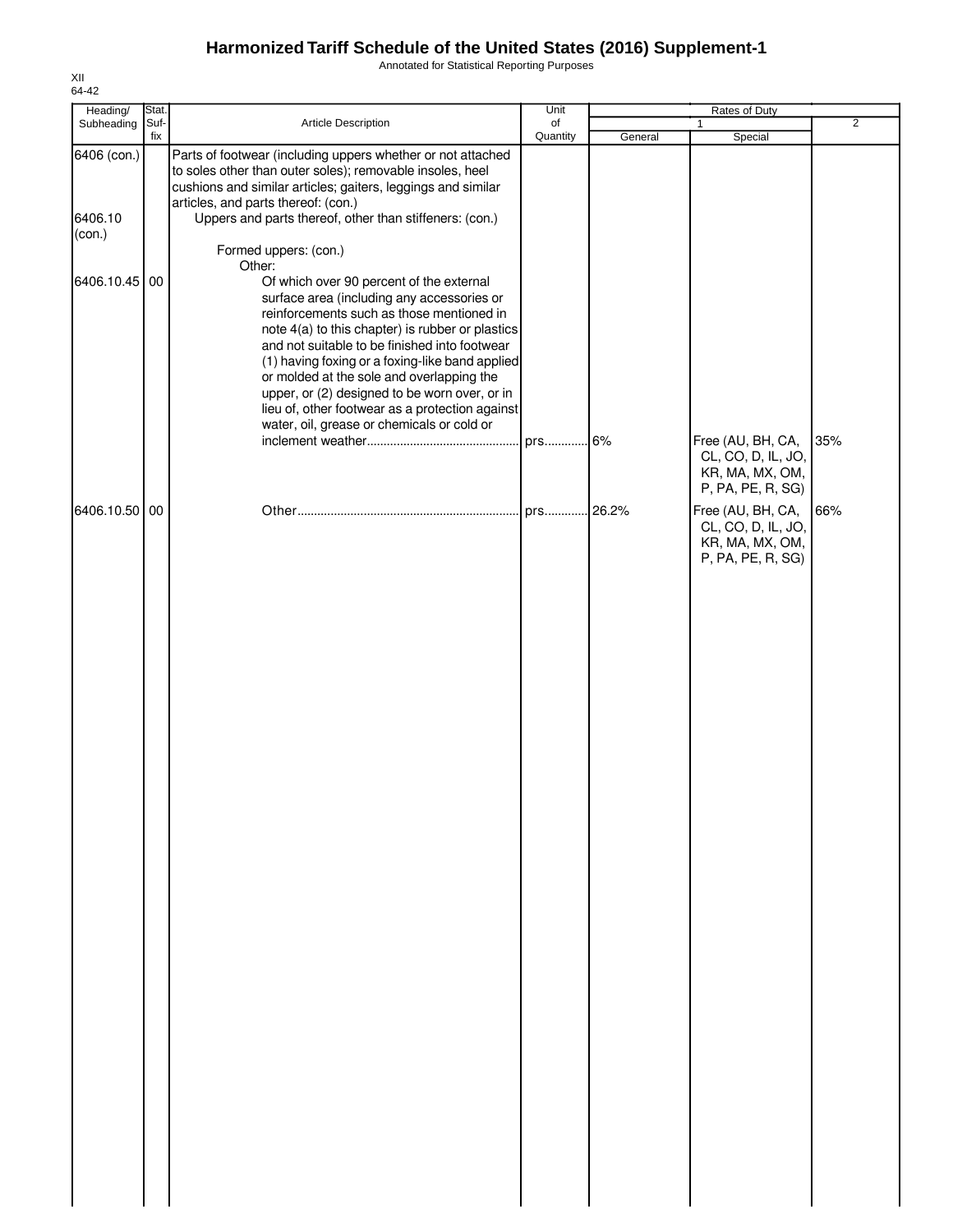Annotated for Statistical Reporting Purposes

| Heading/                         | Stat.       |                                                                                                                                                                                                                                                                                            | Unit           |         | Rates of Duty                                                                              |       |
|----------------------------------|-------------|--------------------------------------------------------------------------------------------------------------------------------------------------------------------------------------------------------------------------------------------------------------------------------------------|----------------|---------|--------------------------------------------------------------------------------------------|-------|
| Subheading                       | Suf-<br>fix | <b>Article Description</b>                                                                                                                                                                                                                                                                 | οf<br>Quantity | General | $\mathbf{1}$<br>Special                                                                    | 2     |
| 6406 (con.)<br>6406.10<br>(con.) |             | Parts of footwear (including uppers whether or not attached<br>to soles other than outer soles); removable insoles, heel<br>cushions and similar articles; gaiters, leggings and similar<br>articles, and parts thereof: (con.)<br>Uppers and parts thereof, other than stiffeners: (con.) |                |         |                                                                                            |       |
|                                  |             | Other:                                                                                                                                                                                                                                                                                     |                |         |                                                                                            |       |
| 6406.10.60 00                    |             |                                                                                                                                                                                                                                                                                            |                |         |                                                                                            | 80%   |
| 6406.10.65                       | 00          |                                                                                                                                                                                                                                                                                            |                |         |                                                                                            | 15%   |
| 6406.10.70 00                    |             | Of textile materials of which over 50 percent of the<br>external surface area (including any leather<br>accessories or reinforcements such as those<br>mentioned in note 4(a) to this chapter) is leather<br>Other:                                                                        | prs Free       |         |                                                                                            | 35%   |
| 6406.10.72 00                    |             | Of cotton:<br>Uppers of which less than 50 percent of<br>the external surface area (including any<br>leather, rubber or plastics accessories or<br>reinforcements such as those mentioned<br>in note 4(a) to this chapter) is textile                                                      |                |         |                                                                                            |       |
|                                  |             |                                                                                                                                                                                                                                                                                            | prs            | 11.2%   | Free (A, AU, BH,<br>CA, CL, CO, D, E,<br>IL, JO, KR, MA,<br>MX, OM, P, PA,<br>PE, SG)      | 62.9% |
| 6406.10.77                       | 00          |                                                                                                                                                                                                                                                                                            | kg             |         | Free (AU, BH, CA,<br>CL, CO, IL, JO,<br>KR, MA, MX, OM,<br>P, PA, PE, SG)                  | 62.9% |
| 6406.10.85                       | 00          | Other:<br>Uppers of which less than 50 percent of<br>the external surface area (including any<br>leather, rubber or plastics accessories or<br>reinforcements such as those mentioned<br>in note 4(a) to this chapter) is textile                                                          |                |         | Free (A, AU, BH,                                                                           | 78.5% |
|                                  |             |                                                                                                                                                                                                                                                                                            |                |         | CA, CL, CO, D, E,<br>IL, JO, KR, MA,<br>MX, OM, P, PA,<br>PE, SG)                          |       |
| 6406.10.90                       |             |                                                                                                                                                                                                                                                                                            |                | 4.5%    | Free (AU, BH, CA,<br>CL, CO, E <sup>*</sup> , IL, JO,<br>KR, MA, MX, OM,<br>P, PA, PE, SG) | 78.5% |
|                                  | 20          | Of textile materials other than cotton:<br>Of wool or fine animal hair                                                                                                                                                                                                                     | prs.<br>kg     |         |                                                                                            |       |
|                                  | 40          | Of man-made fibers (669)                                                                                                                                                                                                                                                                   | prs.           |         |                                                                                            |       |
|                                  | 60          |                                                                                                                                                                                                                                                                                            | kg<br>kg       |         |                                                                                            |       |
| 6406.20.00                       | 90<br>00    | Outer soles and heels, of rubber or plastics                                                                                                                                                                                                                                               | $X_{\cdot}$    | 2.7%    | Free (A, AU, BH,<br>CA, CL, CO, D, E,<br>IL, JO, KR, MA,<br>MX, OM, P, PA,<br>PE, SG)      | 80%   |
|                                  |             |                                                                                                                                                                                                                                                                                            |                |         |                                                                                            |       |